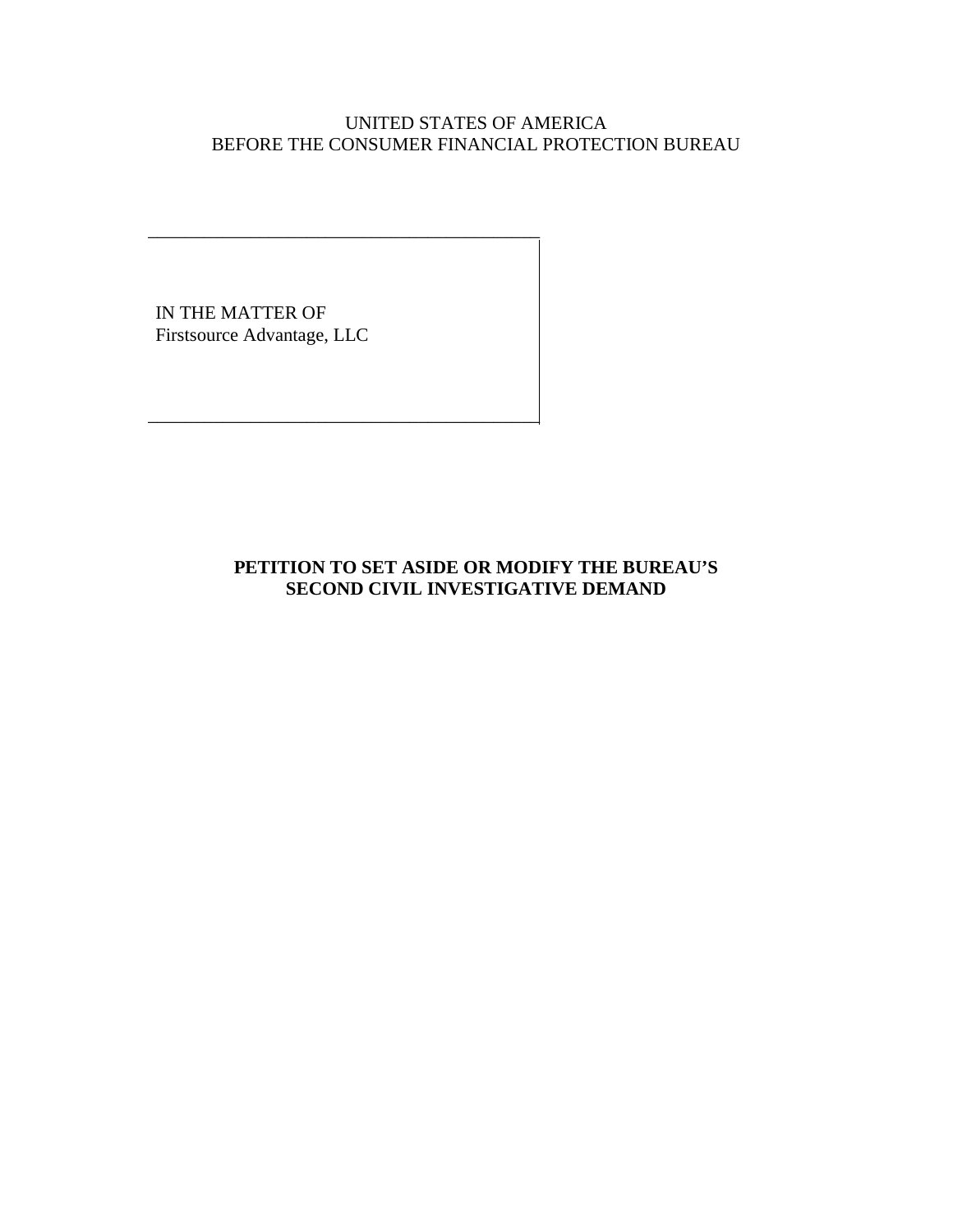# **TABLE OF CONTENTS**

|                |                                                                                                                 | Page |
|----------------|-----------------------------------------------------------------------------------------------------------------|------|
|                |                                                                                                                 |      |
|                |                                                                                                                 |      |
| I.             | THE DODD-FRANK ACT PROSCRIBES ANY ATTEMPT, LIKE THE<br>SECOND CID, TO ENGAGE IN INVESTIGATIONS THAT LACK MERIT5 |      |
|                |                                                                                                                 |      |
|                | B. The Bureau's Enforcement Probes Reveal an Absence of FDCPA Violations10                                      |      |
|                |                                                                                                                 |      |
| П.             |                                                                                                                 |      |
| Ш.             | THE BUREAU REJECTED FIRSTSOURCE'S REASONABLE REQUESTS IN                                                        |      |
|                |                                                                                                                 |      |
| $\mathbf{I}$ . |                                                                                                                 |      |
|                |                                                                                                                 |      |
|                |                                                                                                                 |      |
| П.             | IN THE ALTERNATIVE, THE SECOND CID SHOULD BE MODIFIED. 27                                                       |      |
|                |                                                                                                                 |      |
|                |                                                                                                                 |      |
|                |                                                                                                                 |      |
|                |                                                                                                                 |      |
|                |                                                                                                                 |      |
|                |                                                                                                                 |      |
|                | EXHIBIT A: Statement of Counsel Pursuant to 12 C.F.R. § 1080.6(e)(1).                                           |      |
|                | CERTIFICATE OF SERVICE                                                                                          |      |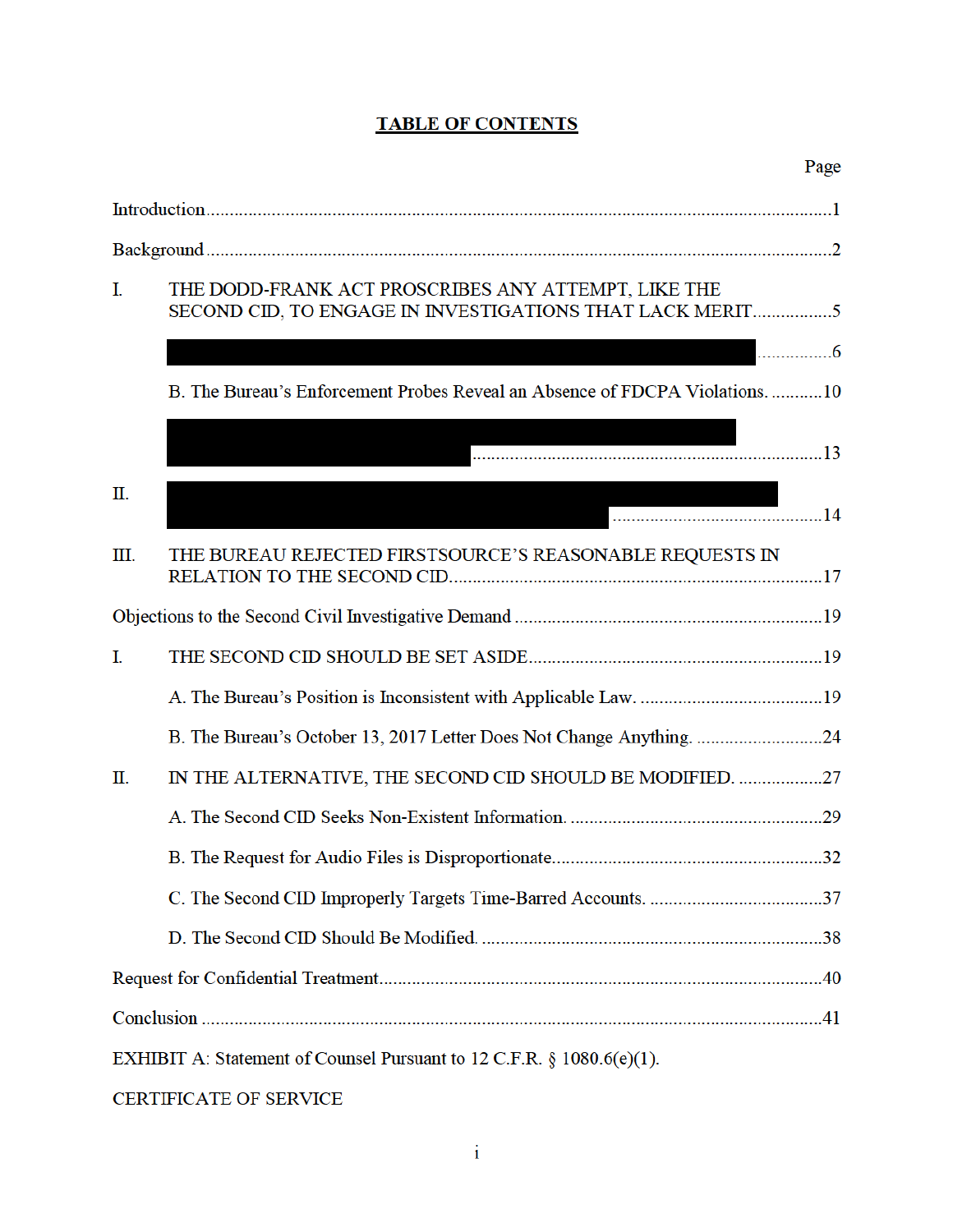# **TABLE OF AUTHORITIES**

# **Cases**

| A&R Body Specialty & Collision Works, Inc. v. Progressive Cas Ins. Co.,<br>No. 3:07-cv-929, 2014 U.S. Dist. LEXIS 159184 (D. Conn. Nov. 10, 2014)34 |     |
|-----------------------------------------------------------------------------------------------------------------------------------------------------|-----|
| Ayuda, Inc. v. FTC                                                                                                                                  |     |
| Berry v. Van Ru Credit,<br>No. 2:15-cv-150, 2017 U.S. Dist. LEXIS 164266 (D. Utah Sept. 11, 2017)21, 36                                             |     |
| In re Chase Bank, USA N.A. and Chase BankCard Services, Inc.,                                                                                       |     |
| In re Citibank, N.A., Department Stores National Bank, and CitiFinancial<br>Servicing, LLC,                                                         |     |
| Civil Aeronautics Bd. v. United Airlines, Inc.,                                                                                                     |     |
| Consumer Fin. Prot. Bureau v. Accrediting Council for Indep. Colls. & Sch.,                                                                         |     |
| Consumer Fin. Protection Bureau v. Hanna,                                                                                                           |     |
| Dearborn Tree Service, Inc. v. Gray's Outdoorservices, LLC,                                                                                         |     |
| EEOC v. Karuk Tribe House. Auth.,                                                                                                                   |     |
| Freese v. FDIC,<br>837 F. Supp. 22 (D. N.H. 1993), vacated as moot, Freese v. FDIC, No. 94-cv-                                                      |     |
| FTC v. Ken Roberts Co.,                                                                                                                             | .27 |
| FTC v. Premier Debt Acquisitions LLC,                                                                                                               |     |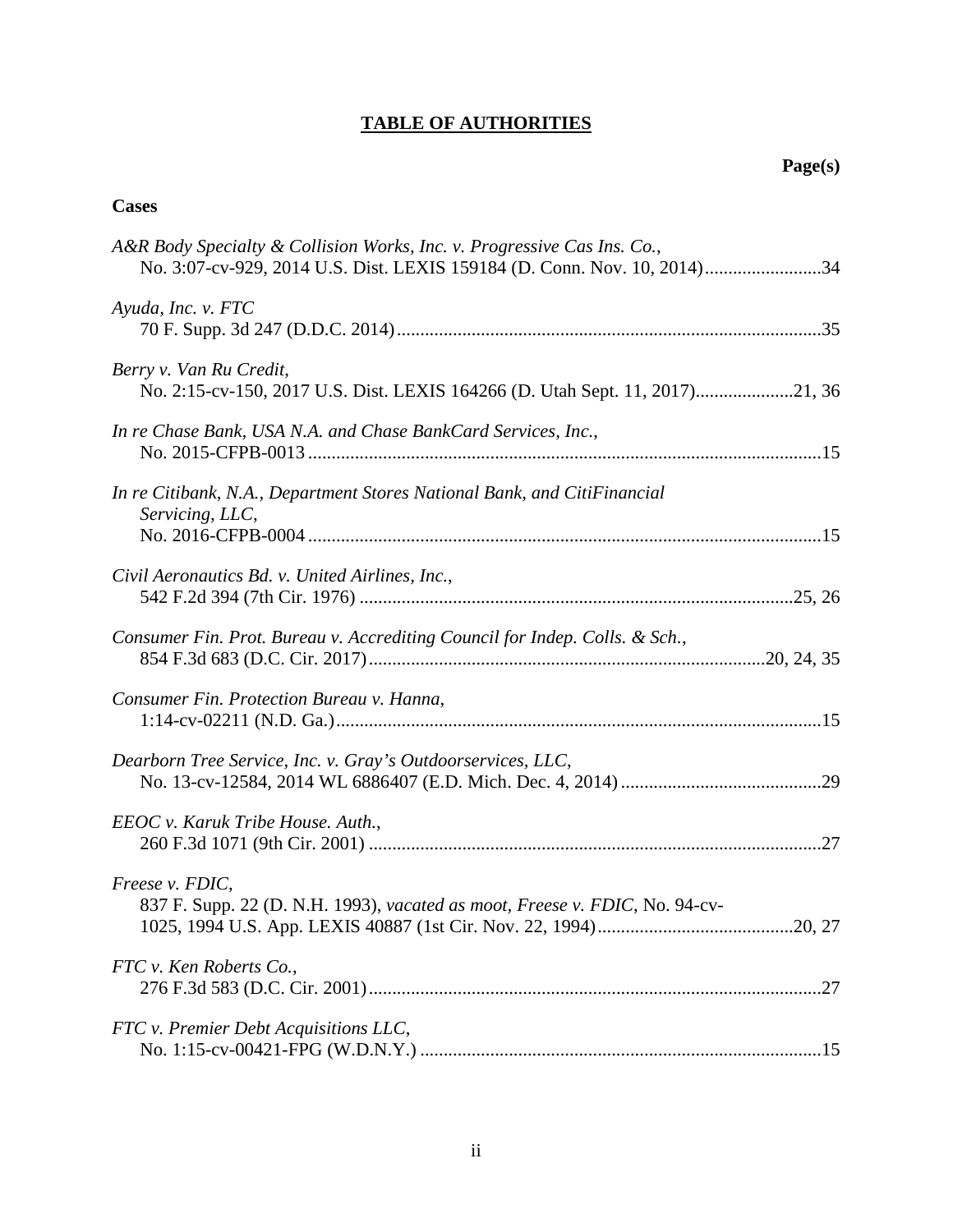| FTC v. Rawlins & Rivers, Inc.,<br>No. 6:07-cv-146, 2007 U.S. Dist. LEXIS 103935 (M.D. Fla. May 24, 2007) 23, 36            |  |
|----------------------------------------------------------------------------------------------------------------------------|--|
| Gen. Steel Domestic Sales, LLC v. Chumley,<br>No. 10-cv-01398, 2011 U.S. Dist. LEXIS 63803 (D. Colo. Jun. 15, 2011) 33, 35 |  |
| Gucci Am. v. Guess? Inc.,                                                                                                  |  |
| Int'l Counsel Bureau v. United States DOD                                                                                  |  |
| Liberty Mut. Fire Ins. Co. v. J&S Supply Corp.,<br>No. 13-cv-4784, 2015 U.S. Dist. LEXIS 177124 (S.D.N.Y. Jun. 29, 2015)34 |  |
| Mon River Towing, Inc. v. Indus. Terminal and Salvage Co.,                                                                 |  |
| In re New Century Financial Services,                                                                                      |  |
| In re Pressler & Pressler LLP, Sheldon H. Pressler, and Gerard J. Felt,                                                    |  |
| Puncochar v. Revenue Mgm't of Ill. Corp.<br>No. 15-cv-07089, 2017 U.S. Dist. LEXIS 49939 (N.D. Ill. Mar. 31, 2017) 22, 36  |  |
| Res. Co., LLC v. Guaranty Bank,<br>No. 13-cv-3451, 2015 U.S. Dist. LEXIS 50138 (D. Minn. Apr. 16, 2015)39                  |  |
| Resolution Trust Corp. v. Feffer,                                                                                          |  |
| In re Sealed Case,                                                                                                         |  |
| Seed Research Equip. Solutions, LLC v. Gary W. Clem, Inc.,                                                                 |  |
| Shetiwy v. Midland Credit Mgm't                                                                                            |  |
| Smith v. Lowe's Home Ctrs.,                                                                                                |  |
| Sunshine Gas Co. v. U.S. Dep't of Energy,                                                                                  |  |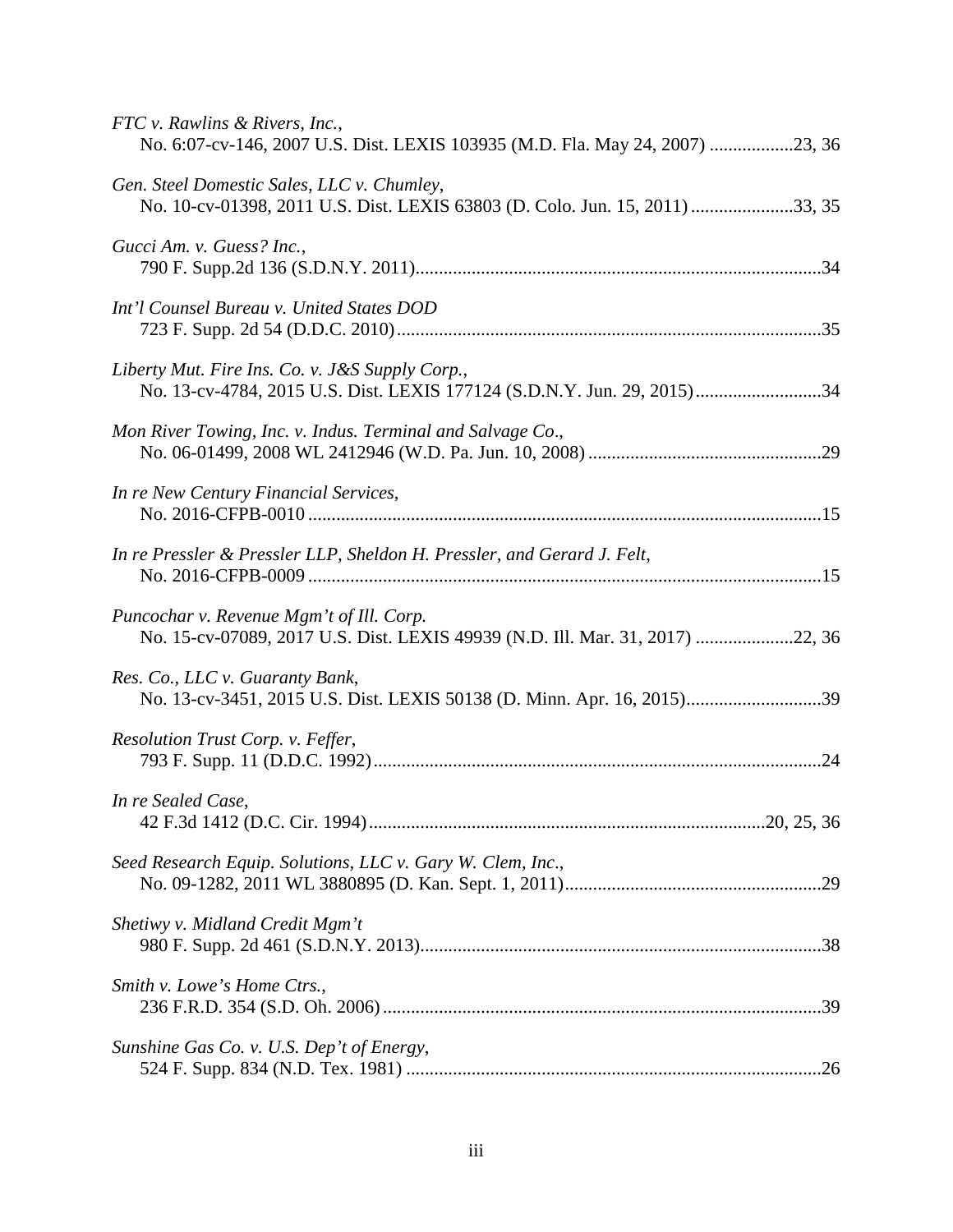| Turnbull v. Rancilio,<br>No. 16-cv-11971, 2017 U.S. Dist. LEXIS 35855 (E.D. Mich. Mar. 14, 2017)21, 36 |  |
|--------------------------------------------------------------------------------------------------------|--|
| United States v. Construction Prods. Research,                                                         |  |
| United States v. Morton Salt,                                                                          |  |
| Wagener v. SBC Benefit Plan-Non-Bargained Program,                                                     |  |
| Wolf v. CIA                                                                                            |  |
| <b>Statutes</b>                                                                                        |  |
|                                                                                                        |  |
|                                                                                                        |  |
| <b>Regulations</b>                                                                                     |  |
|                                                                                                        |  |
|                                                                                                        |  |
| <b>Other Authorities</b>                                                                               |  |
| Apr. 25, 2016 Decision and Order on Petition by Assurant, Inc. to Modify or Set                        |  |
|                                                                                                        |  |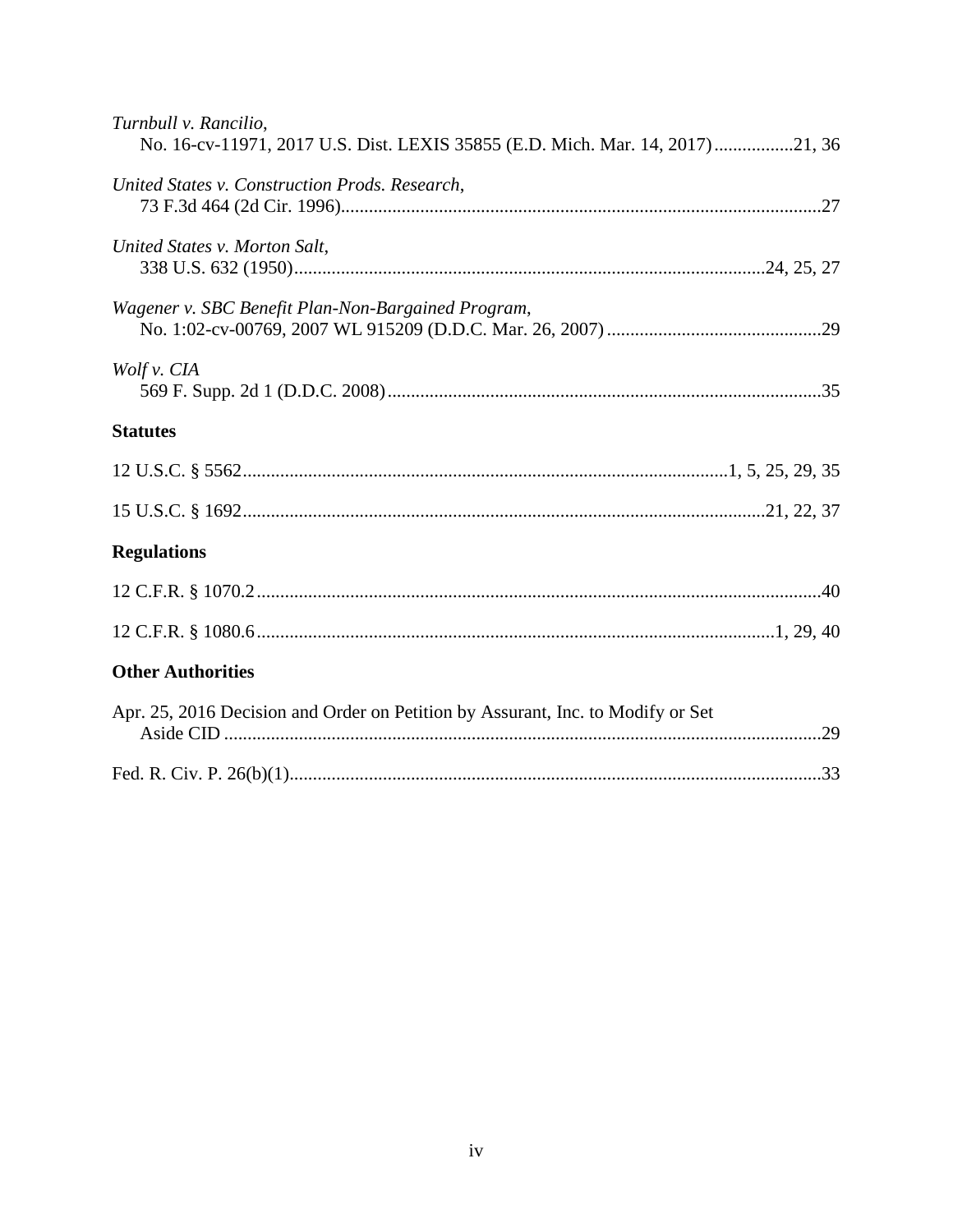# **INTRODUCTION**

Nonetheless, the Bureau has issued the Second CID, which asks that Firstsource rehash

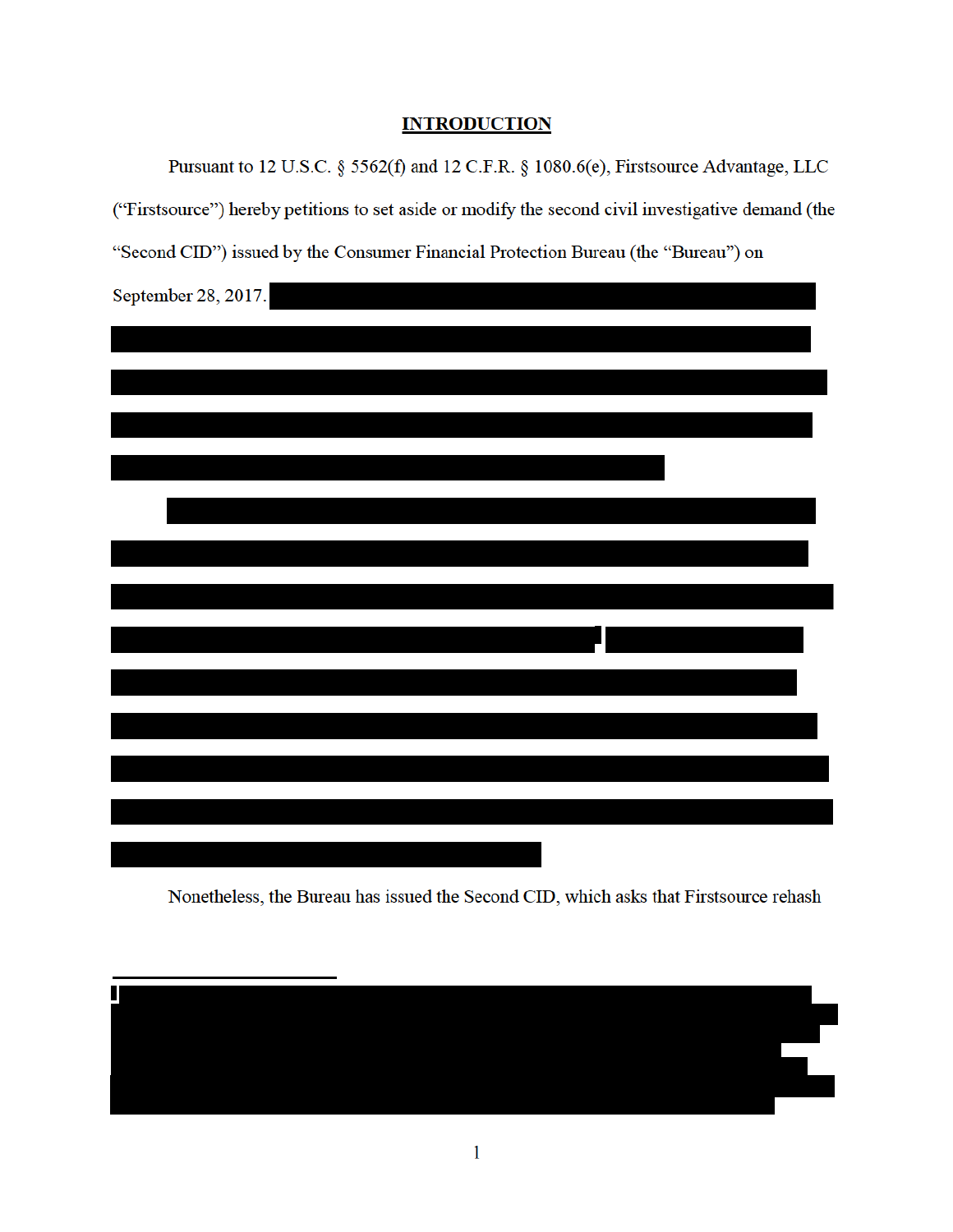the same information the Bureau has already received (or chosen not to receive) and undertake a burdensome, manual review of audio files. No Bureau representative disputed—and no one could dispute—the exemplary levels of transparency and responsiveness present in Firstsource's dealings with the Bureau. Furthermore, no Bureau representative has disputed Firstsource's assessment that

 It appears that the Bureau, for reasons unknown, has omitted from its analysis regarding whether the requests in the Second CID are appropriately tailored to find information "relevant to a violation." No explanation was provided for how this process is rational or consistent with the Bureau's enabling statute. For reasons described below, it is not.

Furthermore, the Second CID employs impenetrable review criteria, as key terms used in the Second CID are undefined. As such, the Second CID imposes an unreasonable burden on Firstsource. The Bureau should set aside the Second CID in its entirety, or—in the alternative modify the Second CID to use an efficient and less burdensome protocol for Firstsource to provide any reasonably identifiable information that the Bureau believes it yet needs.

#### **BACKGROUND**

Firstsource supports fully the Bureau's interest in regulating the debt-collection industry to prevent consumer abuse, and advances this mission through Firstsource's compliance protocols, business culture, and operations. Unlike other debtcollection investigations, however, this investigation matter reflects several peculiarities, each of which reveals important contextual information relevant to this Petition.

First, the Bureau prefaced the first civil investigative demand ("First CID") with correspondence and a verbal communication to Firstsource explaining that the genesis of this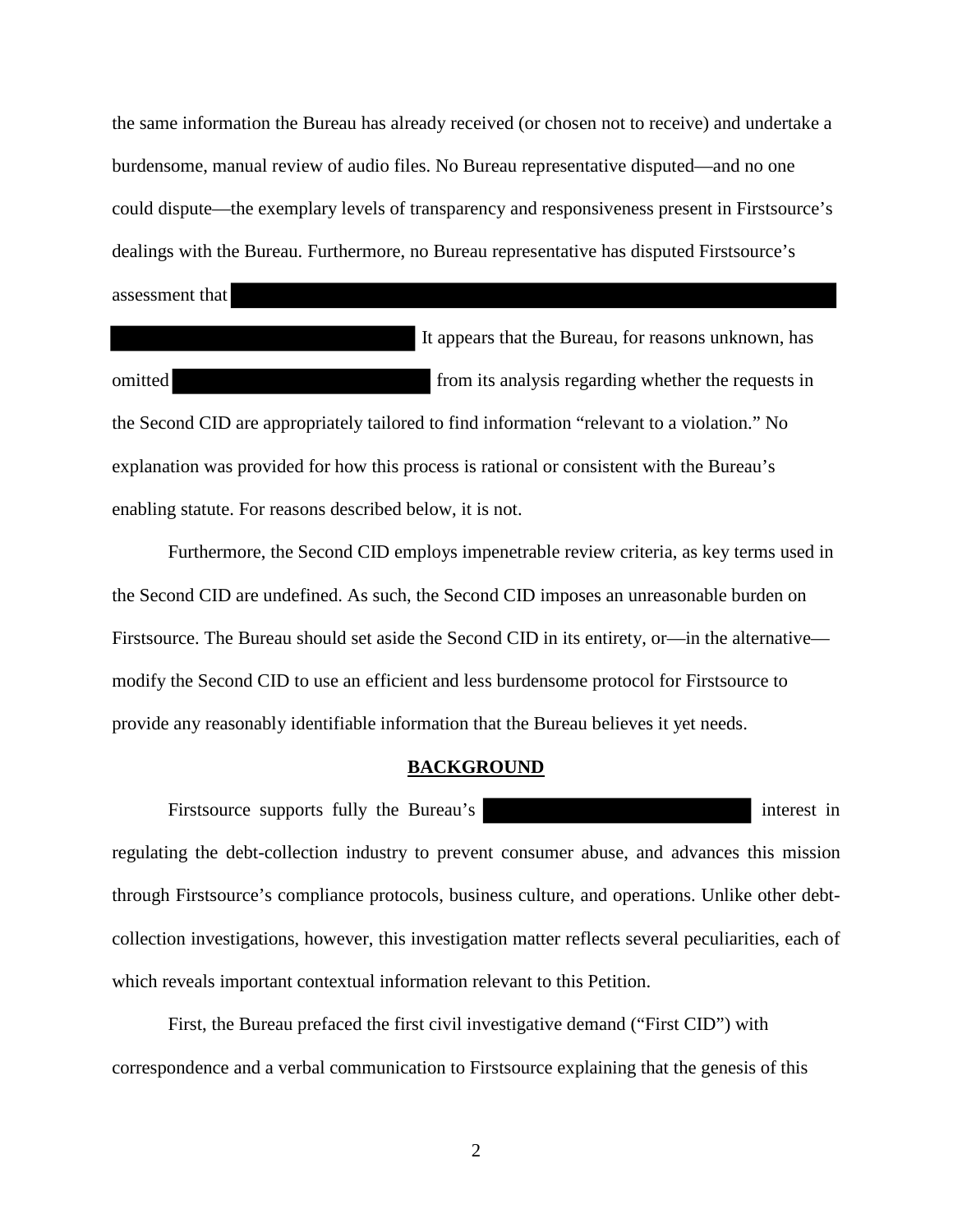| investigation matter was                                                                                |
|---------------------------------------------------------------------------------------------------------|
| ("Legal Theory"). Such correspondence was sent in                                                       |
| , and the verbal instruction was provided in April 2017. <sup>2</sup> As discussed with the             |
| Bureau on multiple occasions, however, the Bureau's belief that FDCPA violations had occurred           |
| was misplaced for several reasons. <sup>3</sup> The Bureau's Legal Theory was based on mistaken factual |
| assumptions and hinged upon a reading of the FDCPA                                                      |
|                                                                                                         |
|                                                                                                         |
|                                                                                                         |
|                                                                                                         |
|                                                                                                         |
| The Bureau has had ample                                                                                |
| to digest the information that Firstsource produced,<br>opportunities,                                  |
| including information that the Bureau gathered through:                                                 |
| and its First CID, to which                                                                             |
| Firstsource responded in full.                                                                          |
| Despite having been put on notice of multiple factual snafus and legal deficiencies                     |
| destabilizing the Legal Theory in this investigation, the Bureau has not acknowledged or                |
| corrected its errors,<br>and has proceeded with                                                         |
| issuance of burdensome CIDs. In doing so, the Bureau has not addressed the FDCPA's statutory            |
|                                                                                                         |
| $2$ See<br>and teleconference with<br>E. Mothander and Firstsource representatives on Apr. 3, 2017.     |

<sup>3</sup> *See* 5/11/2017 Meet and Confer (M&C); 5/25/2017 Ltr. from J. Lee to E. Mothander and V. Assae-Bille; 6/16/2017 M&C; 7/26/2017 M&C; and 10/10/2017 M&C;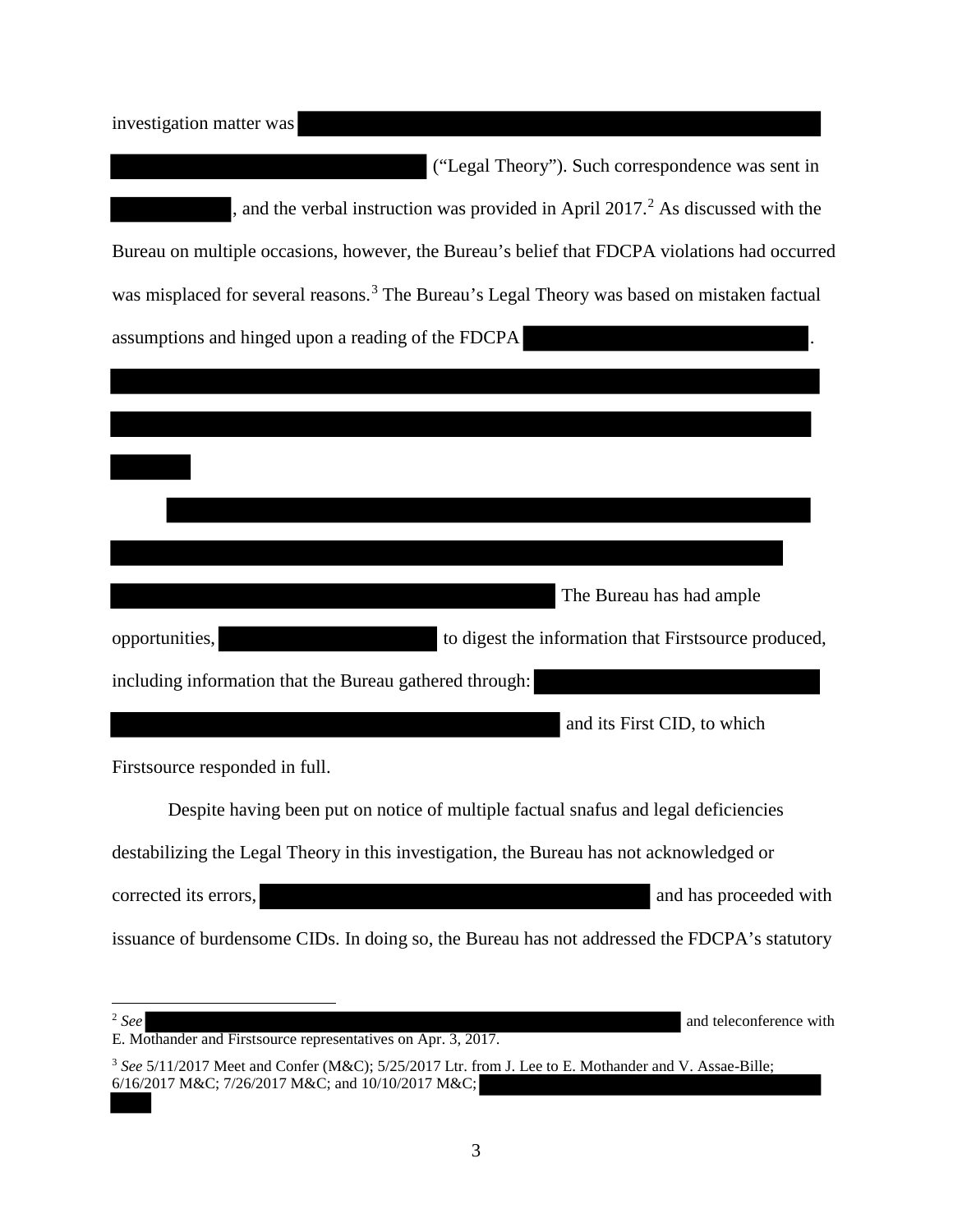provisions or the contents of the reams of documents that Firstsource already produced.

 To be sure, a company would not typically ask the Bureau, at the outset of an investigation, to set aside the inquiry because the company believes no violations have occurred. Here, however, the situation is different.

| The Bureau has not refuted the conclusions offered                          |
|-----------------------------------------------------------------------------|
| by Firstsource and provides no justification for why the Second CID ignores |
| . The documents obtained by the Bureau through the First CID                |
| confirmed for the Bureau that it had no proper basis to issue the           |
| Second CID.                                                                 |

Finally, Firstsource has made clear to the Bureau that it would be amenable in principle to producing hearing testimony, policies and procedures, and call recordings generally—as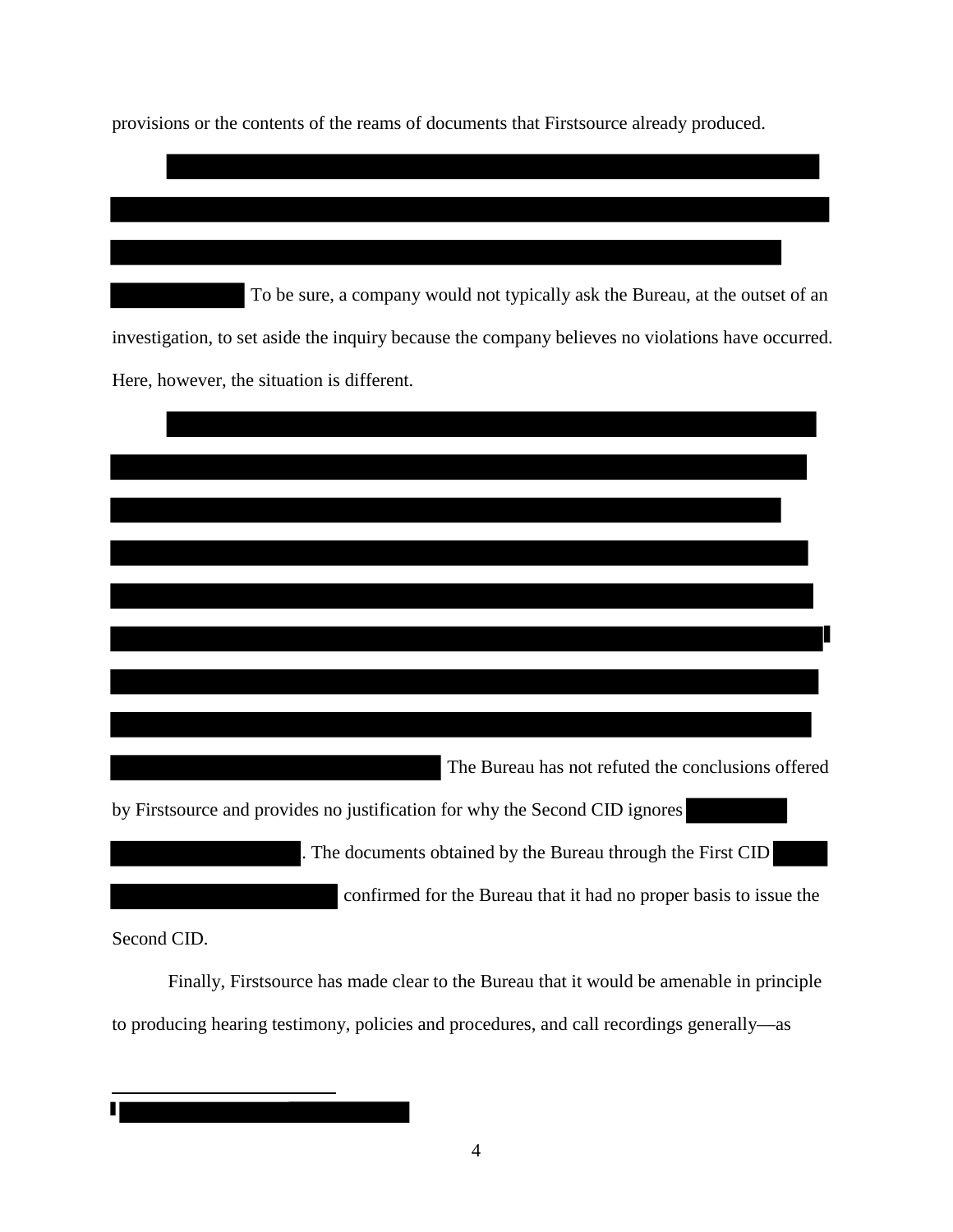contemplated by the Second CID—so long as the Bureau can articulate a good-faith basis for the belief that Firstsource still has information relevant to a violation and is, at a minimum, willing to modify the Second CID to use a protocol for productions that is feasible and proportional. This, however, is something the Bureau was unable to do. The Bureau did not substantively engage with Firstsource regarding the basis for the Second CID. The Bureau indicated that, in theory, it could consider "reasonable modifications" of particular requests. However, the Bureau did not commit to any specific modifications and did not extend the deadline to file this Petition. Firstsource therefore filed this Petition by the existing deadline.

In fact, this Petition would have been unnecessary if the Bureau had followed the instructions of the United States Supreme Court, the wording of the Dodd-Frank Act,

. The Bureau did not do so. The Petition also could have been avoided if the Bureau had extended the deadline to file the Petition to allow the parties additional time to reach agreement. The Bureau did not do so. Additional background information necessary to decide this Petition is described below.

# **I. THE DODD-FRANK ACT PROSCRIBES ANY ATTEMPT, LIKE THE SECOND CID, TO ENGAGE IN INVESTIGATIONS THAT LACK MERIT.**

Congress empowered the Bureau to issue civil investigative demands, but only if the Bureau has "reason to believe that" the recipient of the CID has information "relevant to a violation."<sup>5</sup> Through the communications of its staff, the Bureau confirmed that the intent of the Second CID is to investigate Firstsource.<sup>6</sup> Therefore, if the Bureau lacked reasonable grounds to believe that Firstsource has engaged in conduct in violation of the FDCPA when the Second CID was issued, the Second CID runs afoul of the Dodd-Frank Act's parameters for CIDs.

 $5$  12 U.S.C. § 5562(c)(1).

<sup>6</sup> *See* 10/10/2017 M&C.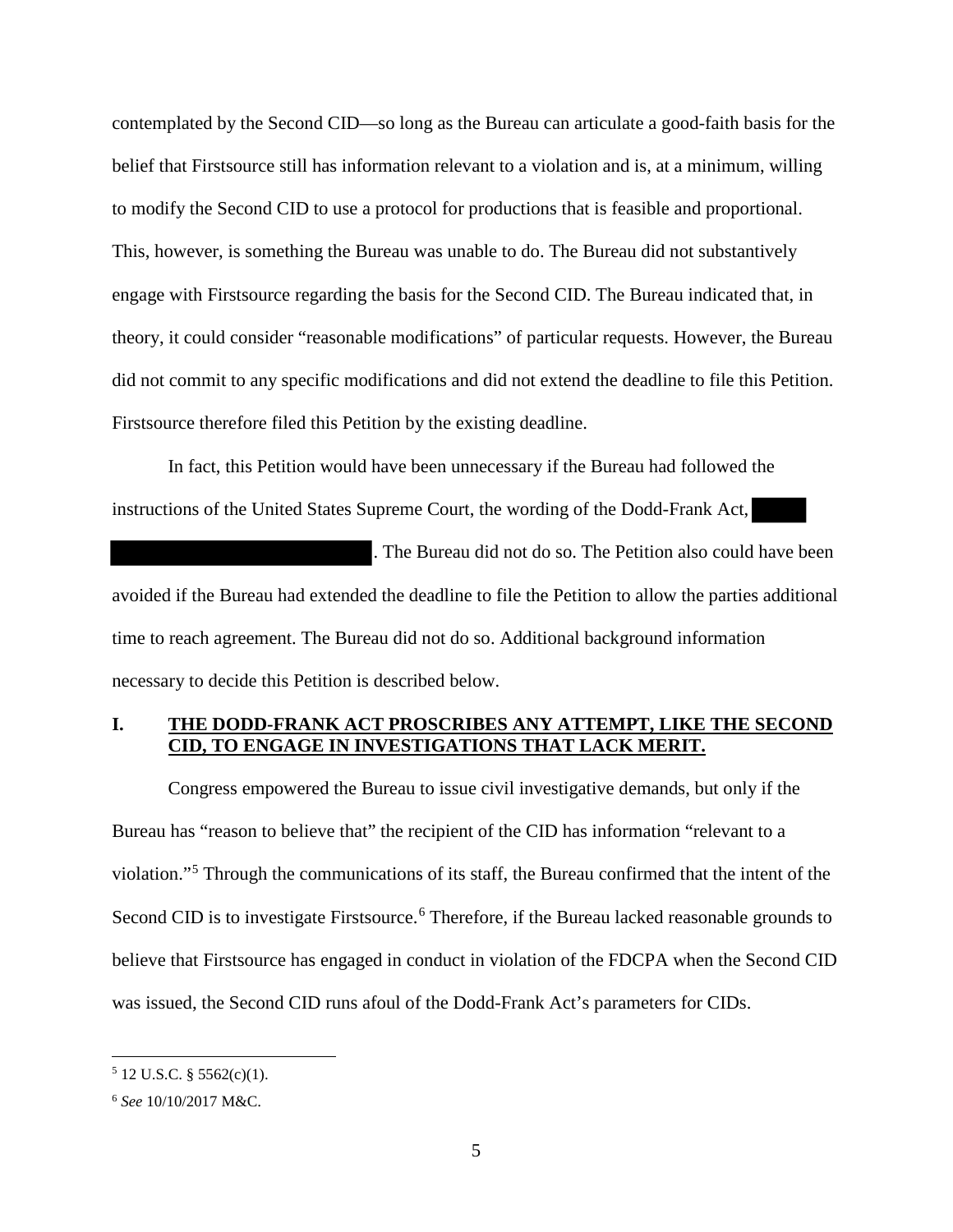Here, the Bureau described how the Legal Theory at issue was based on the belief that there were issues harming consumers under the FDCPA.

| As noted in this Section I, a review of<br>(B)<br>the parties' conduct under the First and Second CIDs, and (C) the relevant Bureau materials<br>demonstrate that the Bureau lacks a reasonable basis to believe FDCPA violations have occurred. |  |  |
|--------------------------------------------------------------------------------------------------------------------------------------------------------------------------------------------------------------------------------------------------|--|--|
|                                                                                                                                                                                                                                                  |  |  |
|                                                                                                                                                                                                                                                  |  |  |
|                                                                                                                                                                                                                                                  |  |  |
|                                                                                                                                                                                                                                                  |  |  |
|                                                                                                                                                                                                                                                  |  |  |
|                                                                                                                                                                                                                                                  |  |  |
|                                                                                                                                                                                                                                                  |  |  |
|                                                                                                                                                                                                                                                  |  |  |
|                                                                                                                                                                                                                                                  |  |  |
|                                                                                                                                                                                                                                                  |  |  |
|                                                                                                                                                                                                                                                  |  |  |
|                                                                                                                                                                                                                                                  |  |  |
|                                                                                                                                                                                                                                                  |  |  |
|                                                                                                                                                                                                                                                  |  |  |
|                                                                                                                                                                                                                                                  |  |  |
|                                                                                                                                                                                                                                                  |  |  |
|                                                                                                                                                                                                                                                  |  |  |
|                                                                                                                                                                                                                                                  |  |  |
|                                                                                                                                                                                                                                                  |  |  |
|                                                                                                                                                                                                                                                  |  |  |
|                                                                                                                                                                                                                                                  |  |  |
|                                                                                                                                                                                                                                                  |  |  |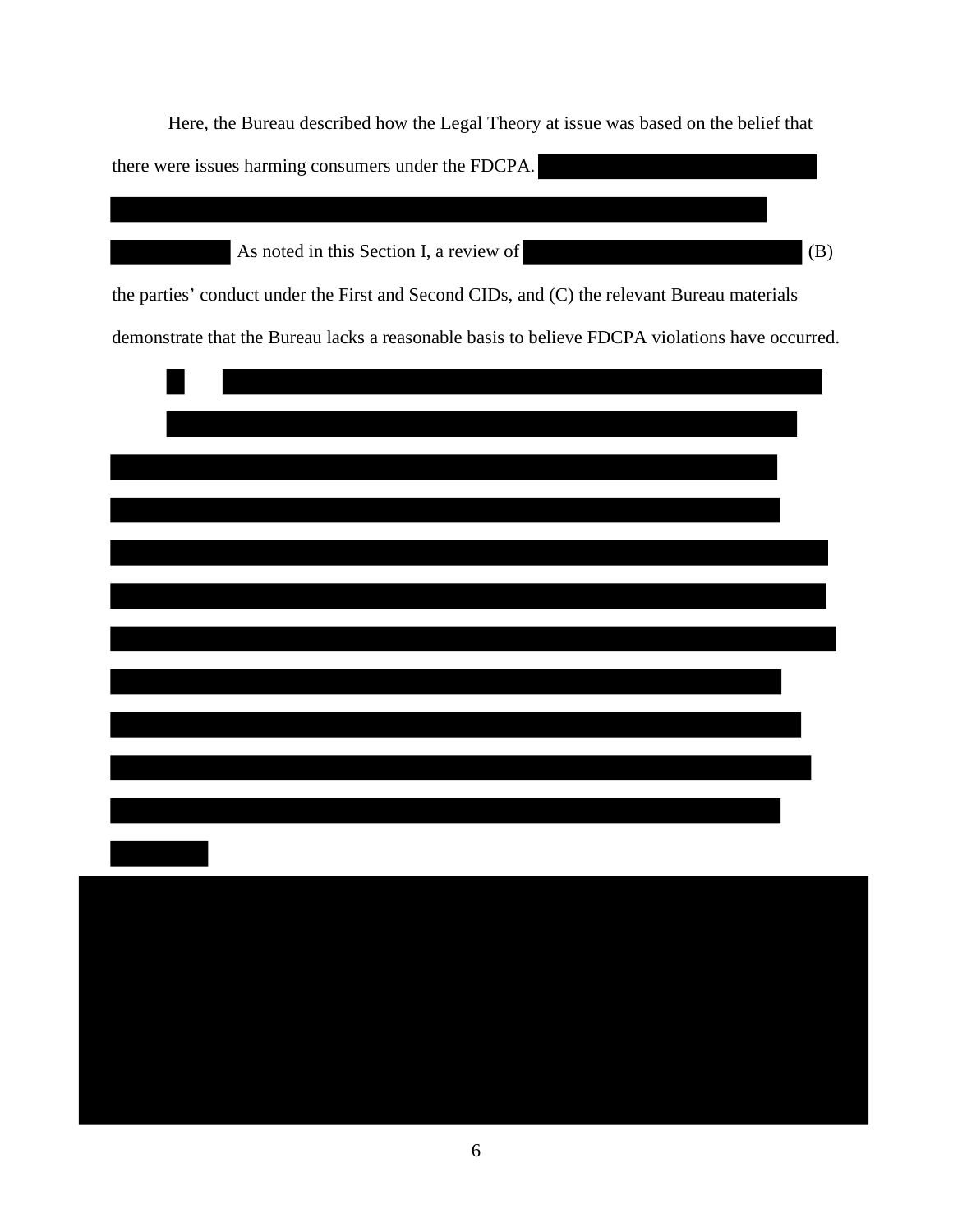y.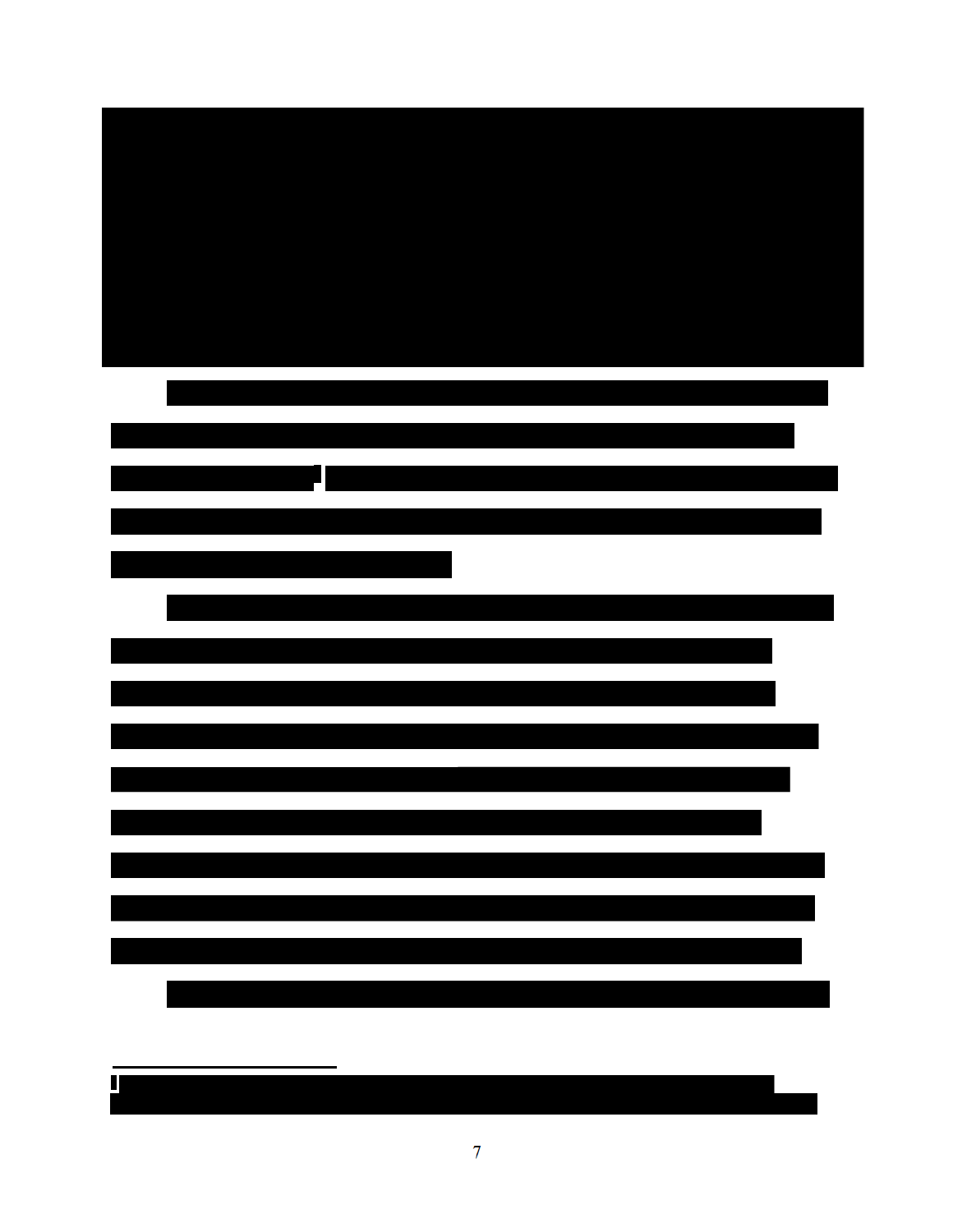| ٠ |  |
|---|--|
|   |  |

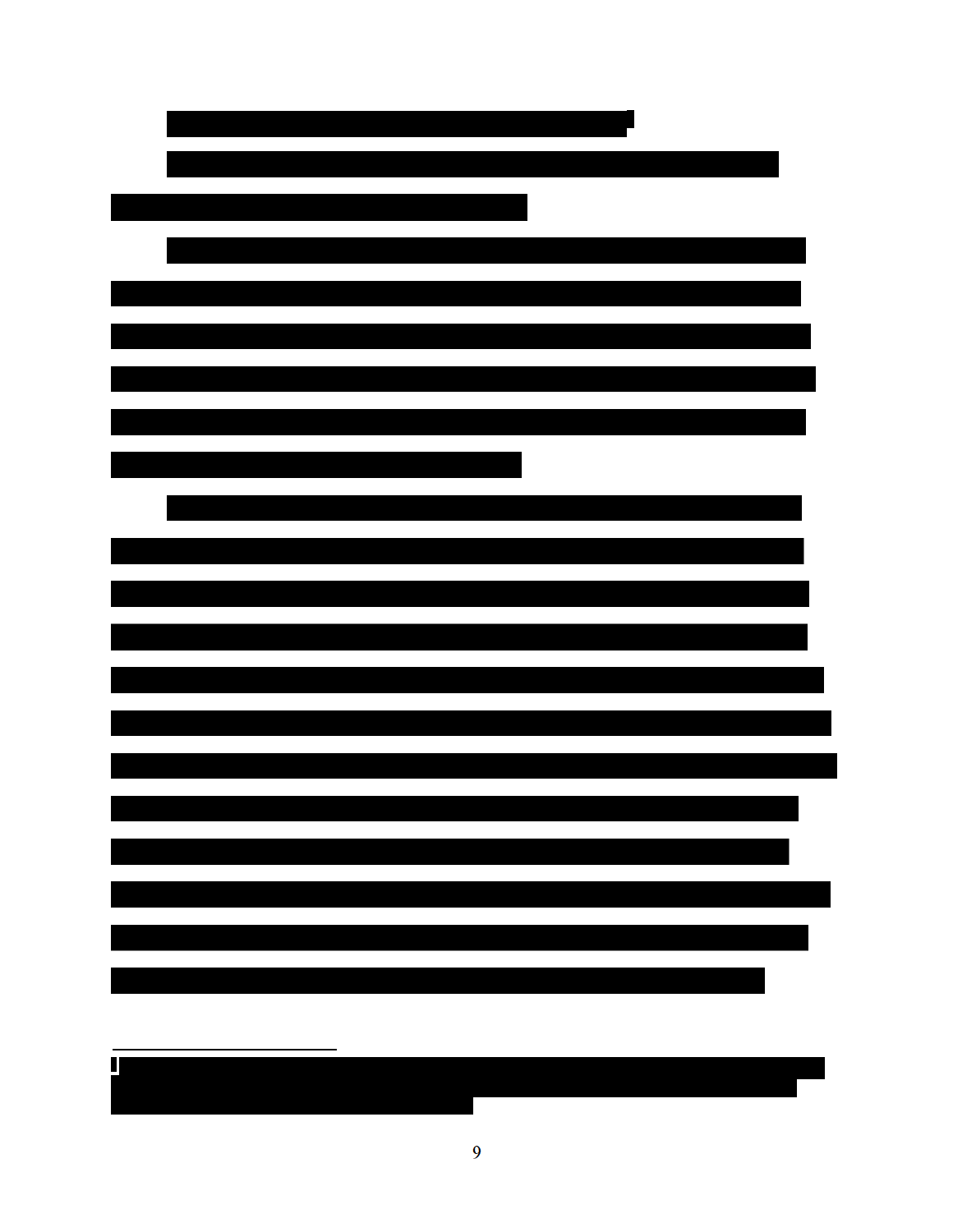#### The Bureau's Enforcement Probes Reveal an Absence of FDCPA Violations. **B.**

On April 28, 2017, the Bureau issued the First CID to Firstsource. Subsequently, the

parties participated in a telephonic meet-and-confer discussion on May 11, 2017.

First source also asked the Bureau to set aside the First CID in favor of informal discussions,

. The Bureau said that any discussions regarding the FDCPA

could not occur, if at all, until after it obtained the information requested in the First CID. See

Exh. A.

Firstsource did not object to the First CID. Firstsource believed that it had not committed

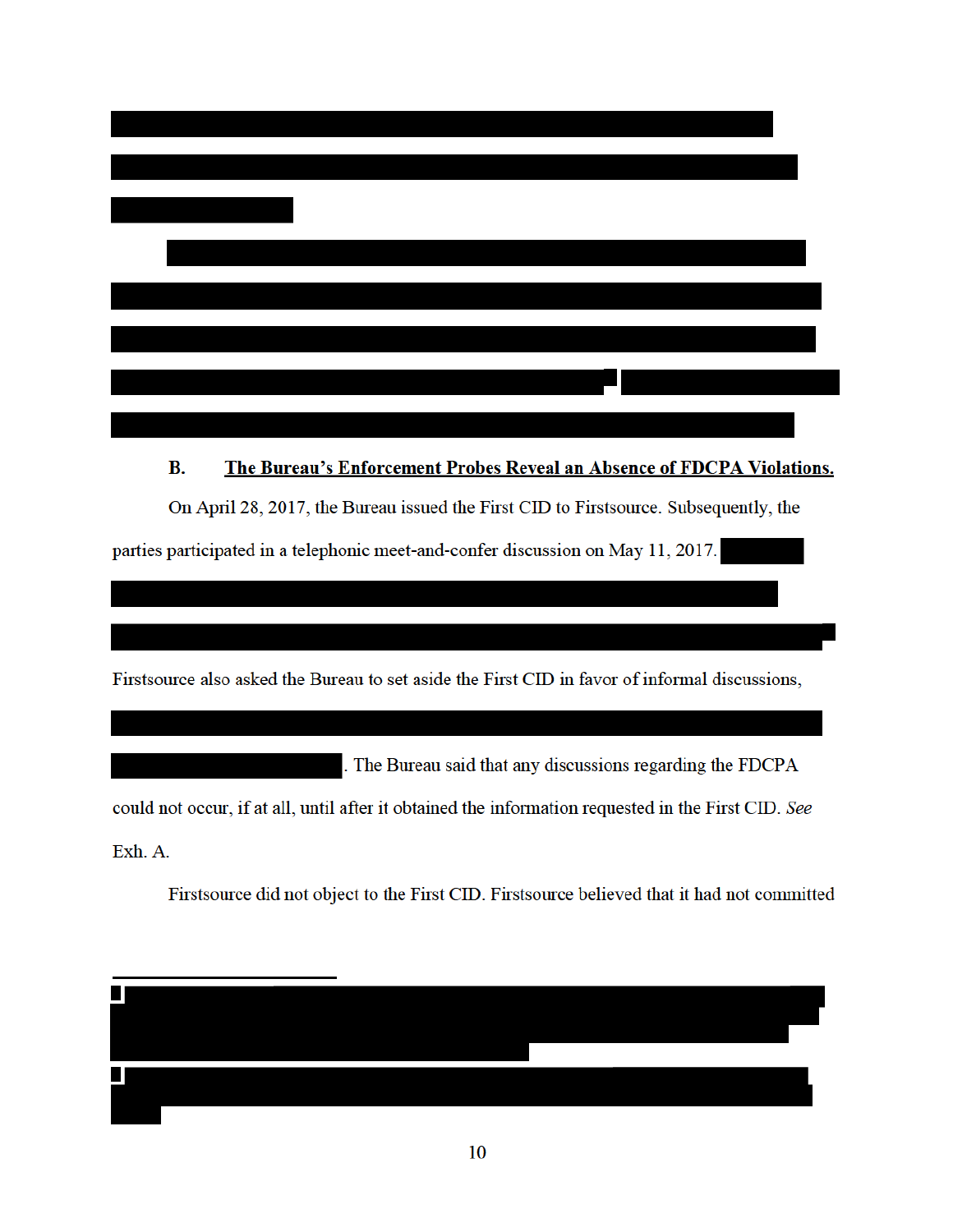FDCPA violations, but gave the Bureau the benefit of the doubt as to the validity of the First CID. Firstsource complied fully with every request during the enforcement probe,

. On many occasions, Firstsource provided information above and beyond what the Bureau had requested. Moreover, Firstsource—on its own initiative proactively undertook careful assessments and provided detailed analyses to the Bureau approximately five months *before* the issuance of the Second CID. These costly assessments would not have been necessary but for the Bureau's erroneous reading of the FDCPA.

On June 14, 2017, the Bureau issued a modification of the First CID. This modification did nothing to address the defects in the Bureau's Legal Theory and preserved the burdensome nature of the First CID. It only

clarified the meaning of the term "dispute" as used in certain requests; and modified the Applicable Period for Responsive Materials to provide an ascertainable boundary for the review period, which the First CID lacked.

The parties participated in a second telephonic meet-and-confer discussion on June 16, 2017. During that discussion, Firstsource acknowledged the Bureau's proposal to remedy the demands' duplicative nature was to modify the First CID so as to require Firstsource to *identify and catalog* the previously-produced documents in lieu of re-producing them. Firstsource informed the Bureau that its requirements with respect to such an administrative project would actually impose a *more* onerous burden than the First CID's original requests.

Firstsource then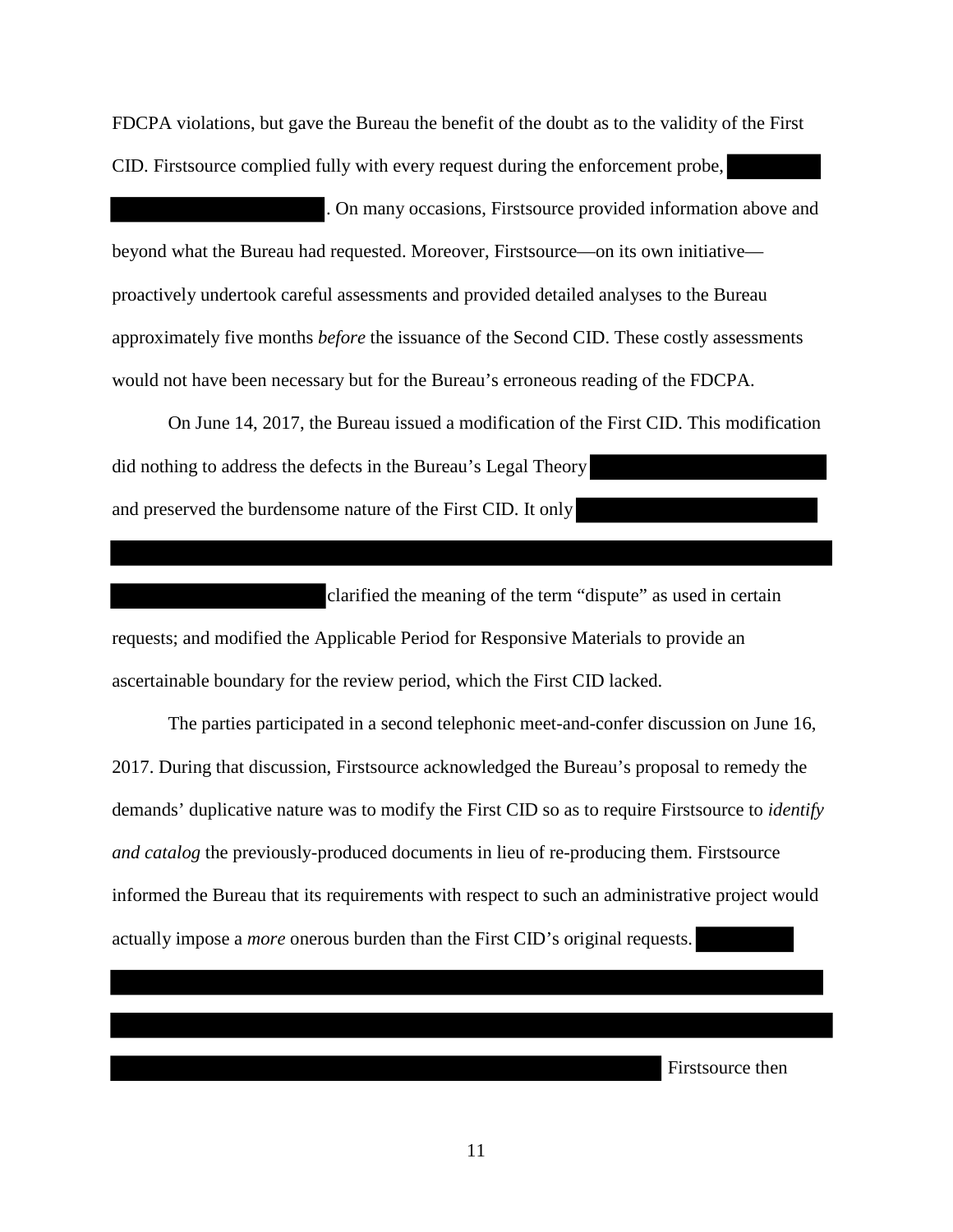reiterated its request for clarification of the Bureau's position under the FDCPA and the topics in its May 25, 2017 letter, including the lack of basis for believing that any violation could have occurred. The Bureau declined this request and invitation.

On June 21, 2017, the parties participated in a third, telephonic meet-and-confer discussion to review additional modifications proposed by Firstsource. On June 27, 2017, the Bureau issued a second modification letter, which modified technical requirements of the First CID but did not address the lack of merit in the investigation or the FDCPA's statutory exemptions.

Through the protracted and expensive CID process described above, Firstsource has complied with numerous, burdensome requests in the First CID, culminating in the production of 4.45 gigabytes of data (including over 13,000 pages of documents), five lengthy written reports, and complete answers to 22 interrogatories (with 36 sub-parts, for a total of 58 discrete questions). Firstsource produced this data and information to the Bureau through the First CID

After the Bureau received full compliance with the First CID, none of the parties involved in this matter—neither Firstsource nor the Bureau—could identify violations of the FDCPA at all, let alone based upon the documents that the First CID specifically had sought. Consistent with the parties' discussions in May 2017, Firstsource waited patiently until the First CID process was complete, which was burdensome and costly. After Firstsource complied with the First CID, Firstsource asked the Bureau, in July 2017, for an opportunity to hear the Bureau's position , to discuss the errors underlying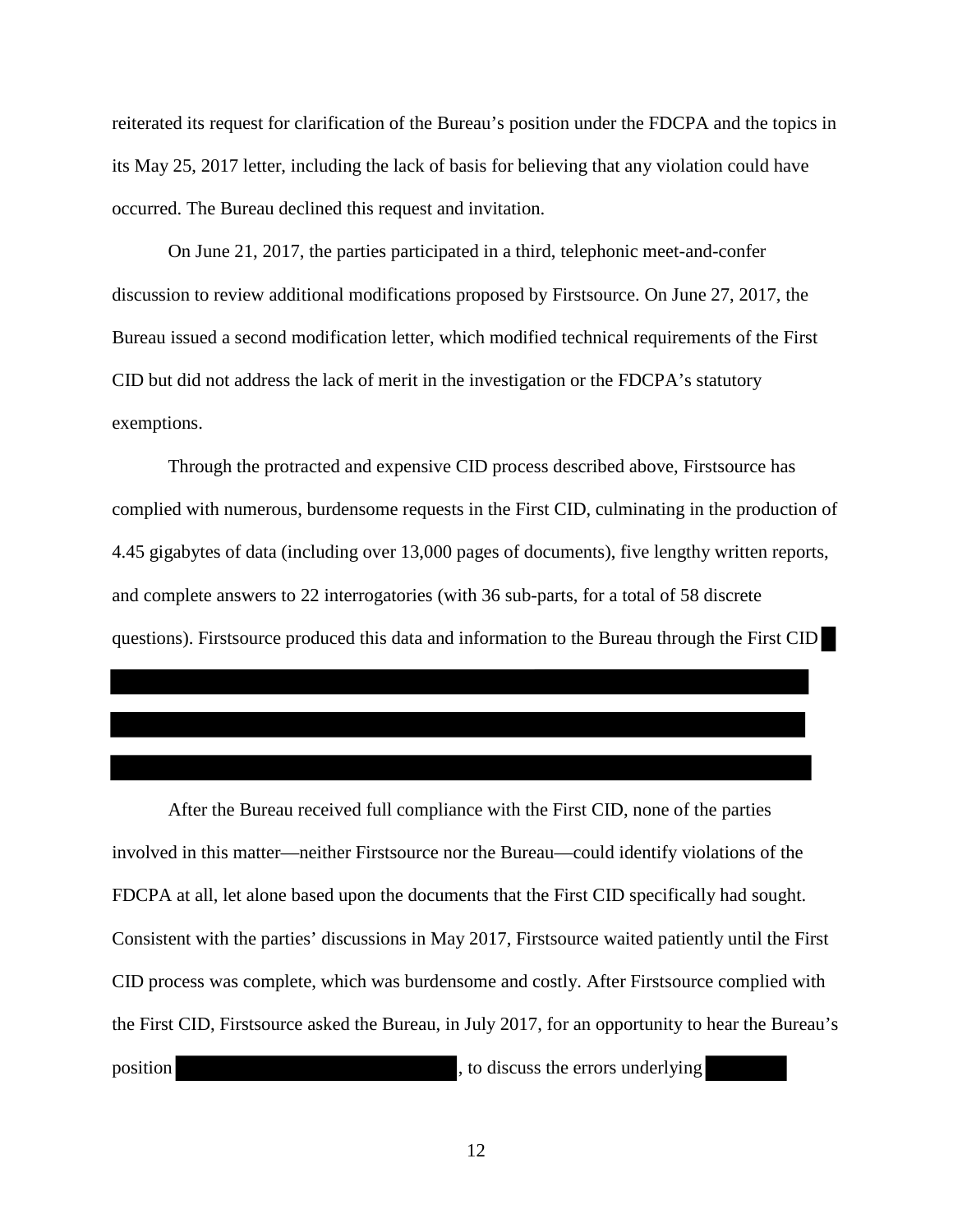the First CID,

The Bureau rejected this request. See Exh. A.

The Bureau has not provided any reason for issuing the Second CID that reflects a proper purpose, in light of the facts and law before the Bureau. Further, the Second CID's requests are not traceable to any of the information Firstsource provided in response to the First CID. In fact, all of the information requested in the Second CID

Nonetheless, the Bureau

issued the Second CID.

| I |  |  |  |
|---|--|--|--|
|   |  |  |  |
|   |  |  |  |
| Г |  |  |  |
|   |  |  |  |
|   |  |  |  |

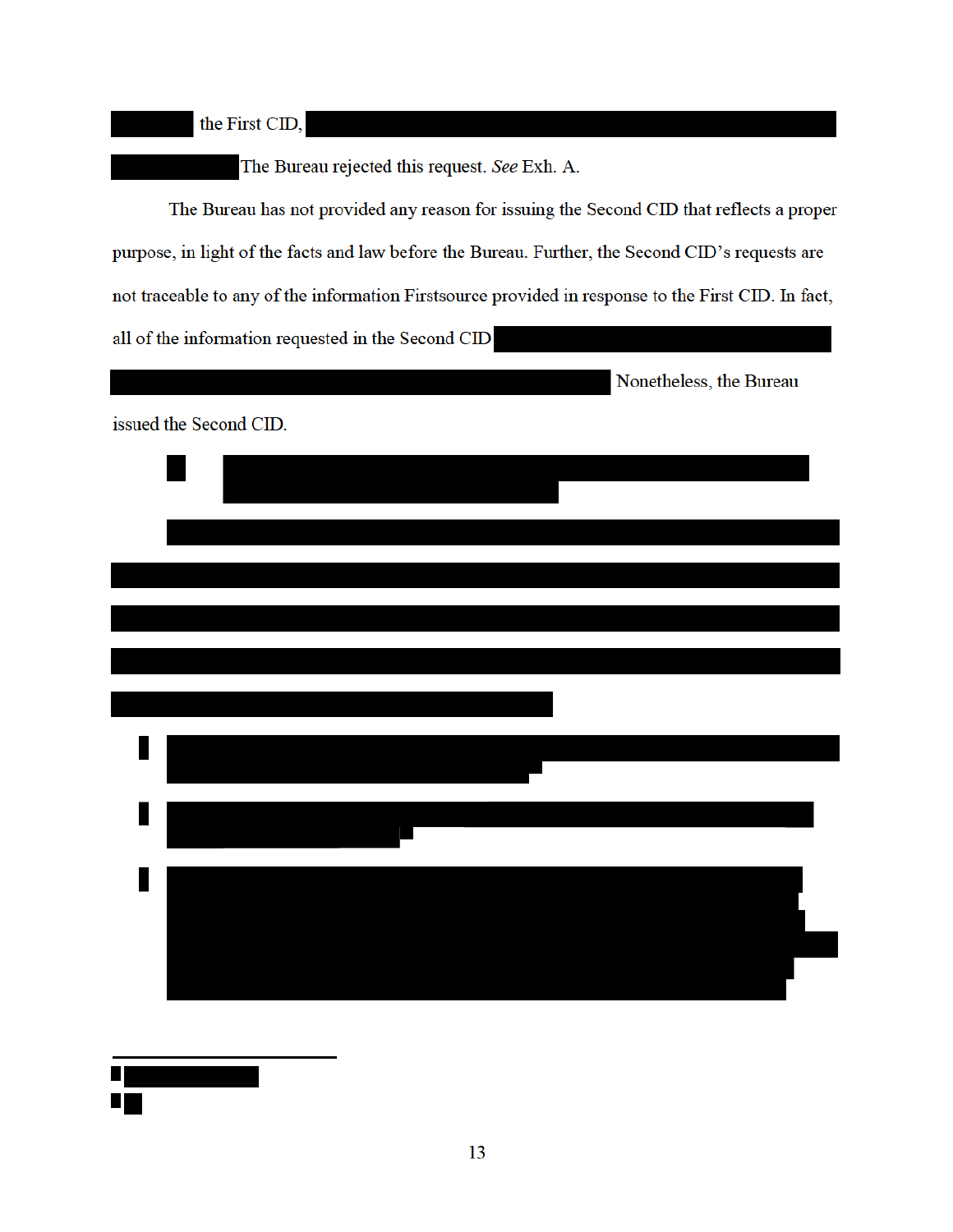| П.                                                                                         |  |
|--------------------------------------------------------------------------------------------|--|
| The Second CID's lack of merit is highlighted by the fact that each of the debt-collection |  |
| violations and acts of illegality targeted<br>have                                         |  |
| been confirmed as absent from the Firstsource business model. The Bureau and the Federal   |  |



 $\overline{\phantom{0}}$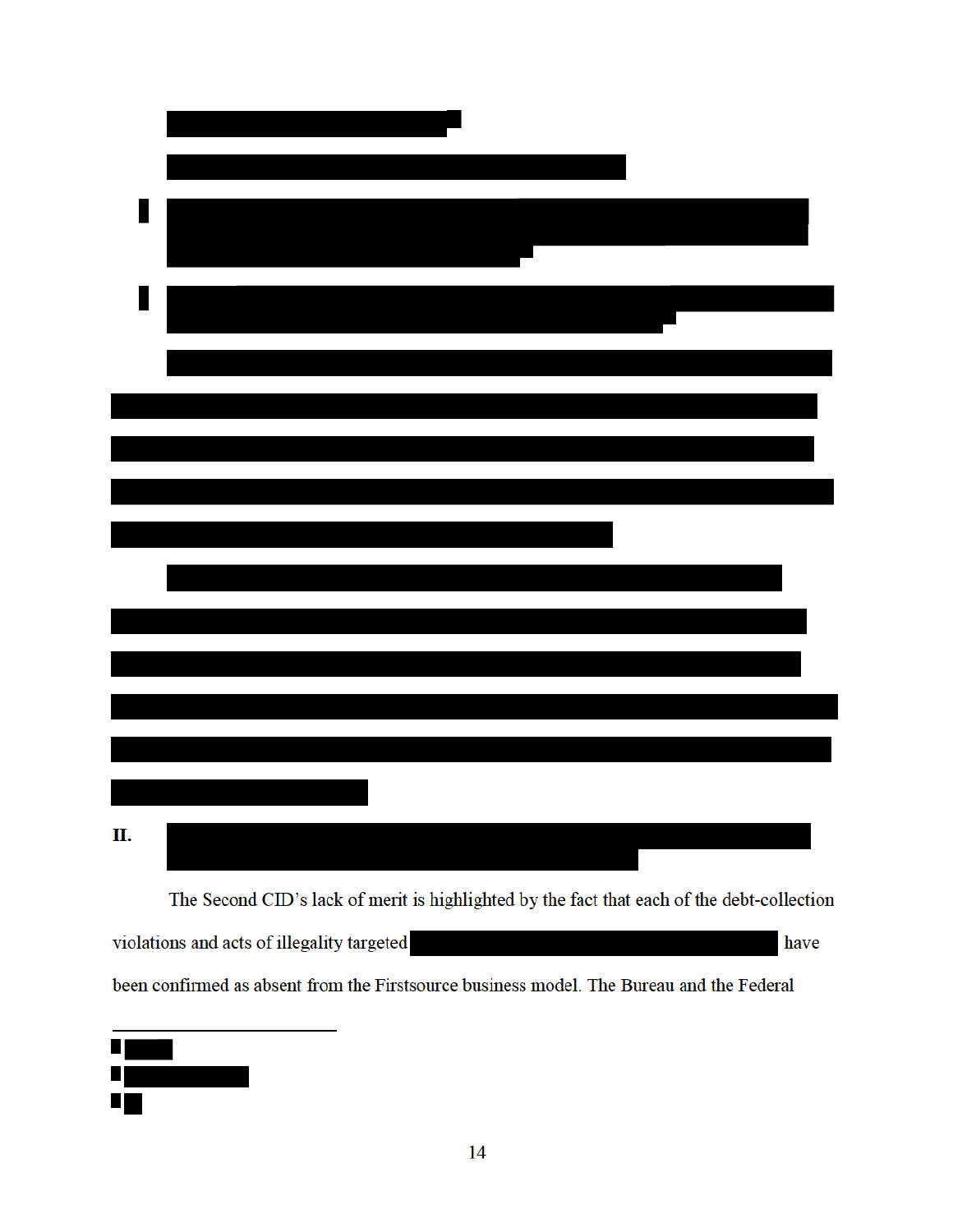Trade Commission have clarified that the following collections practices would be considered

unlawful under federal consumer-financial law:

- Using improper affidavits to sue consumers in the course of collecting debts;  $17$
- Having inadequate basic documentation to support collection activities by debt buyers;<sup>18</sup>
- Initiating or threatening to file a debt-collection lawsuit before obtaining account-level documentation;<sup>19</sup>
- Altering the dates of executed affidavits or the amounts of alleged debts that are attested to, and filing debt collection litigation in court based on such affidavits and amounts; $^{20}$
- Assisting debt buyers in collecting on debts that were uncollectible or incorrect in their amounts; $^{21}$
- Making statements to consumers alleging that debt was owed despite having performed an inadequate review of the underlying documentation; $^{22}$
- Failing to review original account-level documentation before filing debt collection lawsuits; <sup>23</sup> and
- Using false threats to extract payments from consumers and willfully contacting third parties unlawfully about the debt. $^{24}$

- <sup>21</sup> *In re Chase Bank, USA N.A. and Chase BankCard Services, Inc.*, No. 2015-CFPB-0013.
- <sup>22</sup> *In re Pressler & Pressler LLP, Sheldon H. Pressler, and Gerard J. Felt*, No. 2016-CFPB-0009.
- <sup>23</sup> *In re New Century Financial Services*, No. 2016-CFPB-0010.
- <sup>24</sup> *FTC v. Premier Debt Acquisitions LLC,* No. 1:15-cv-00421-FPG (W.D.N.Y.).

 $\overline{a}$ <sup>17</sup> *Consumer Fin. Protection Bureau v. Hanna*, 1:14-cv-02211-AT (N.D. Ga.).

<sup>18</sup> *Id.*

<sup>19</sup> *Id.*

<sup>20</sup> *In re Citibank, N.A., Department Stores National Bank, and CitiFinancial Servicing, LLC*, No. 2016-CFPB-0004.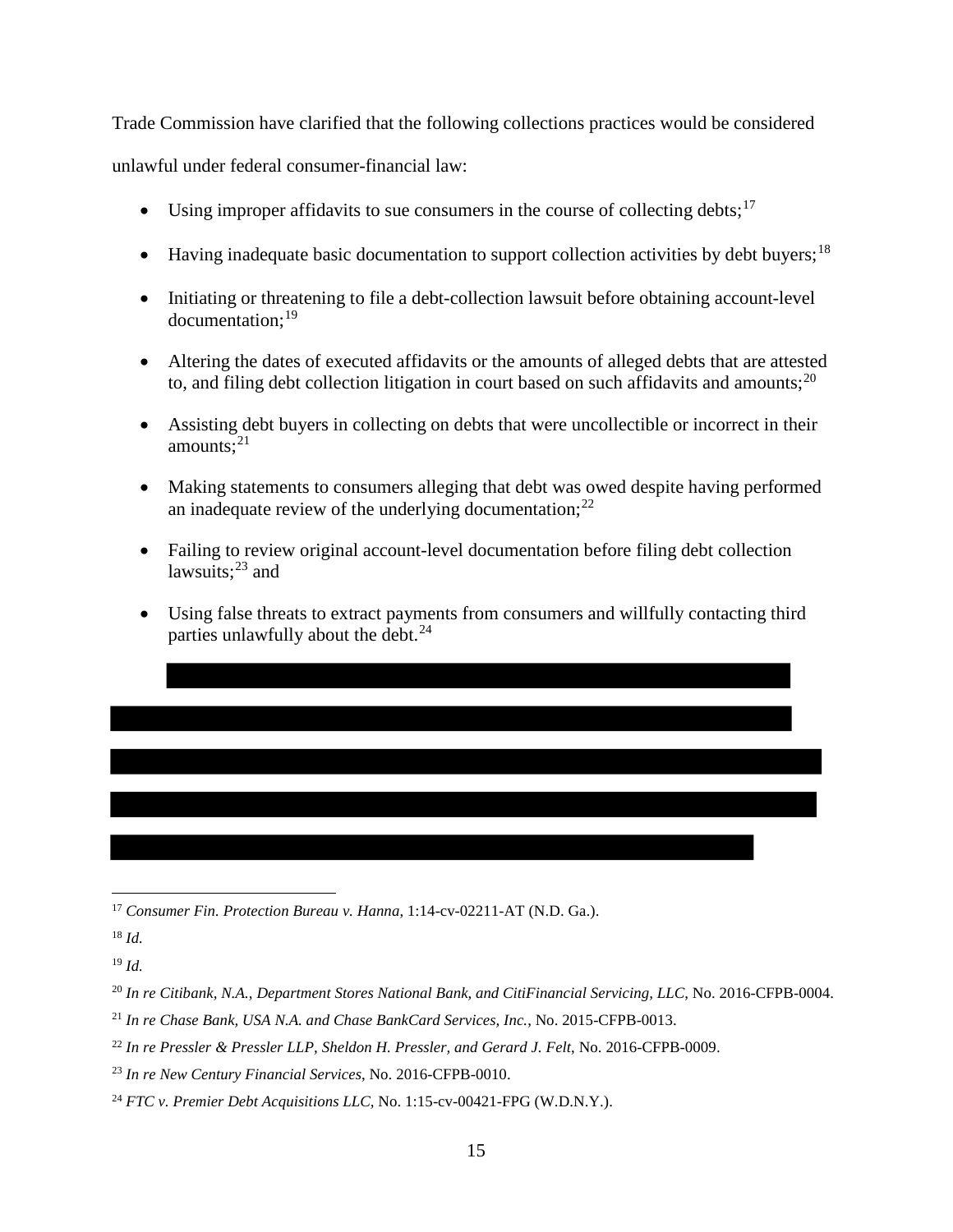| I |  |
|---|--|
| I |  |
|   |  |
|   |  |
|   |  |
|   |  |

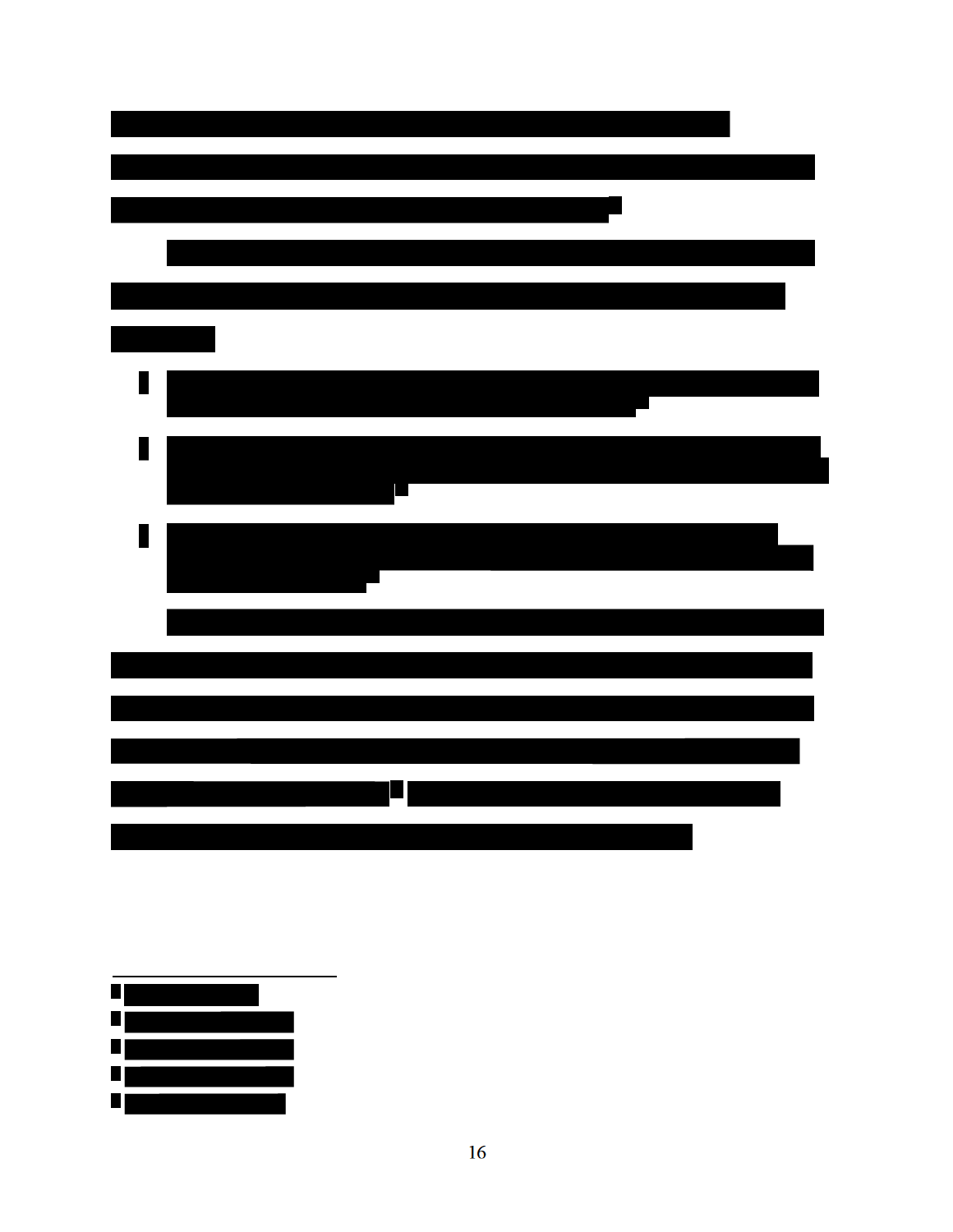# **III. THE BUREAU REJECTED FIRSTSOURCE'S REASONABLE REQUESTS IN RELATION TO THE SECOND CID.**

On September 28, 2017, the Bureau issued the Second CID to Firstsource. The requests therein cover three categories. First, the Second CID sets forth topics for an investigational hearing of Firstsource. Second, it requests copies of "policies and procedures for preserving and maintaining call logs and recordings, including call logs and recordings relating to accounts that are the subject of Consumer or third-party complaints." Third, the Second CID asks Firstsource to identify and produce the audio files for the following categories of calls:

- 1. "All recordings of calls in which the Company discussed settlement options with an authorized user before obtaining a phone payment or payment agreement for [a Client A] account.";
- 2. "All recordings of calls in which the Company provided a credit bureau disclosure before obtaining a phone payment or payment agreement for [a Client B] account."; and,
- 3. "All recordings of calls relating to" 32 specific customer accounts and consumer complaint numbers "placed or received within 30 days prior to the Company receiving the complaint."

The Second CID also requests numerous interrogatories requiring Firstsource to prepare

descriptions about the call recordings described above, with a written description to correlate to

each and every single call. (*See* Second CID, Interrogatory Nos. 3, 4, and 5.)

**Firstsource** 

expressed concerns to the Bureau that the Second CID may not be grounded in any cause to believe a violation has occurred. Nevertheless, Firstsource did not choose to challenge the Second CID outright.

Instead, on October 10, 2017, during the parties' meet-and-confer call, Firstsource expressed a willingness to cooperate and requested that the Bureau modify the Second CID to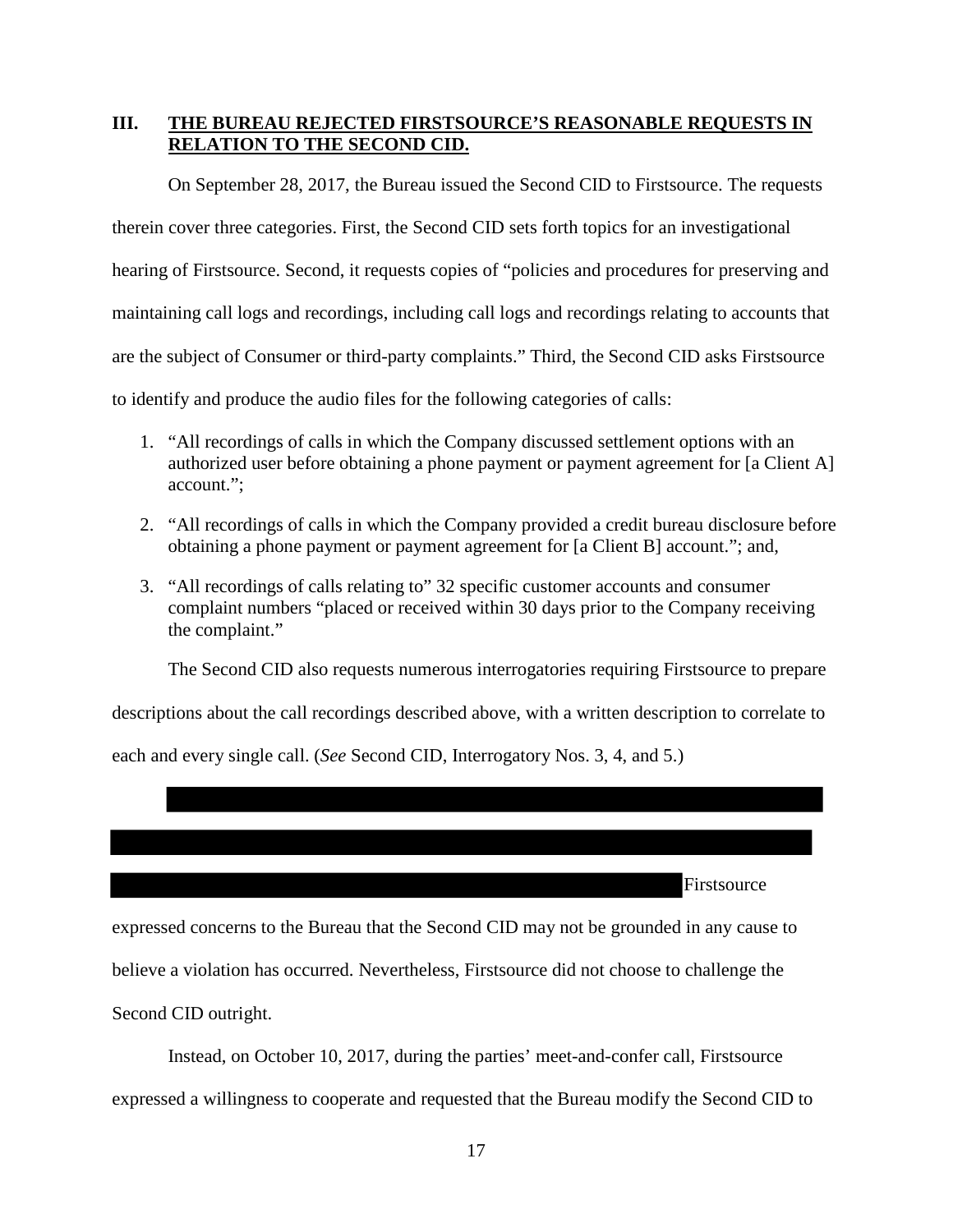allow for the following protocol: that the parties engage in a good-faith, substantive meeting to meaningfully discuss  $\blacksquare$ , and other issues relevant to this investigation matter, with a further discussion to be had regarding: a phone call sampling approach, an investigational hearing in Buffalo, New York, and additional document productions to follow, under a timeline and methodology that is mutually convenient for the parties.

| The Bureau then explained that even if such a meeting were to occur                        |       |
|--------------------------------------------------------------------------------------------|-------|
|                                                                                            |       |
|                                                                                            | , the |
| Bureau could still find other bases to pursue Firstsource. This was a striking revelation. |       |
|                                                                                            |       |
|                                                                                            |       |
|                                                                                            |       |
|                                                                                            |       |
|                                                                                            |       |

It appears that the additional expenditure of resources under the Second CID would be unwarranted. Fundamentally, the investigation itself is improper. In the view of Firstsource's counsel, the fact that SEFL has been unable to rebut Firstsource's position regarding the FDCPA's statutory provisions shows that the Bureau cannot articulate a proper basis for the investigation, because none exists. Although it was appropriate for Firstsource to give the Bureau the benefit of the doubt when facing the First CID, *see* Exh. A, the Second CID was markedly different—having been issued after Firstsource had already produced everything to the Bureau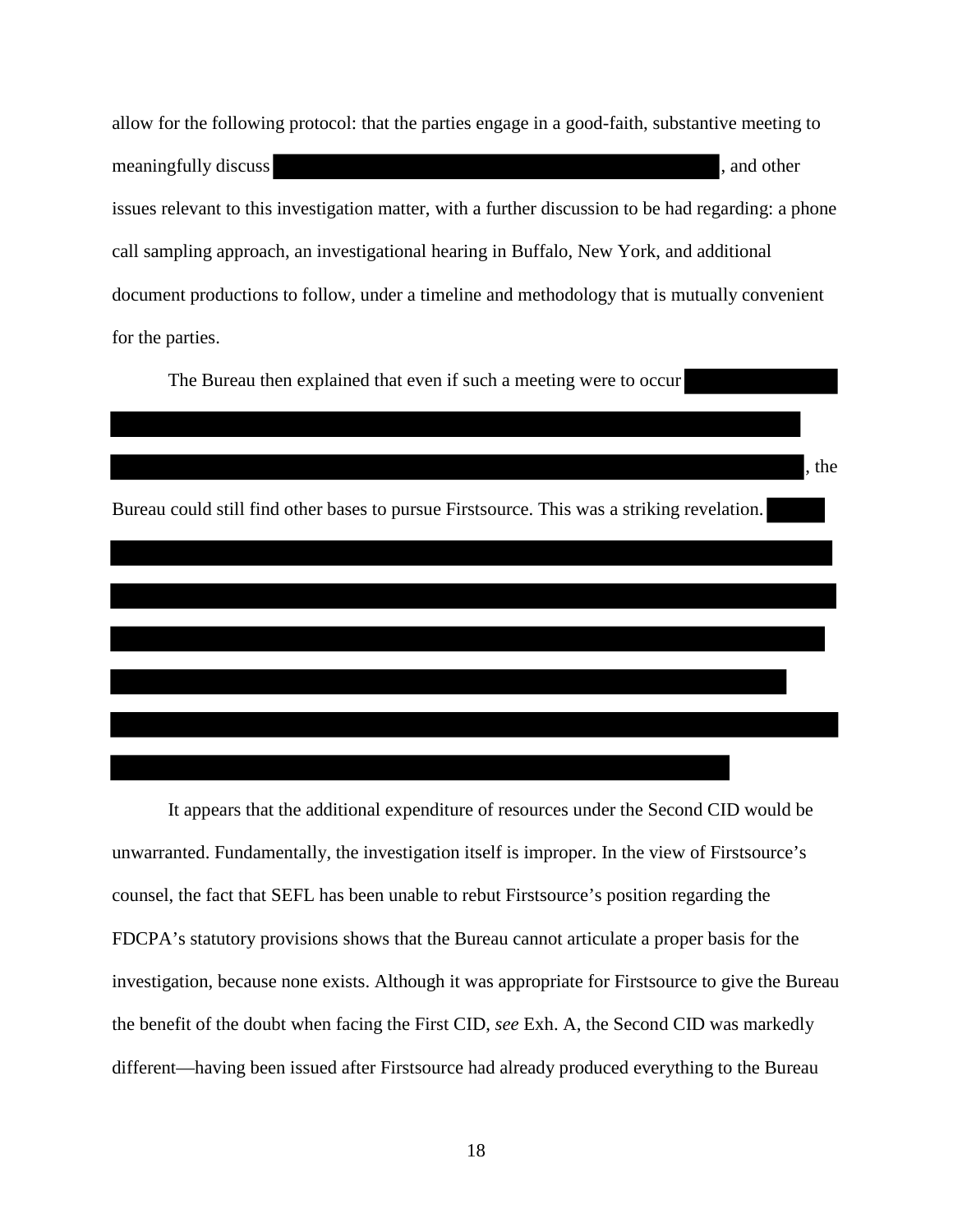and the First CID. The Second CID has an even less credible basis than the First CID and verifies the hypothesis that the Bureau lacks a meritorious cause for issuing the demand.

After the October 10 meet-and-confer, the parties exchanged letters regarding the Second CID. Firstsource's counsel invited the Bureau to provide a rationale for the investigation. The Bureau declined, but cited case law in an October 13, 2017 letter. Although Firstsource was very interested in reviewing the judicial authorities set forth by the Bureau in the hope that they would—finally—shed light on the proper purpose of the investigation, the letter was very different than what was expected. The letter lacked any explanation of a valid purpose for the Second CID, and cited cases that actually support Firstsource's position. As discussed below, the cases set forth specific standards for proper civil investigative demands, which the Bureau has not met. (*See* Objections, Section I.B, below.)

Ultimately, since May 2017, Firstsource has met and conferred in good faith as to the requirements of the Bureau's investigative demands, even though the Bureau does not have any basis to believe that Firstsource committed a violation or possessed information relevant to a violation. Despite harvesting all of Firstsource's documents, complaints, data, and information, the Bureau could articulate no purpose of the investigation, as explained below. Firstsource also requested an extension to file the Petition until such time as the Bureau could provide the requested information. The Bureau rejected the extension request. This Petition followed.

### **OBJECTIONS TO THE SECOND CIVIL INVESTIGATIVE DEMAND**

### **I. THE SECOND CID SHOULD BE SET ASIDE**

#### **A. The Bureau's Position Is Inconsistent with Applicable Law.**

As explained above, the Second CID is rooted in erroneous factual and legal understandings as they pertain to Firstsource, the Dodd-Frank Act, and the FDCPA. Despite the

19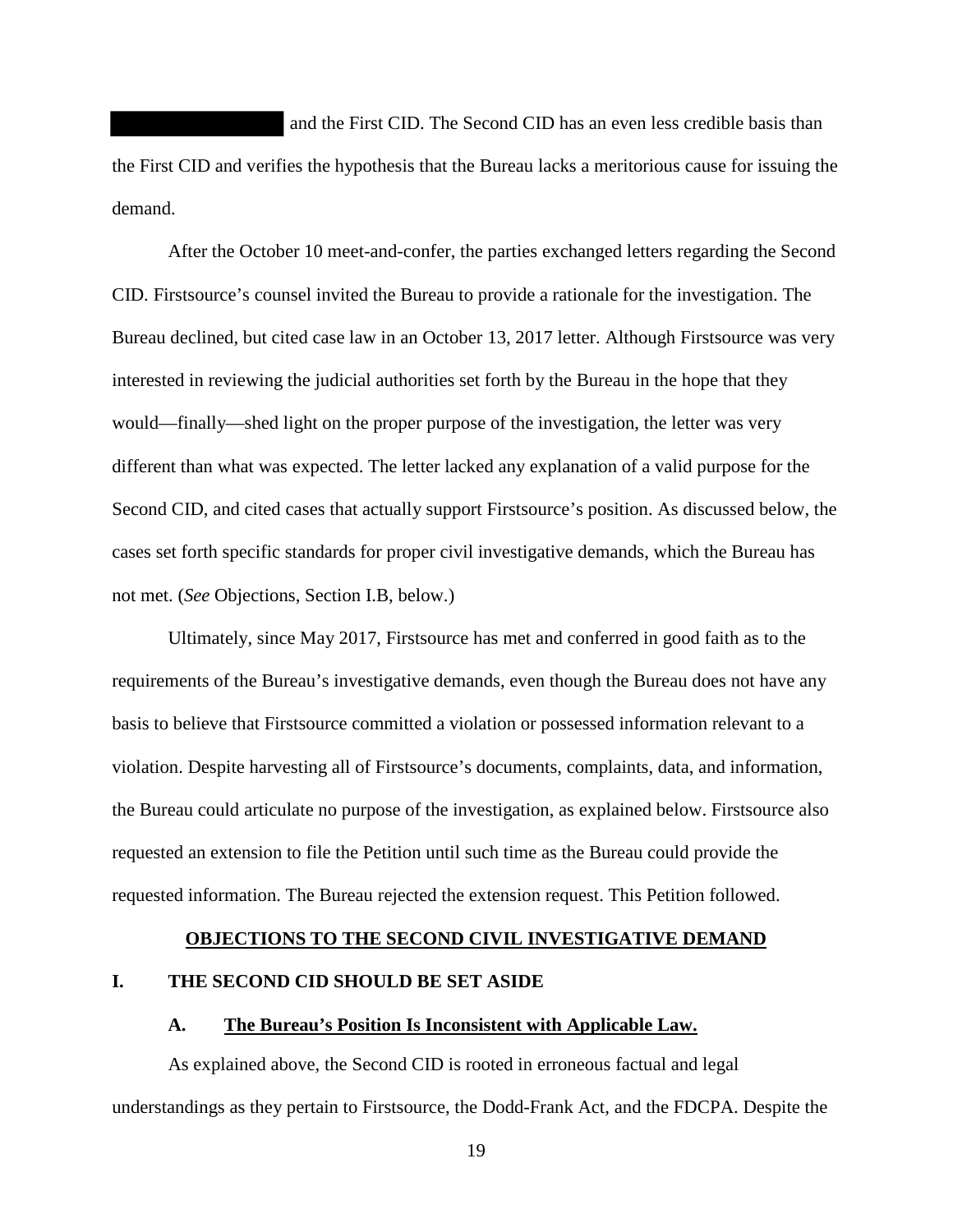fact that Firstsource has repeatedly raised the Bureau's errors within the context of the investigation in the hope that the Bureau would respond to the information (or at least engage in a discussion about the information), the Bureau has not done so. *See* Exh. A. The Bureau has insisted on the steady pursuit of one fishing expedition after another.

Most recently, the Bureau cited case law in its October 13, 2017 letter, but that case law is inapposite. In those cases, subpoena recipients had challenged the jurisdiction of the agency to regulate them. Here, no one has challenged the authority of the Bureau to oversee the market for debt collection. Instead, the case is more analogous to *Freese v. FDIC*, in which the information sought in the FDIC's subpoenas was not relevant to the FDIC's purposes.<sup>30</sup> The Court held:

[T]he FDIC has failed to make even a suggestion of wrongdoing, let alone present the specific facts necessary to support a motion to summarily enforce the subpoenas. . .[T]o allow the FDIC to conduct a fishing expedition through the plaintiff's private papers in the hope that some evidence of wrongdoing will surface flies in the face of the spirit, if not the letter, of the Fourth Amendment. . . [T]his shotgun approach to the use of the subpoena powers in a hubristic manner infringes upon fundamental constitutional rights. . .[I]ndividuals subject to the subpoena powers have incurred legal expenses, anxiety and trepidation in facing the shotgun method the defendant has used to expose putative violations of the  $law<sup>31</sup>$ 

Likewise, a "shotgun" approach is apparent in this investigation. For reasons discussed in this Petition, the Second CID is not proper because the disclosures sought are not based on a "reason to believe" that they will unearth information "relevant to a violation."<sup>32</sup> Furthermore, as illuminated during the parties' good-faith meet-and-confer discussion, it would be inappropriate to impose the burdens of the Second CID without first ensuring that the Bureau's mistakes and

 <sup>30</sup> *Freese v. FDIC*, 837 F. Supp. 22, 25 (D. N.H. 1993), *vacated as moot, Freese v. FDIC*, No. 94-cv-1025, 1994 U.S. App. LEXIS 40887 (1<sup>st</sup> Cir. Nov. 22, 1994) (quashing FDIC subpoenas).

<sup>31</sup> *Id.*

<sup>32</sup> *See Consumer Fin. Prot. Bureau v. Accrediting Council for Indep. Colls. & Sch.*, 854 F.3d 683, 691 (D.C. Cir. 2017) ("The CFPB's ability to define the scope of its investigation broadly 'does not afford it unfettered authority to cast about for potential wrongdoing . . . .'") (quoting *In re Sealed Case*, 42 F.3d 1412, 1418 (D.C. Cir. 1994).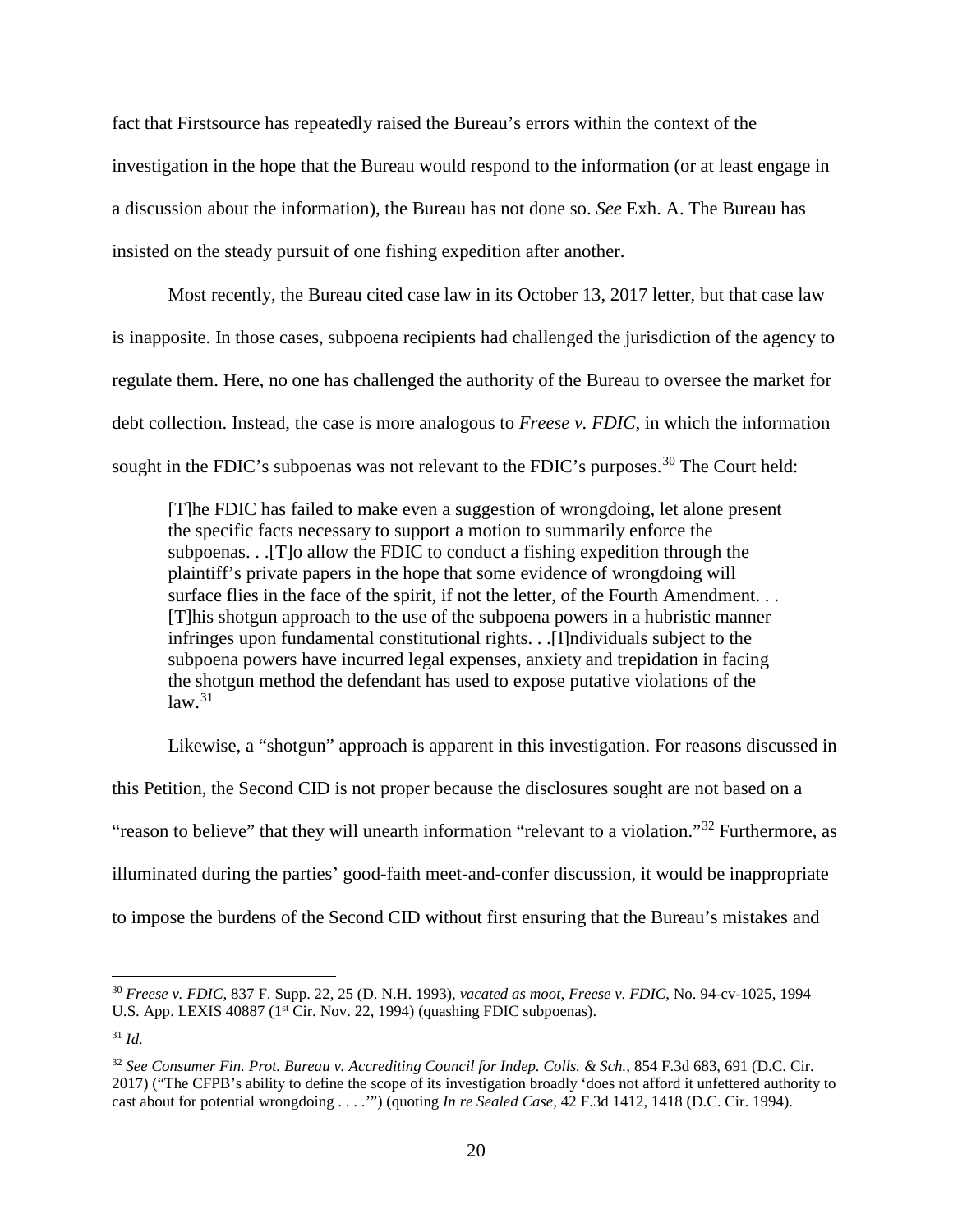misunderstanding of Firstsource's business do not improperly influence the investigation. Likewise, the Bureau should ensure that the investigation comports with the facts and applicable law in this matter.

As to the facts—after comprehensive review—

 which courts have repeatedly held do not give rise to a violation of the FDCPA. For example, in *Berry v. Van Ru Credit*, a consumer brought suit against a thirdparty debt collector for violations of the FDCPA, alleging, *inter alia*, violation of 15 U.S.C. § 1692d(6) where a call representative had failed to identify himself as representing the debt collector during the initial call, naming only the company's client, the Department of Education.33 In response, the debt collector argued that it should not be found liable for the stated conduct because (i) the violation was not intentional, (ii) the debt collector has specific policies and procedures in place to prevent such a violation, and (iii) the representative would have provided the required disclosure had he followed the mandatory training on those policies and procedures that the debt collector provides to its call representatives.<sup>34</sup>

Last month, the Court held that the violation had resulted from a bona fide error and dismissed the allegation pursuant to 15 U.S.C. § 1692 $k(c)$ .<sup>35</sup> First, it found no evidence that the debt collector had intentionally violated the FDCPA through the call representative's failure to disclose that he worked for the debt collector.<sup>36</sup> Second, the Court noted that the call representative's identification of the debt collector's client demonstrated that "any error was in good faith, genuine, and bona fide," and pointed to the numerous procedures in place to prevent

- <sup>35</sup> *Id.*
- <sup>36</sup> *Id.*

<sup>33</sup> No. 2:15-cv-150, 2017 U.S. Dist. LEXIS 164266 (D. Utah Sept. 11, 2017).

<sup>34</sup> *Id.*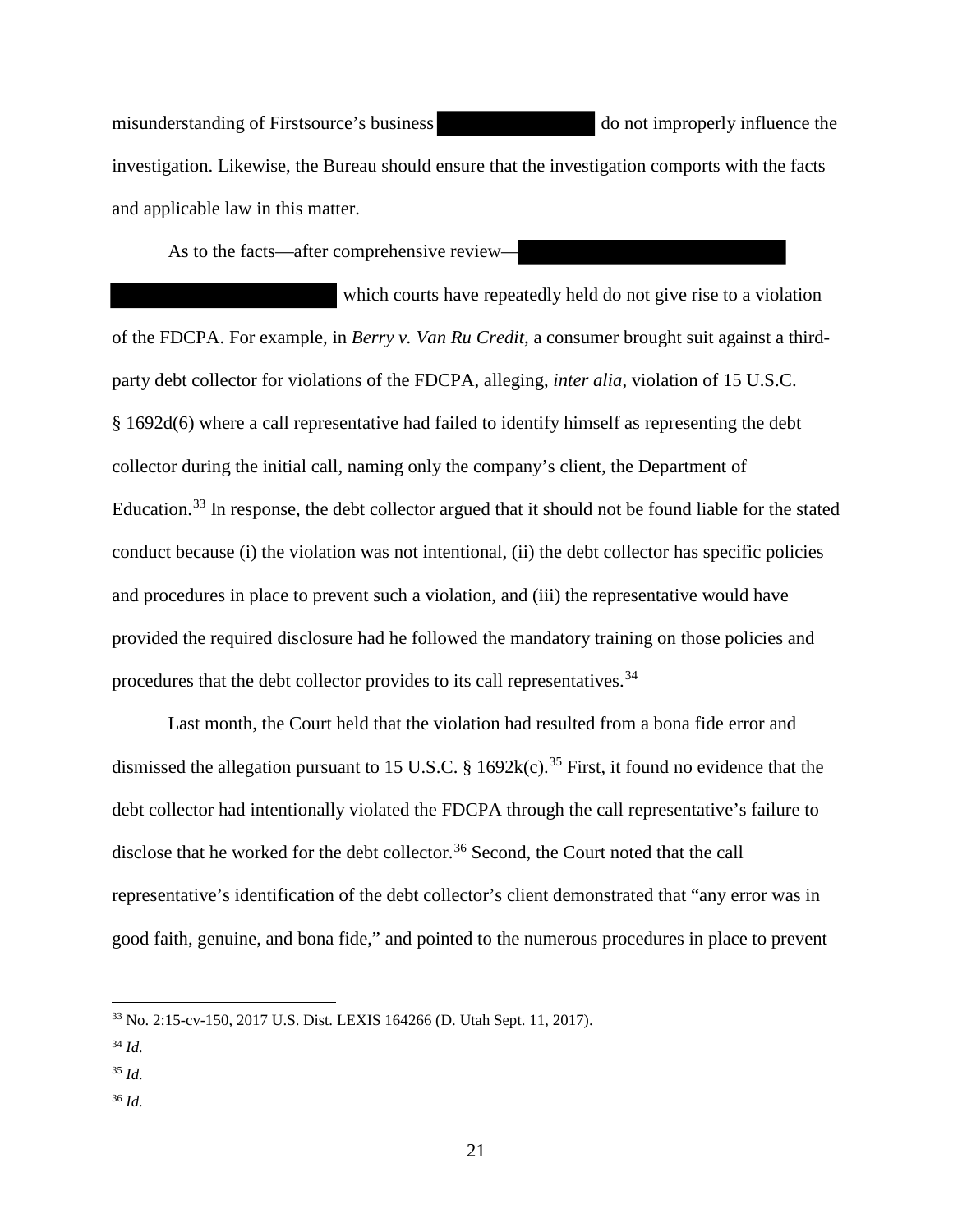such errors.<sup>37</sup>

Here, the same reasoning applies.

Similarly, in *Puncochar v. Revenue Mgm't of Ill. Corp.*, Plaintiff sued Defendant Revenue Management of Illinois Corporation (RMIC) for, *inter alia*, violation of § 1692e(2) of the FDCPA for making false representations concerning "the character amount, or legal status of any debt."<sup>38</sup> Specifically, Plaintiff claimed that RMIC acted unlawfully when it sent a debt validation letter to her regarding debt that was protected by a bankruptcy stay.<sup>39</sup> In response, RMIC claimed that this technical FDCPA violation was exempt as a bona fide error.<sup>40</sup>

The Court agreed because there was no evidence "showing that…RMIC employed any abusive tactics in its single attempt to collect or that they attempted to deceive or trick [Plaintiff] into paying the . . . debt."41 Moreover, the Court noted that RMIC had ceased attempting to collect on the debt when it learned of Plaintiff's bankruptcy filing, and that Plaintiff had not produced any evidence demonstrating intent. Finally, the Court found that RMIC had extensive

 $\overline{a}$ 

<sup>41</sup> *Id.*

<sup>37</sup> *Id.* See also *Turnbull v. Rancilio*, No. 16-cv-11971, 2017 U.S. Dist. LEXIS 35855 (E.D. Mich. Mar. 14, 2017) (holding that the violation of the FDCPA was a result of a bona fide error, because the Defendant had followed reasonable preventative procedures to avoid the violation, there was no evidence to indicate the Defendant's action was willful, and the Defendant undertook additional procedures the day after the incident to verify the accuracy of information).

<sup>38</sup> No. 15-cv-07089, 2017 U.S. Dist. LEXIS 49939 (N.D. Ill. Mar. 31, 2017).

<sup>39</sup> *Id.*

<sup>40</sup> *Id.*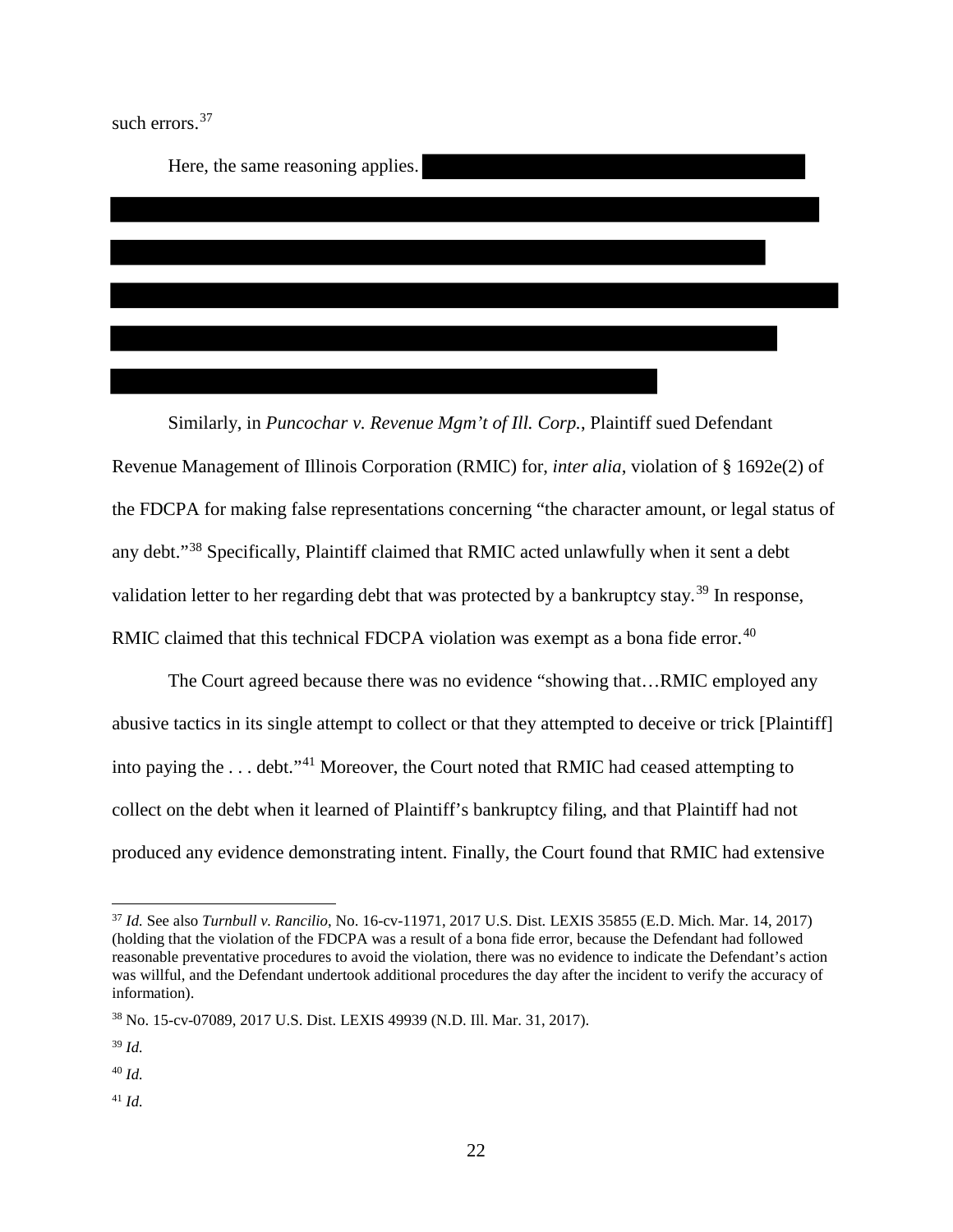procedures in place to guard against the subject violation, including, for example, a policy of terminating all collection proceedings upon receiving bankruptcy notices. Accordingly, the Court attributed RMIC's FDCPA violation to bona fide error, and granted its motion for summary judgment.

Here, a decision maker would (and the Bureau should) reach the same conclusion where, as noted above , First source had multiple procedures in place meant to guard against the alleged FDCPA violations; rectified any errors upon learning of the violations; and undertook other reasonable precautions prior to attempting to collect on the debts at issue.

The FDCPA bona fide error rule applies with equal force to government investigations, not just to private plaintiff litigation. In *FTC v. Rawlins & Rivers, Inc.*, the Federal Trade Commission ("FTC") filed suit against Defendant alleging violations of the Federal Trade Commission Act ("FTCA") and FDCPA.<sup>42</sup> Defendant asserted numerous affirmative defenses, including that "any violation of the [FDCPA] was not intentional and resulted from a bona fide error..."<sup>43</sup> The FTC countered that the bona fide error defense should not apply to its FTCA claims (conceding that the defense certainly applied to the FDCPA claims), and that Defendant was therefore barred from asserting it. The Court rejected the FTC's argument, noting that the FTC had not disputed that the bona fide error defense may apply to its other claims, and thus declined to strike the defense with respect to the FTCA claim. Here, the FDCPA's bona fide error rule applies with equal force to claims brought under the FDCPA by the Bureau, just as it applied to the FDCPA claims brought by the FTC.

 $42$  No. 6:07-cv-146, 2007 U.S. Dist. LEXIS 103935, at  $*8$  (M.D. Fla. May 24, 2007) (alteration in original). <sup>43</sup> *Id.*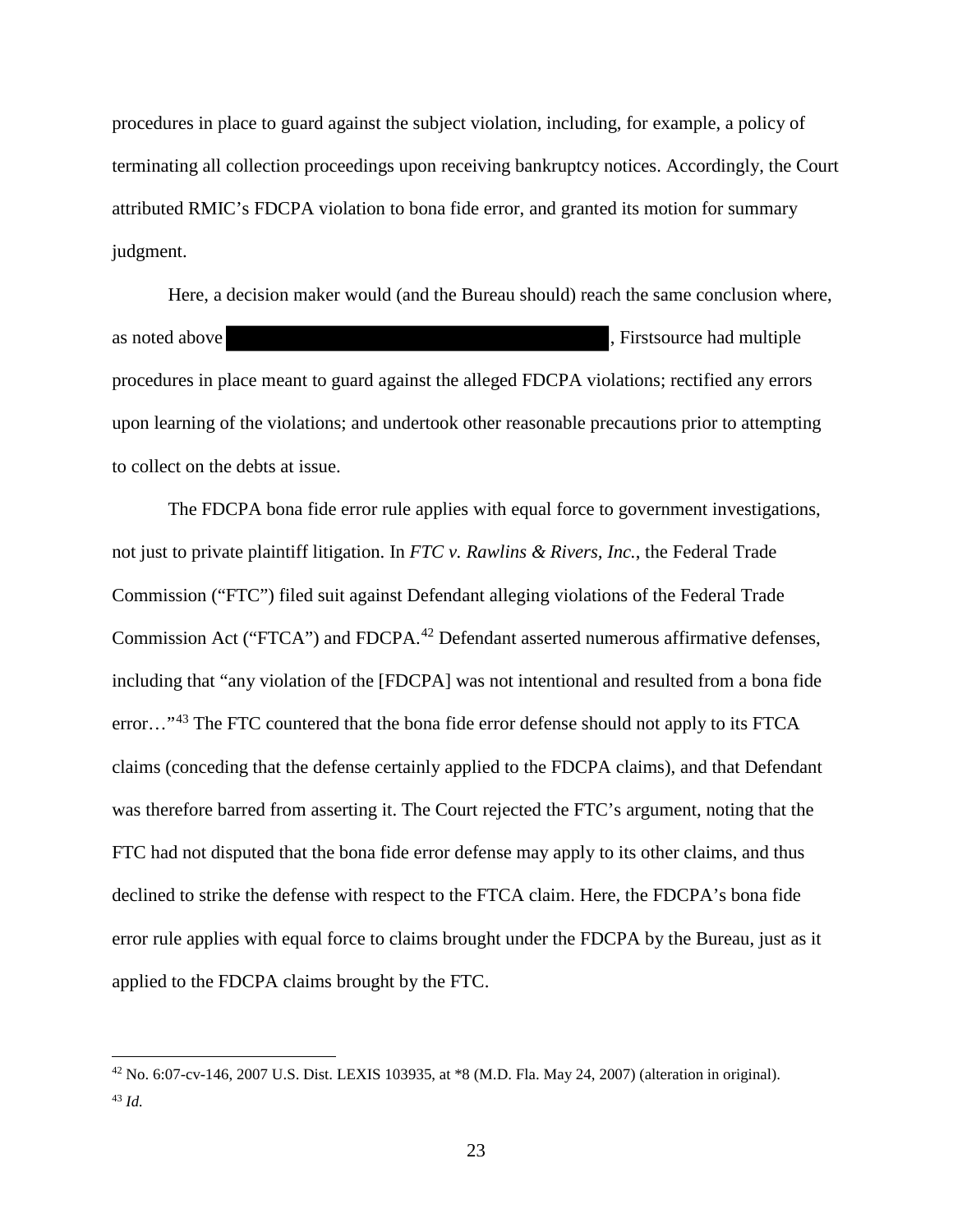As such, the Bureau has no reasonable basis to believe there exists a violation of the FDCPA, or that the contents of the Second CID could lead to information "relevant to a violation." During the meet-and-confer process, the Bureau has not shown otherwise.

### **B. The Bureau's October 13, 2017 Letter Does Not Change Anything.**

On October 13, 2017, the Bureau explained that the Second CID is proper simply because the Bureau has "wide latitude" to issue CIDs and "fact-based arguments" about compliance with "a law's substantive provisions are not valid defenses to the enforcement of a CID." These conclusions are legally and logically flawed for the reasons discussed below.

The law does not permit the Bureau to continue issuing iterative requests to Firstsource while refusing to discuss the purpose of its investigation. It is well-established that "[o]f course a governmental investigation into corporate matters may be of such a sweeping nature and so unrelated to the matter under inquiry as to exceed the investigative power."<sup>44</sup> To determine whether to enforce a CID or other investigative inquiry, a federal court will consider three key factors: (1) "if the inquiry is within the authority of the agency," (2) if "the demand is not too indefinite," and (3) if "the information sought is reasonably relevant." $45$ 

Here, the Bureau cannot meet the three *Morton Salt* elements. As to the first element, the parties certainly agree that the FDCPA is among the authorities that the Bureau can enforce. However, the Bureau does not have "unfettered authority to cast about for potential

<sup>44</sup> *United States v. Morton Salt*, 338 U.S. 632, 652 (1950).

<sup>45</sup> *Id*. at 652-53. *See also Resolution Trust Corp. v. Feffer*, 793 F. Supp. 11, 14 (D.D.C. 1992) (quashing subpoena when the requests were "irrelevant to the RTC's stated inquiry.")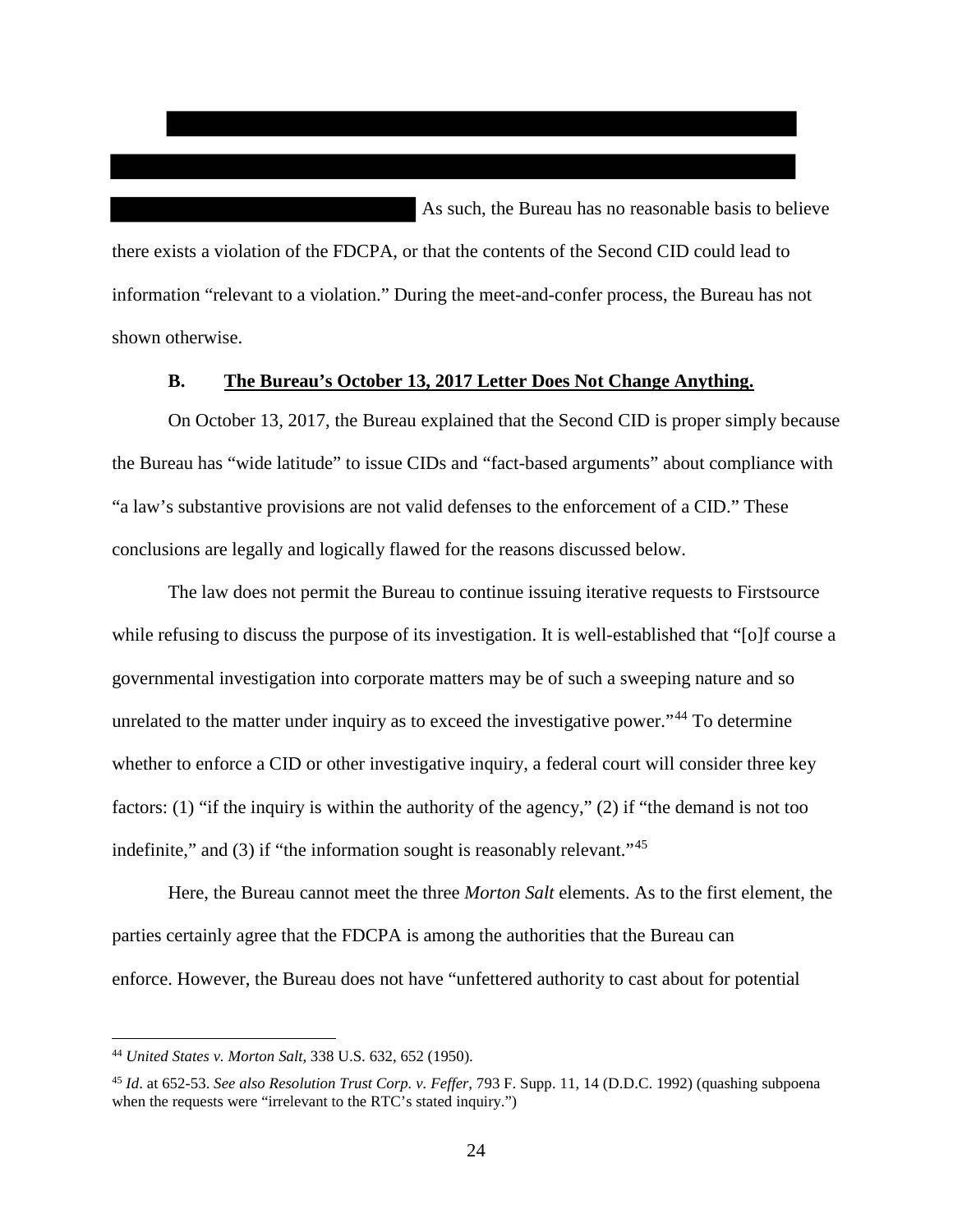wrongdoing."<sup>46</sup> The Bureau must have a "reason to believe" that a federal consumer protection law was violated.<sup>47</sup> Here, the Bureau has not identified (and cannot identify) any legally cognizable reason to believe that Firstsource violated the FDCPA. Therefore, the issuance of the Second CID is not within the Bureau's authority under the Dodd-Frank Act. As to the second and third elements, the demands of the Second CID are "indefinite" and do not seek information that is "reasonably relevant."<sup>48</sup> The Second CID ostensibly contains a Notification of Purpose, but it is written in a vague and formulaic fashion, and it is identical to the Notification of Purpose previously set forth in the First CID. The Second CID also does not set forth information to show its contents are relevant to a proper purpose. Instead, the Bureau continues to maintain that its reasons, if any, are confidential or above scrutiny.

The Bureau is incorrect. The Bureau must show that its inquiry meets the *Morton Salt* standard.<sup>49</sup> The Bureau cannot meet that burden if the Bureau refuses to reveal the rationale, if any, for its iterative requests. For example, in *Sealed Case*, the Court of Appeals rejected the OTS' conclusory argument that the purpose of its subpoena was to uncover "other wrongdoing, as yet unknown."<sup>50</sup> As the Court explained, "the broad language used to describe this purpose makes it impossible to apply the other prongs of the *Morton Salt* test."<sup>51</sup> In other words, "[a] reviewing court will be unable to determine whether the information demanded is 'reasonably relevant' and 'not too indefinite' when the agency describes its purpose as the investigation of

 <sup>46</sup> *See Consumer Fin. Prot. Bureau v. Accrediting Council for Indep. Colls. & Sch.*, 854 F.3d 683, 691 (D.C. Cir. 2017).

 $47$  12 U.S.C. § 5562(c)(1).

<sup>48</sup> *Morton Salt*, 338 U.S. at 652-53.

<sup>49</sup> *See Morton Salt*, 338 U.S. at 652-53.

<sup>50</sup> *In re Sealed Case*, 42 F.3d 1412, 1418 (D.C. Ct. App. 1994).

<sup>51</sup> *Id*.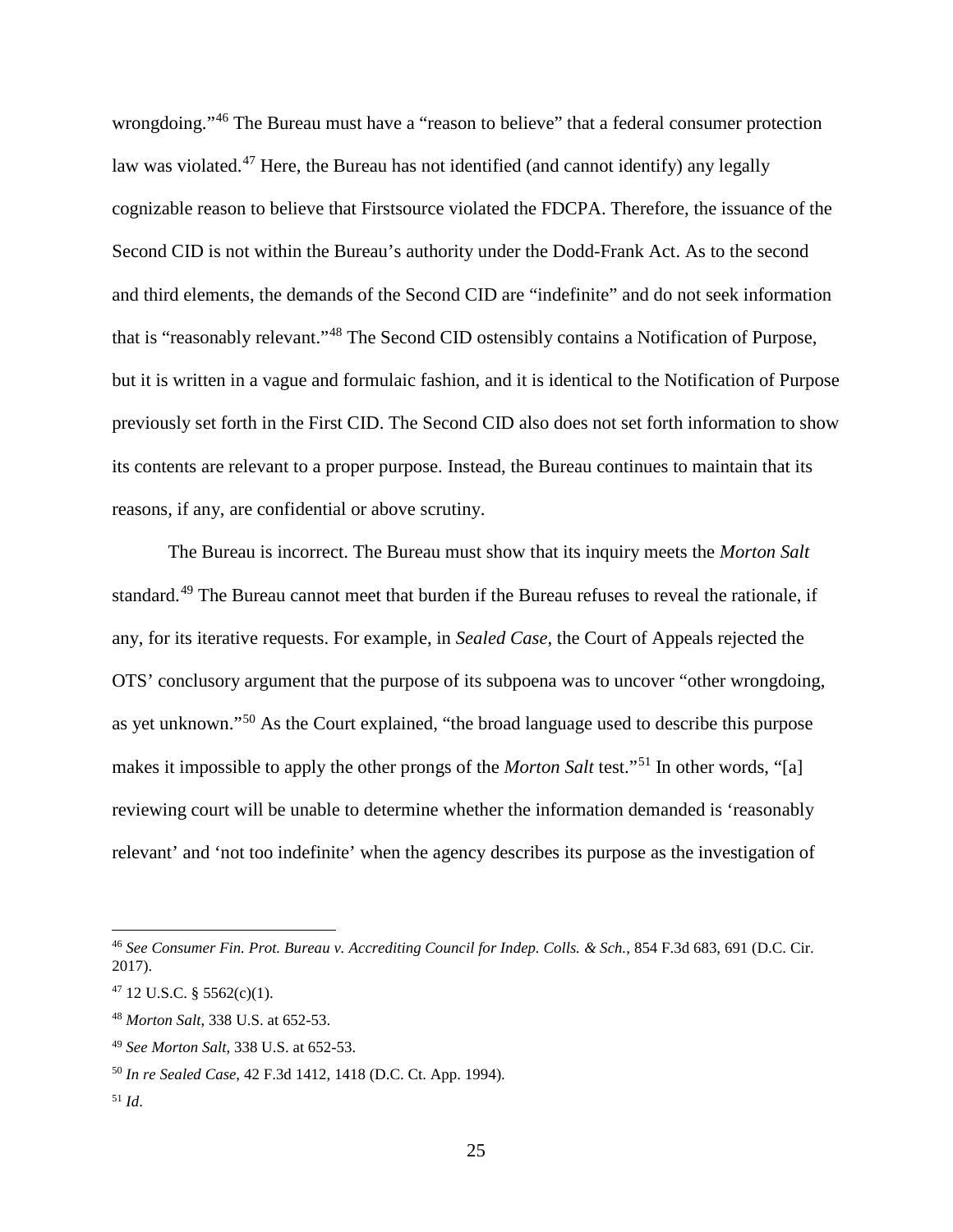'other wrongdoing, as yet unknown.'"<sup>52</sup>

Similarly, in *Civil Aeronautics Bd. v. United Airlines, Inc.*, the Seventh Circuit quashed a

Civil Aeronautics Board subpoena because the Board refused to identify a reason for the

subpoena, other than claiming that "it is entitled to unlimited access to all the carrier's

records."53 As the Court held:

Determining the relevancy of the documents sought is the agency's responsibility in the first instance. . . . . Given the requirement that a demand be reasonably relevant to a proper investigative purpose, the Board must of course have such a purpose to make the necessary determination of relevance itself. Further, the Board must disclose its purpose to enable a court to make a determination of relevance. Otherwise, no inquiry "into the underlying reasons for the examination,"  $\ldots$  is possible.<sup>54</sup>

As the Court elaborated:

This obligation is of course not satisfied by the recital that the purpose of the investigation is to determine compliance with the law. The same could be said for any general warrant.<sup>55</sup>

Likewise, in *Sunshine Gas Co. v. U.S. Dep't of Energy*, the district court refused to

enforce a Department of Energy investigative order because the DOE refused to "give Plaintiff

Sunshine Gas more than a general statement of purpose regarding the reason for its

investigation."<sup>56</sup> As the Court explained:

The reasonableness of the order under review is dependent upon the relevancy of the information sought. Yet, a failure to state the purpose precludes a determination of the relevancy.<sup>57</sup>

The Court further noted:

 <sup>52</sup> *Id*.

<sup>53</sup> *See Civil Aeronautics Bd. v. United Airlines, Inc.*, 542 F.2d 394, 396 (7th Cir. 1976).

<sup>54</sup> *Id*. at 402.

<sup>55</sup> *Id*.

<sup>56</sup> *Sunshine Gas Co. v. U.S. Dep't of Energy*, 524 F. Supp. 834, 837 (N.D. Tex. 1981).

<sup>57</sup> *Id*. at *838*.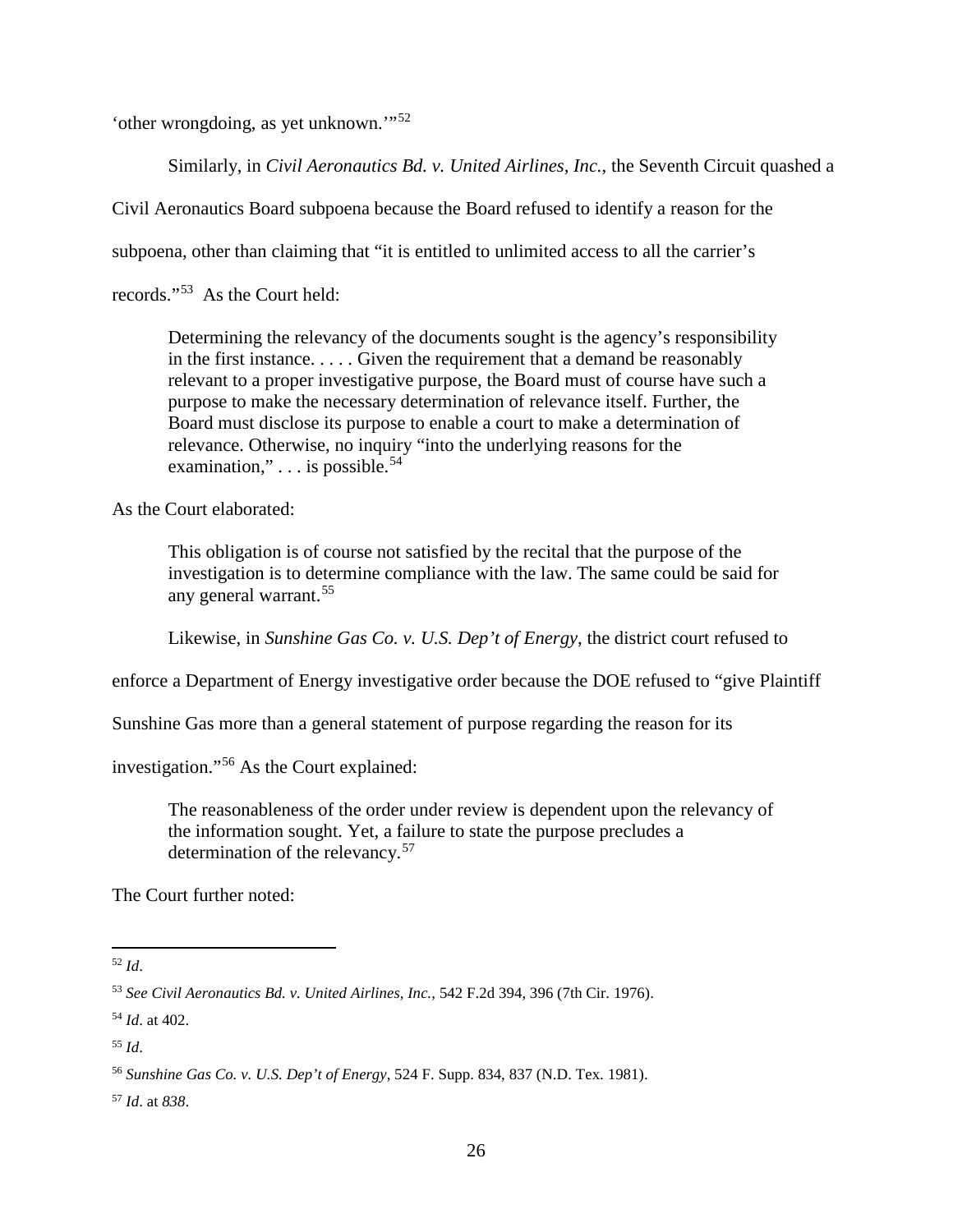In conclusion, this Court will not allow the Department of Energy to bootstrap itself when justifying an investigation into every record and document plaintiff possesses. A legitimate, proper purpose and relevancy are required. The burden lies with the Department of Energy.<sup>58</sup>

Here, the Bureau has not even asserted that the purpose of the investigation is to uncover "other wrongdoing, as yet unknown." The Bureau simply has not engaged in a meaningful dialogue with Firstsource about the purpose of the investigation. The Bureau position, as we understand it, is such a dialogue would be premature and/or that the Bureau has no obligation to engage in such a dialogue. As discussed above, the Bureau's position is not well-founded in law.

The judicial decisions cited in the Bureau's letter of October 13, 2017 do not suggest otherwise. Each judicial decision cited by the Bureau endorses the *Morton Salt* test discussed above.<sup>59</sup> Under *Morton Salt*, as summarized by the Second Circuit in *Construction Prods.*—one of the decisions cited in the Bureau's letter—an agency may not "conduct any investigation it may conjure up."<sup>60</sup> Instead, "the disclosure sought must always be reasonable."<sup>61</sup>

Despite the parties' multiple and fulsome meet-and-confer discussions in 2017, the Bureau has not refuted the increasingly apparent conclusion that the Bureau lacks a proper basis for the investigation. The Second CID should be set aside without further delay.

## **II. IN THE ALTERNATIVE, THE SECOND CID SHOULD BE MODIFIED.**

Considerable, unnecessary expense and burden to Firstsource may be avoided if the parties engage in substantive, meaningful discussions regarding the FDCPA and the

 <sup>58</sup> *Id*. at 841. *See also Freese v. FDIC*, 837 F. Supp. 22, 25 (D.N.H. 1993), *vacated as moot*, *Freese v. FDIC*, No. 94-cv-1025, 1994 U.S. App. LEXIS 40887 (1st Cir. Nov. 22, 1994) (quashing FDIC subpoenas because "the FDIC has failed to make even a suggestion of wrongdoing, let alone present the specific facts necessary to support a motion to summarily enforce the subpoenas.")

<sup>59</sup> *See FTC v. Ken Roberts Co.*, 276 F.3d 583, 586 (D.C. Cir. 2001); *United States v. Construction Prods. Research*, 73 F.3d 464, 471 (2d Cir. 1996); *EEOC v. Karuk Tribe House. Auth.*, 260 F.3d 1071, 1076 (9th Cir. 2001).

<sup>60</sup> *Construction Prods.*, 73 F.3d at 471.

<sup>61</sup> *Id*.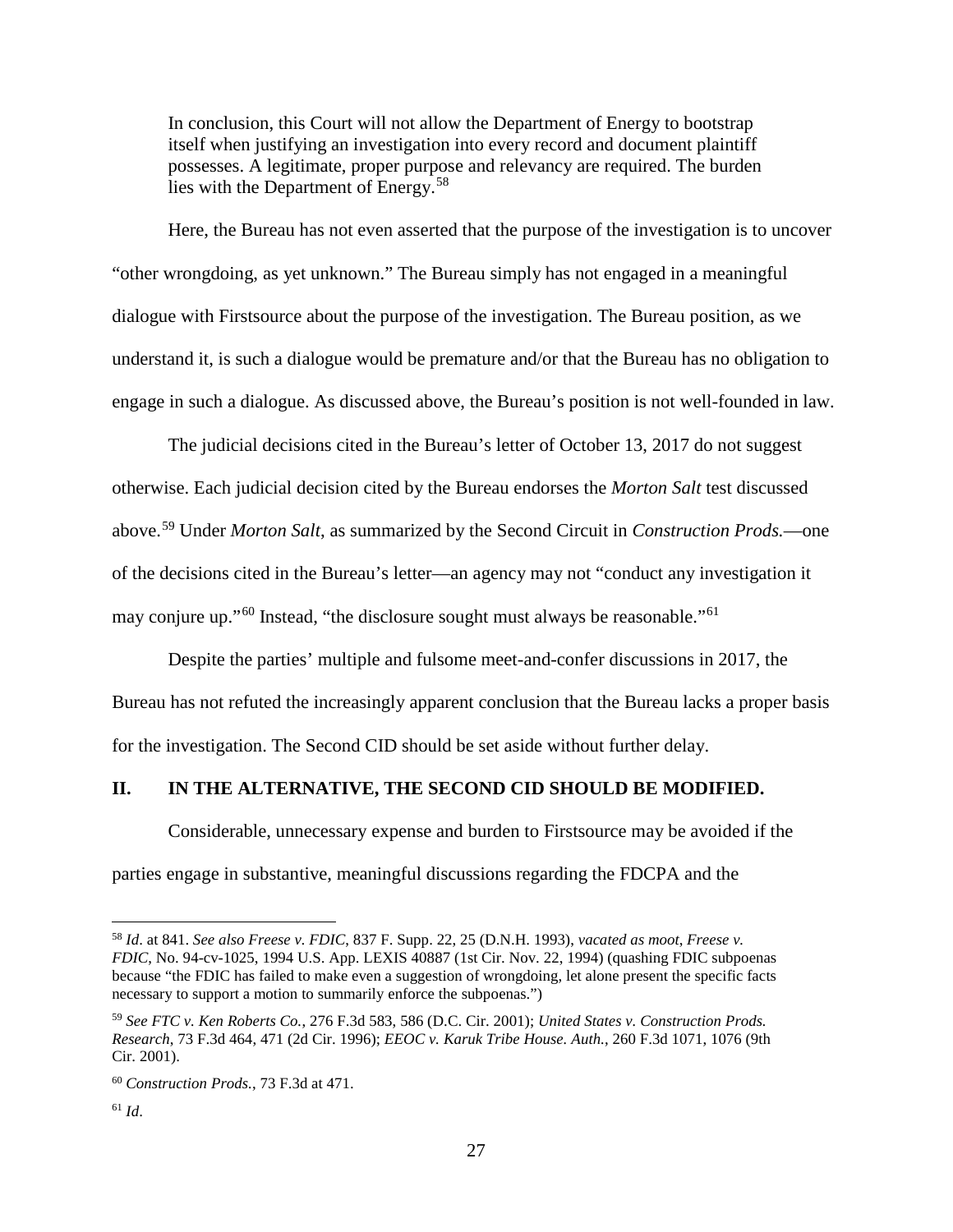investigation. Such a meeting would enable the parties to tailor the Second CID's requests to information the Bureau reasonably requires. Therefore, on October 10, 2017, Firstsource proposed that the Bureau send representatives to attend a meeting, where such representatives are authorized to discuss: (2) the

FDCPA provisions and their application to the facts relevant to the Firstsource matter within SEFL, (3) the appropriate protocol that should be used for reviewing and producing call recordings, including an objective sampling approach, (4) the position of Firstsource relative to other debt-collection market participants from the standpoint of risk of consumer harm, and

That day, the Bureau staff explained, as described above, that even if the Bureau's original basis for opening this investigation were incorrect the the Bureau could still choose to point to other issues to justify the investigation. *See* Exh. A. This response, coupled with the documents produced to date, seemed to underscore the fact that the Bureau did not have a basis for the investigation. Therefore, Firstsource asked the Bureau to articulate a convincing rationale for the investigation,

The Bureau did not provide this information, and chose to refrain from modifying the Second CID notwithstanding the issues of burden and impropriety that were discussed.

Accordingly, Firstsource respectfully requests—in the alternative of setting aside the Second CID in its entirety—that the Bureau state its rationale for the investigation, including a response to the issues raised regarding the lack of basis to believe violations occurred. Thereafter, if the Bureau still wishes to do so, the parties could discuss a date for an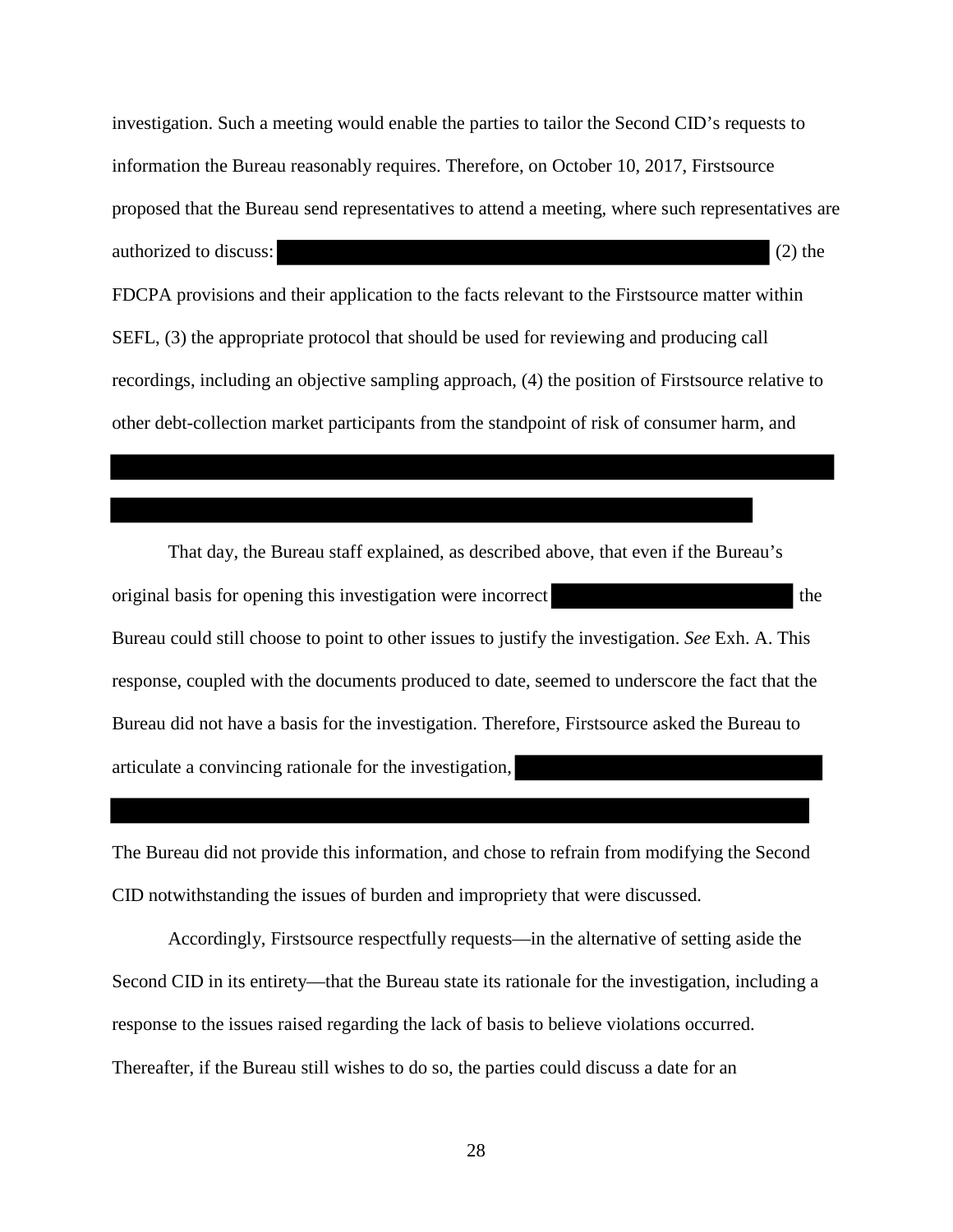investigational hearing of Firstsource to occur in Buffalo, NY; additional document productions; and the production of any additional, relevant call recordings

, subject to reasonable parameters needed to address the problems in the Second CID, as described below.

# **A. The Second CID Seeks Non-Existent Information.**

The Second CID is ostensibly limited to information within Firstsource's possession, custody or control. *See* Second CID at 7. This limitation comports with Section 1052(c)(12) of the Dodd-Frank Act, which restricts the scope of CIDs to material or information "in the possession, custody, control, or knowledge of the person to whom the demand is directed has been submitted."62 The Bureau has noted that the definition of possession, custody, and control under the Federal Rules of Civil Procedure is a useful point of reference in this regard.<sup>63</sup> The Federal Rules of Civil Procedure do not require parties to "create documents" or to generate calculations that "do not already exist in any form."<sup>64</sup>

As relevant here, the Second CID asks Firstsource to identify and provide (1) "[a]ll

 $\overline{a}$ 

<sup>63</sup> *See* Apr. 25, 2016 Decision and Order on Petition by Assurant, Inc. to Modify or Set Aside CID ("As with discovery requests governed by the federal rules, the Bureau's CID requires an entity to produce documents and information within its possession, actual or constructive custody, or control.") (http://files.consumerfinance.gov/f/documents/201604 cfpb decision-and-order-on-petition-by-assurant-inc-tomodify-or-set-aside.pdf.)

<sup>62</sup> *See* 12 U.S.C. § 5562(c)(12); *see also* 12 C.F.R. § 1080.6 (calling for "all of the information required by the demand and in the possession, custody, control, or knowledge of the person to whom the demand is directed.")

<sup>64</sup> *See Wagener v. SBC Benefit Plan-Non-Bargained Program*, No. 1:02-cv-00769, 2007 WL 915209, at \*4 (D.D.C. Mar. 26, 2007). *Accord Dearborn Tree Service, Inc. v. Gray's Outdoorservices, LLC*, No. 13-cv-12584, 2014 WL 6886407, at \*6 (E.D. Mich. Dec. 4, 2014) ("Defendants cannot be compelled to create a non-existent document in response to a Rule 34 request."); *Seed Research Equip. Solutions, LLC v. Gary W. Clem, Inc*., No. 09-1282, 2011 WL 3880895, at \*1 (D. Kan. Sept. 1, 2011) ("Second, and more importantly, although Mr. Unruh testified regarding the potential for certain reports to be *generated* by Plaintiff's computer system, the Court has not been presented with any evidence that the documents actually have been created.") (emphasis in original); *Mon River Towing, Inc. v. Indus. Terminal and Salvage Co*., No. 06-01499, 2008 WL 2412946, at \*2 (W.D. Pa. Jun. 10, 2008) ("Hence, the Court finds that Rule 34 does not require a responding party to create or generate responsive materials in a specific form requested by the moving party. However, to the extent that Defendant merely requests a computer print-out of the information at issue in its 'discovery requests,' the Court finds that the same falls within the bounds of Rule 34.")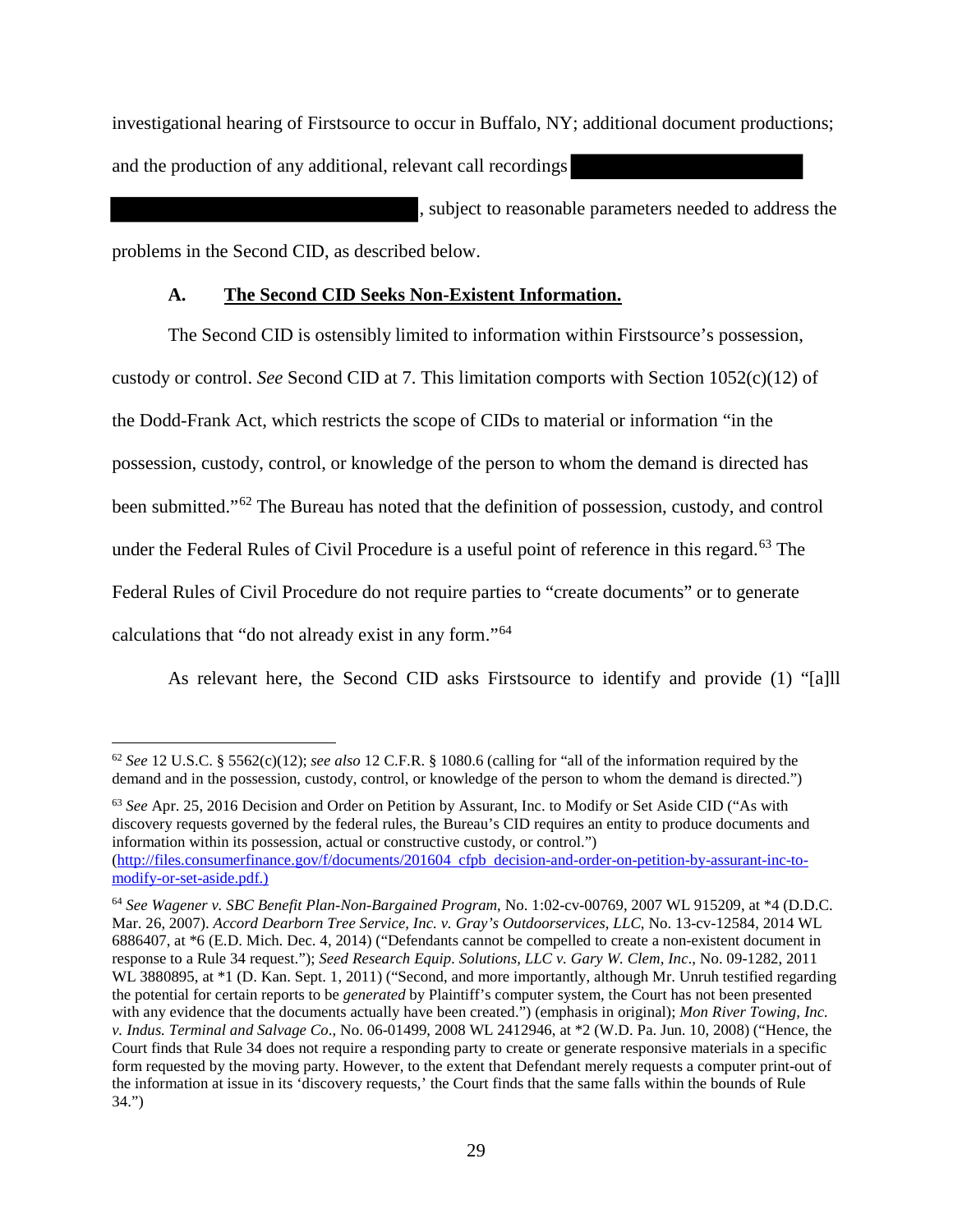recordings of calls in which the Company discussed settlement options with an authorized user before obtaining a phone payment or payment agreement for [a Client A] account," and (2) "[a]ll recordings of calls in which the Company provided a credit bureau disclosure before obtaining a phone payment or payment agreement for [a Client B] account."

This aspect of the Second CID is problematic because Firstsource does not have, and does not have the ability to create, a list of calls that meet the above criteria. First, in the ordinary course of business, Firstsource does not label or segregate audio files to indicate whether the Bureau's criteria are met. Thus, Firstsource cannot ascertain from the face of a given audio file whether it is responsive to the Second CID. Therefore, there is no existing list of audio files that are responsive to this aspect of the CID and there is no way to readily assemble such a list.



<sup>65</sup> *See* Oct. 17, 2017 Ltr. from E. Mothander to J. Lee.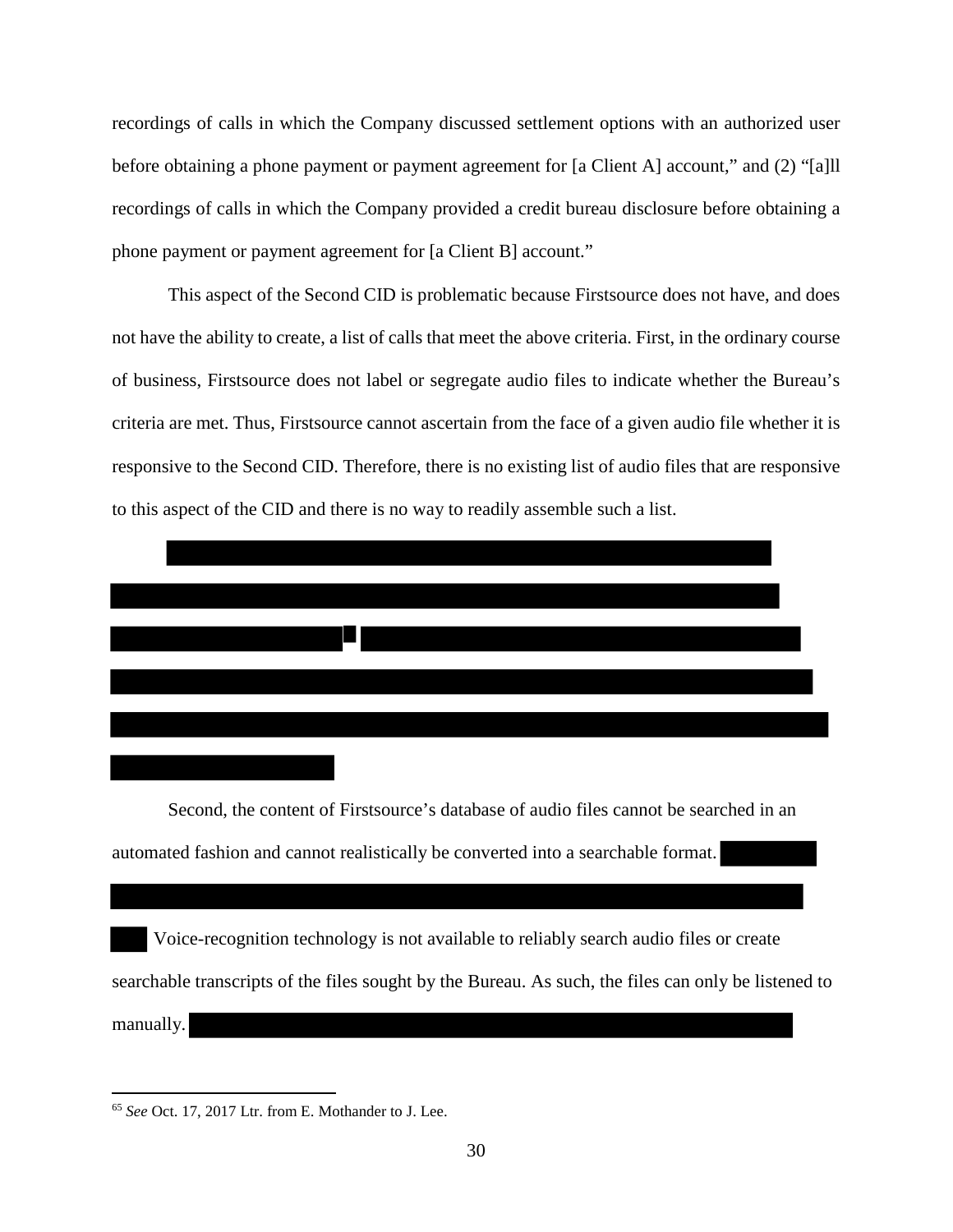Third, the Second CID does not actually define the terms "settlement options" or "credit bureau disclosure." Although Firstsource is aware of industry terms that might be relevant to consumers' settlement of debts or statements related to credit bureau information, and although the parties have exchanged correspondence regarding the meaning of these terms, the Bureau has not provided definitions of these terms sufficient to allow Firstsource to reasonably respond to the Second CID, nor has the Bureau agreed to an extension of the deadline to file this Petition to allow the parties to reach an understanding. Depending on what the Second CID intends to seek, the requests themselves could implicate a manual review of hundreds of thousands of audio files. Ultimately, even if Firstsource's database of audio files could be searched in an automated fashion, or could be manually reviewed without undue burden, the Bureau must clarify the Second CID before Firstsource would be in a position to determine whether or not a given audio file is or is not responsive to the Second CID.

After Firstsource raised this concern during the October 10, 2017 call, the Bureau provided an email stating as follows:

"For Request for Tangible Things 1, FSA00002591 includes examples of settlement (or payment) discussions with authorized users of [Client A] accounts. For Request for Tangible Things 2, FSA00001886 includes guidance on credit bureau disclosures for [Client B] accounts. Firstsource uses the term 'credit bureau disclosure' in its regulatory trainings as well. *See* FSA00009397."

While Firstsource appreciates the Bureau's response, it does not reduce the burden of the Second CID or clarify the intended scope of the Second CID. FSA00002591 does not refer to the term "settlement options" or the term "credit bureau disclosure." FSA0001886 refers to the term "credit bureau disclosure," but it does not provide a definition of that term. Similarly, FSA

31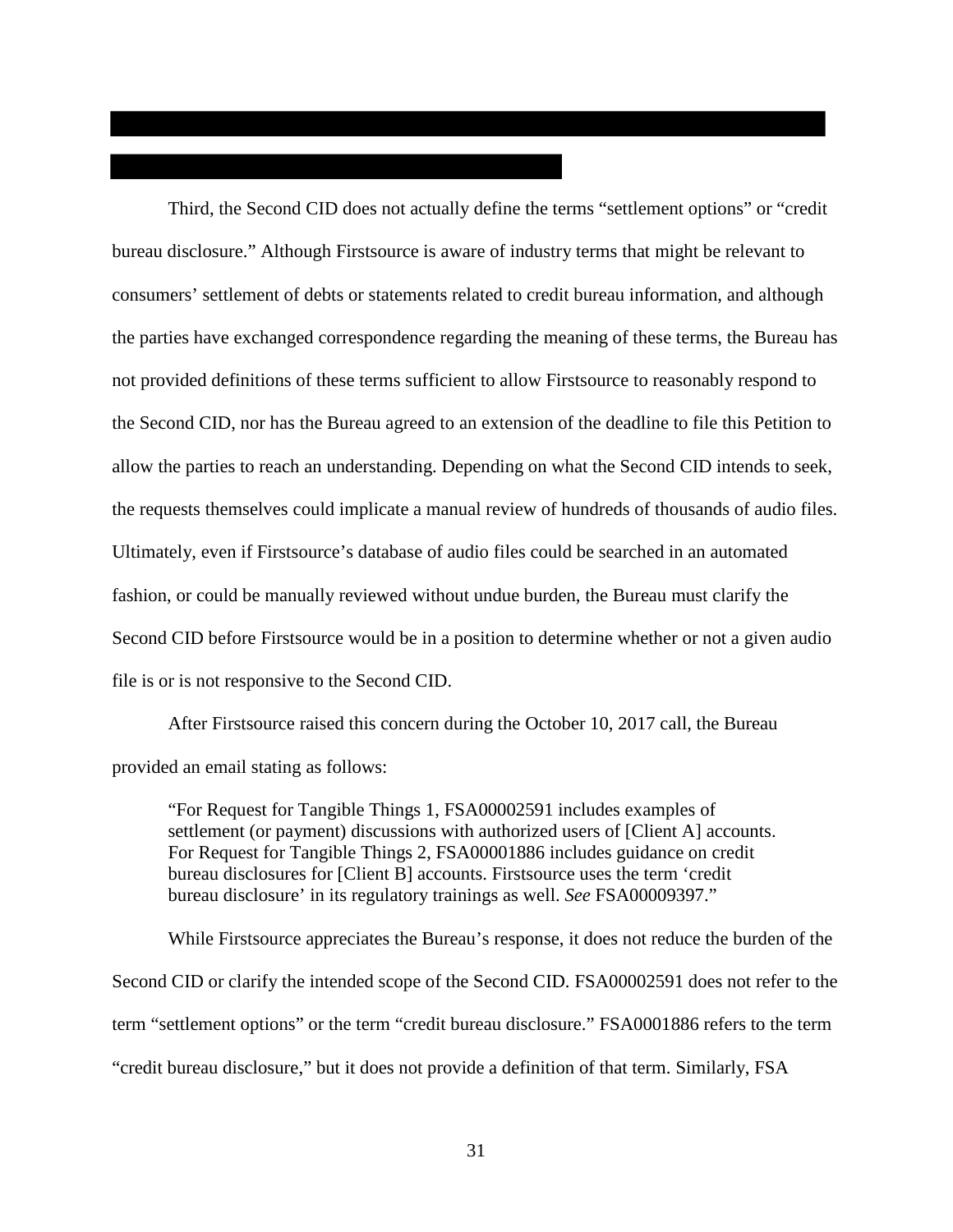00009397 refers to the term "credit bureau disclosure," but it does not provide a definition of that term. As a result, even if it were technologically possible to review Firstsource's database of audio files without undue burden, Firstsource's counsel would not know how Firstsource is meant to determine whether they are responsive to Tangible Requests 1 or 2. While the Bureau provides further discussion regarding the cited documents in its October 17, 2017 letter, this discussion does not resolve the problem. In addition, because the Bureau has not extended the deadline to file this Petition, the parties were unable to continue discussing potential modifications before the deadline to file this Petition.

Firstsource also understands that the Bureau had provided the exemplars described above in an attempt to better understand how the Bureau could modify the Second CID. But the Bureau provided its responses with respect to the Second CID on October 10 and 13, 2017. Firstsource reviewed the information and promptly responded to the Bureau's follow-up questions regarding the Second CID on October 16, 2017. As of the date of the Petition, the Bureau has not provided any modification to the Second CID. The Bureau's timing did not offer ample opportunity to come to an agreement regarding the Second CID, because although Firstsource sought an extension of the October 18, 2017 deadline for this Petition, the Bureau did not extend the deadline.

Moreover, even if the Bureau could modify the Second CID eventually to clarify its meaning, the only way to identify potentially responsive calls would be to manually listen to the audio files. Depending on the review criteria the Bureau chooses to impose, this manual work could take potentially several years—just to listen to the files, let alone to determine their responsiveness, record those determinations, and write descriptions about each call.

In sum, this aspect of the Second CID seeks information that does not exist and that

32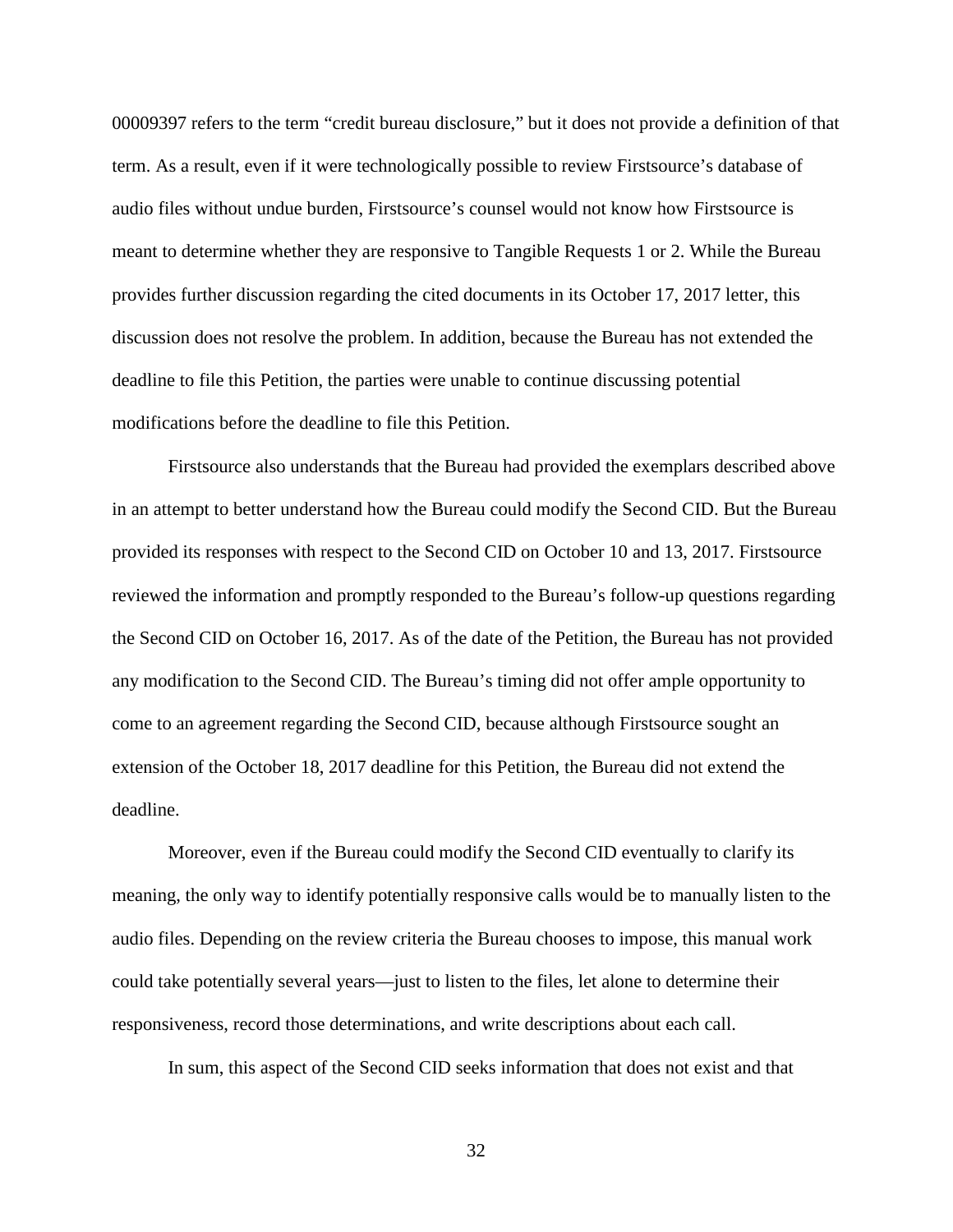Firstsource does not have the practical ability to create. As a result, it would be unreasonable to require compliance with this aspect of the Second CID. The Second CID should be modified, as noted below, to address these concerns.

### **B. The Request for Audio Files is Disproportionate.**

Under the Federal Rules of Civil Procedure, proportionality is a core principle of discovery. In particular, a discovery demand must be:

proportional to the needs of the case, considering the importance of the issues at stake in the action, the amount in controversy, the parties' relative access to relevant information, the parties' resources, the importance of the discovery in resolving the issues, and whether the burden or expense of the proposed discovery outweighs its likely benefit.<sup>66</sup>

In numerous cases, federal courts have applied the concept of proportionality to requests

for audio files and other database information that cannot be searched in an automated fashion.

For example, in one case, General Steel Domestic Sales, LLC ("General Steel") sued Atlantic

Building Systems, LLC ("Atlantic") for unfair competition, and Atlantic counterclaimed for

commercial disparagement.<sup>67</sup> Atlantic demanded that General Steel produce "all audio

recordings of any sales calls, or other communication by phone, between General Steel

employees and General Steel customers or potential customers since January 2009."<sup>68</sup>

General Steel contended that the request was unduly burdensome in light of Atlantic's "thin allegations of commercial disparagement."<sup>69</sup> General Steel noted that Atlantic had identified "only two persons who allegedly were the recipients of disparaging statements [made] by General Steel," and had not "specified any damages incurred as a result of the alleged

 <sup>66</sup> Fed. R. Civ. P. 26(b)(1).

<sup>67</sup> *Gen. Steel Domestic Sales, LLC v. Chumley*, No. 10-cv-01398, 2011 U.S. Dist. LEXIS 63803, at \*3 (D. Colo. Jun. 15, 2011).

<sup>68</sup> *Id*. at \*3.

<sup>69</sup> *Id.*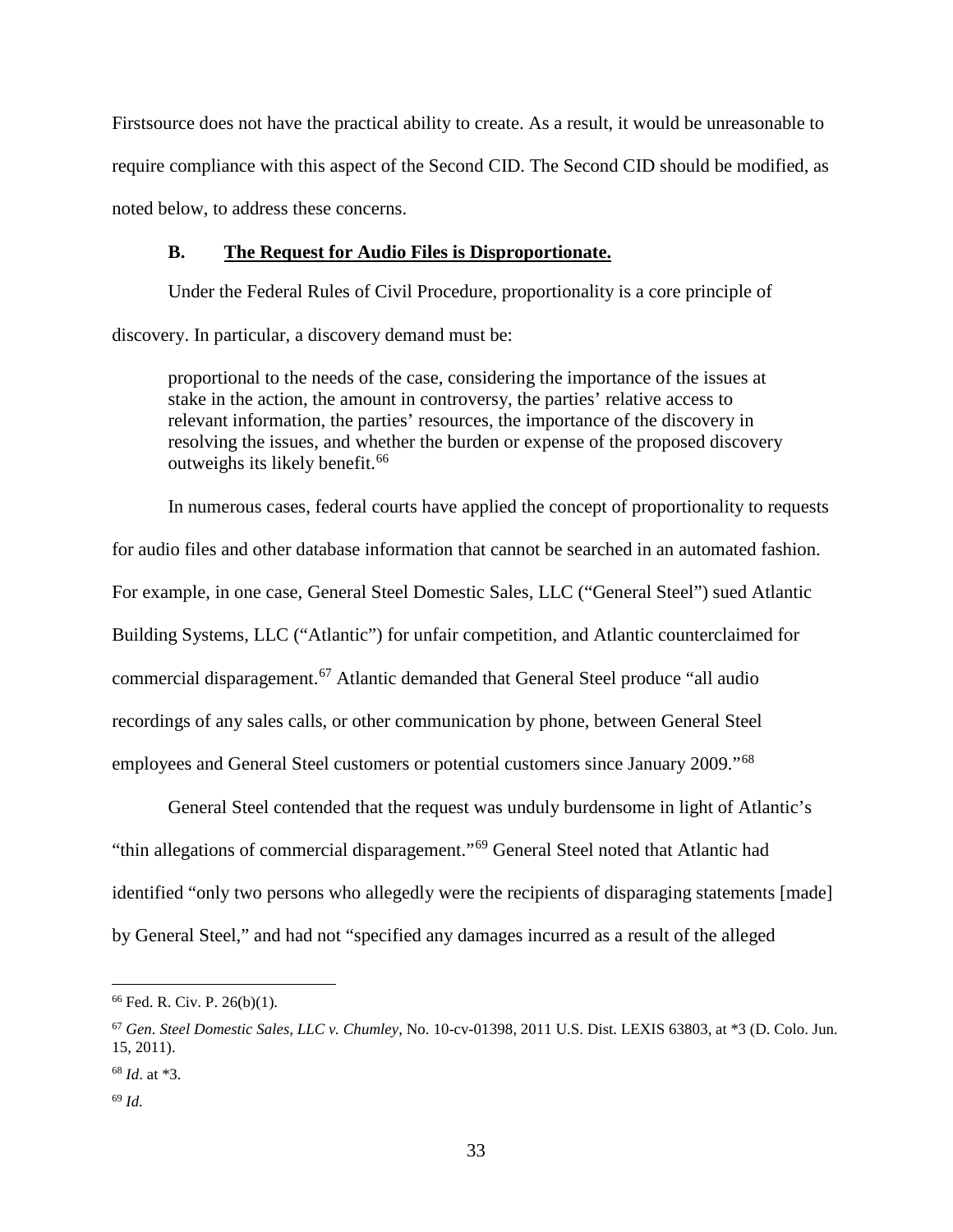commercial disparagement."<sup>70</sup> In addition, General Steel noted that its database of calls

contained over 463,000 audio files, and that "the only method of sorting [its] recorded call

database  $\dots$  is by listening to every recorded call."<sup>71</sup>

The Court agreed that "the audio recordings sought by [Atlantic] are not reasonably

accessible because of undue burden."<sup>72</sup> As the Court explained:

Assuming that each recorded call in [General Steel's] database is just one minute long, listening to 463,000 calls would require 7,716 hours. . . . Thus, working 40 hours per week, a person would need 193 weeks – nearly four years – to listen to every recorded call. . . Accordingly, the Court finds that [General Steel] has adequately demonstrated that listening to its entire database of recorded calls would be unduly burdensome. Moreover, although Plaintiff does not specifically address the cost of listening to all of its recorded calls, the Court finds that such cost is prohibitive. Even assuming that an individual could be hired at minimum wage (\$7.36 per hour in Colorado, see 7 Colo. Code Regs. § 1103-1) to listen to the calls, a simple calculation shows that the cost of this project in wages alone would be more than  $$56,000.00$ <sup>73</sup>

Therefore, the Court concluded, "the recorded sales calls sought by [Atlantic] are not reasonably

accessible because of undue burden and cost."<sup>74</sup>

The Government often wields the concept of proportionality in objecting to FOIA

requests and other discovery requests that call upon the Government to conduct a file-file-file,

 $72$  *Id.* at  $*6$ .

<sup>73</sup> *Id*. at \*7

 <sup>70</sup> *Id*. at \*\*3-4 (internal quotations omitted) (alteration in original).

 $71$  *Id.* at \*\*4-5.

<sup>&</sup>lt;sup>74</sup> *Id.* Many other cases similarly draw a distinction between discovery demands that can be met through an automated database query and, on the other hand, discovery demands that in effect require a labor-intensive, manual review of database information. *See*, *e.g.*, *Liberty Mut. Fire Ins. Co. v. J&S Supply Corp.*, No. 13-cv-4784, 2015 U.S. Dist. LEXIS 177124, at \*38 (S.D.N.Y. Jun. 29, 2015) (quashing discovery demand that would have required "a manual review of approximately 2,775 electronic files," which would have taken "approximately 694 to 925 hours."); *A&R Body Specialty & Collision Works, Inc. v. Progressive Cas Ins. Co.*, No. 3:07-cv-929, 2014 U.S. Dist. LEXIS 159184, at \*12 (D. Conn. Nov. 10, 2014) (quashing discovery demand that would have required a "file-byfile review of claims information"); *Gucci Am. v. Guess? Inc.*, 790 F. Supp.2d 136, 141 (S.D.N.Y. 2011) (quashing discovery demand that would have required a party to "manually compile lists of potentially hundreds or thousands of product styles, and then conduct lengthy financial analyses to determine the necessary sales and costs information.")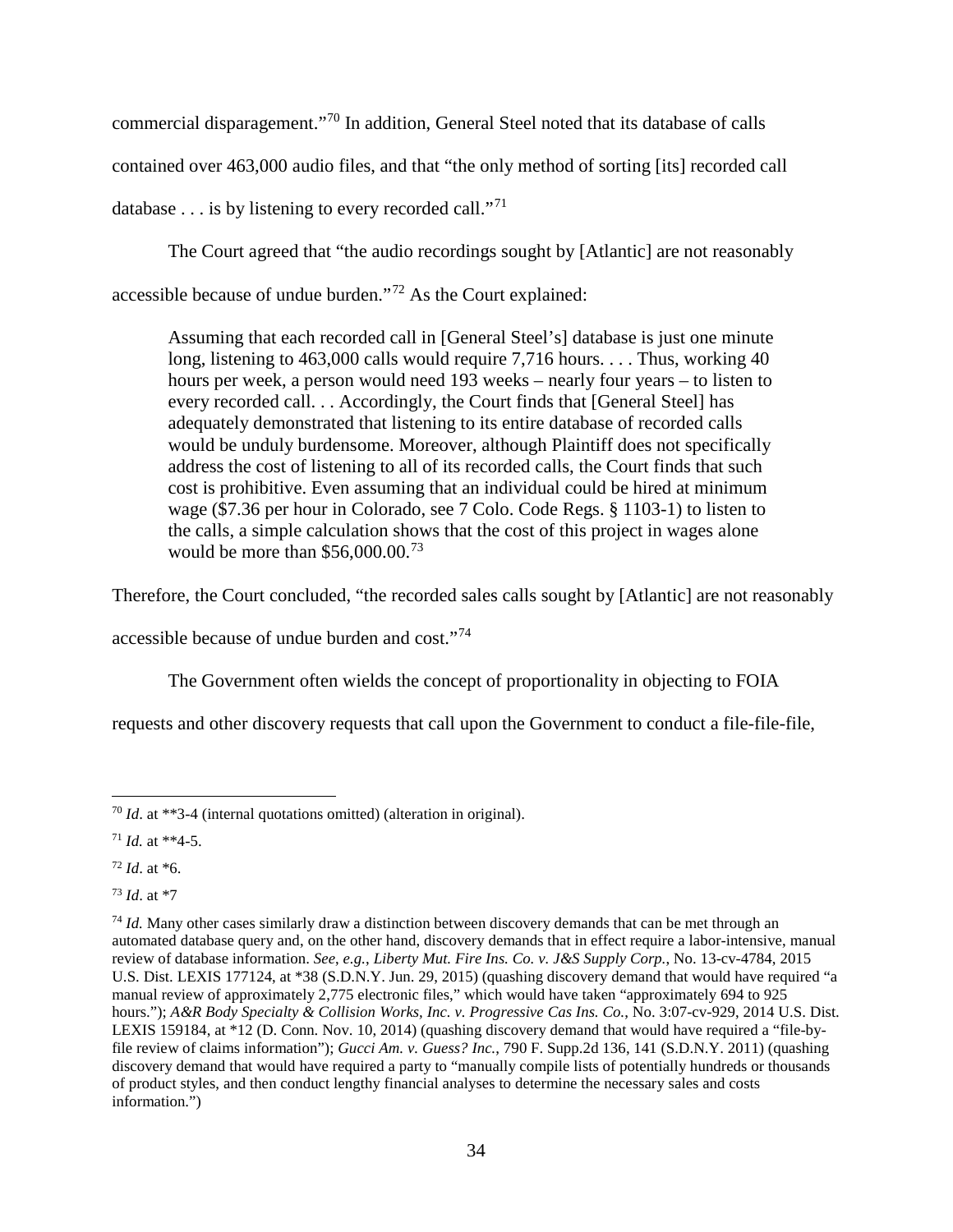manual review of large volumes of database information. *See*, *e.g.*, *Ayuda, Inc. v. FTC*, (agreeing with the FTC that "the FTC can withhold the entire universe of information contained in the data fields when only a small percentage of that information is exempt but redacting the exempt information requires an unreasonably burdensome manual review.") 75; *Int'l Counsel Bureau v. United States DOD* ("The Court agrees with the Department that enlisting a full-time staff of twelve for a year to review hundreds of thousands of unsorted images would impose such an undue burden.")<sup>76</sup>; *Wolf v. CIA* ("Armed with only an approximate date and excerpt of the field reports, [the CIA] averred that a researcher would be forced to review the reels on a frame-byframe basis, which would take approximately 3,675 hours and cost about \$147,000."). <sup>77</sup>

Here, the Second CID's request for audio files is disproportionate for several reasons. First, as previously discussed, the request would impose an extraordinary burden on Firstsource. In effect, the request calls for a manual review of audio files. Depending on the meaning of the terms used in the Second CID, such a review could encompass hundreds of thousands of calls and take an individual several years to complete. This burden would go well beyond the burden that the court deemed excessive in *Chumley*.

Second, the request is unlikely to serve an investigatory purpose. At a minimum, in issuing a CID, the Bureau must have "reason to believe that any person may be in possession, custody, or control of any documentary material or tangible things, or may have any information, relevant to a violation" of a federal consumer-protection law. 12 U.S.C. § 5562(c)(1). *See also Consumer Fin. Prot. Bureau v. Accrediting Council for Indep. Colls. & Sch.*, ("The CFPB's ability to define the scope of its investigation broadly 'does not afford it unfettered authority to

 <sup>75</sup> 70 F. Supp. 3d 247, 276 (D.D.C. 2014).

<sup>76</sup> 723 F. Supp. 2d 54, 59 (D.D.C. 2010)

<sup>77</sup> 569 F. Supp. 2d 1 (D.D.C. 2008)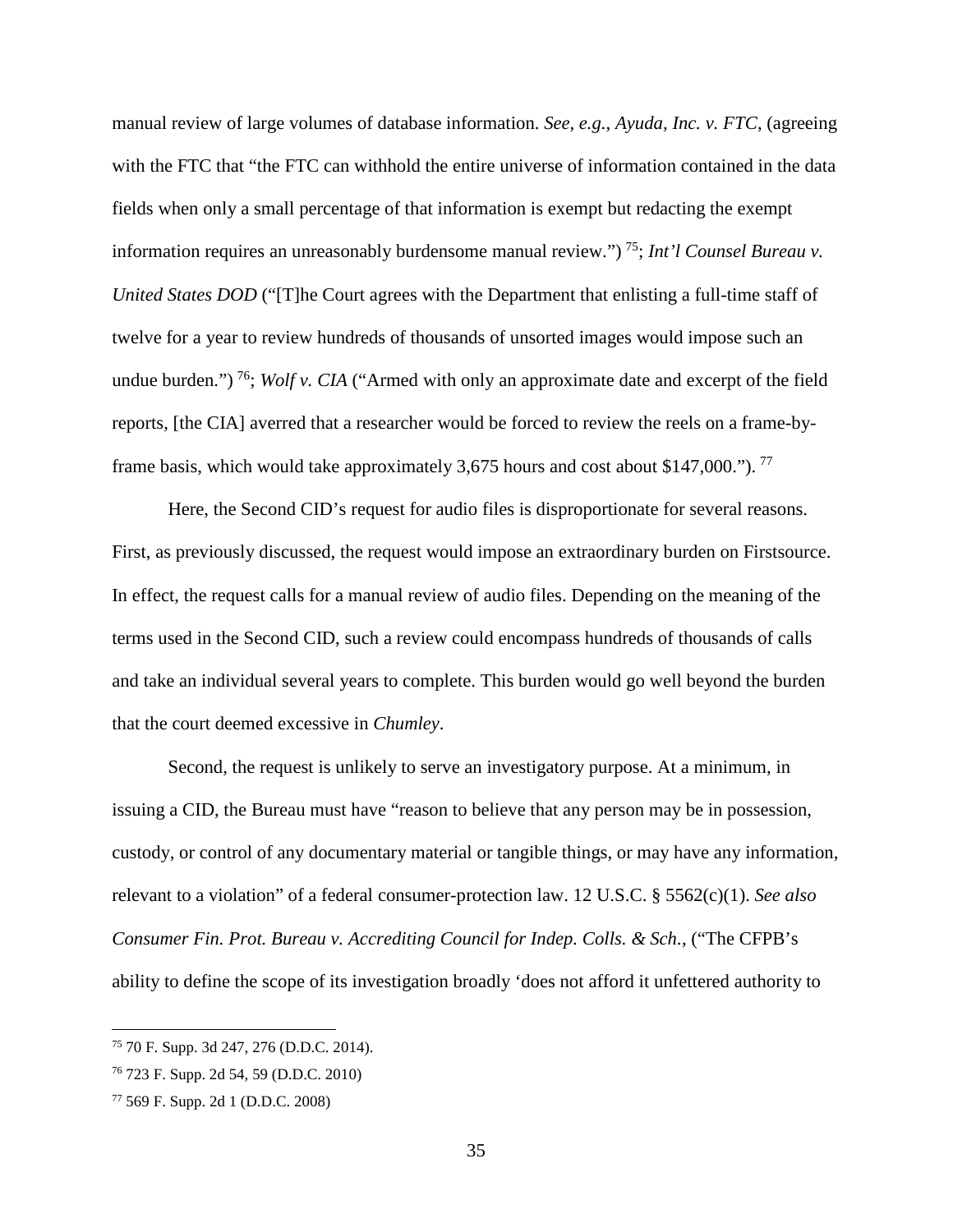cast about for potential wrongdoing . . . .'") (quoting *In re Sealed Case*, 42 F.3d 1412, 1418 (D.C. Cir. 1994)).<sup>78</sup>

Based on the Bureau Report and the other documents and information produced by Firstsource subsequent to the examination, as discussed above, there is no objective reason to believe that Firstsource is in possession of any information relevant to a violation of a consumer protection law.



As discussed above, federal courts routinely find that unintentional, isolated errors of this nature do not violate the FDCPA. *See Berry v. Van Ru Credit* (dismissing FDCPA claim based on the bona fide error defense)<sup>79</sup>; *Turnbull v. Rancilio* (same)<sup>80</sup>; *Puncochar v. Revenue Mgm't of Ill. Corp.* (same).<sup>81</sup> *See also FTC v. Rawlins & Rivers, Inc.* (noting the FTC's concession that the FDCPA bona fide error defense was equally applicable to private lawsuits as well as actions brought by the FTC).  $82$ 

Third, imposing this burden on Firstsource is unnecessary. In the supervision context, and in other contexts, the Bureau routinely analyzes large volumes of database information without imposing an undue burden on itself or third parties.

<sup>78</sup> 854 F.3d 683, 691 (D.C. Cir. 2017)

<sup>79</sup> No. 2:15-cv-150, 2017 U.S. Dist. LEXIS 164266 (D. Ut. Sept. 11, 2017).

<sup>80</sup> No. 16-cv-11971, 2017 U.S. Dist. LEXIS 35855 (E.D. Mich. Mar. 14, 2017).

<sup>81</sup> No. 15-cv-07089, 2017 U.S. Dist. LEXIS 49939 (N.D. Ill. Mar. 31, 2017).

<sup>82</sup> No. 6:07-cv-146, 2007 U.S. Dist. LEXIS 103935, at \*8 (M.D. Fla. May 24, 2007).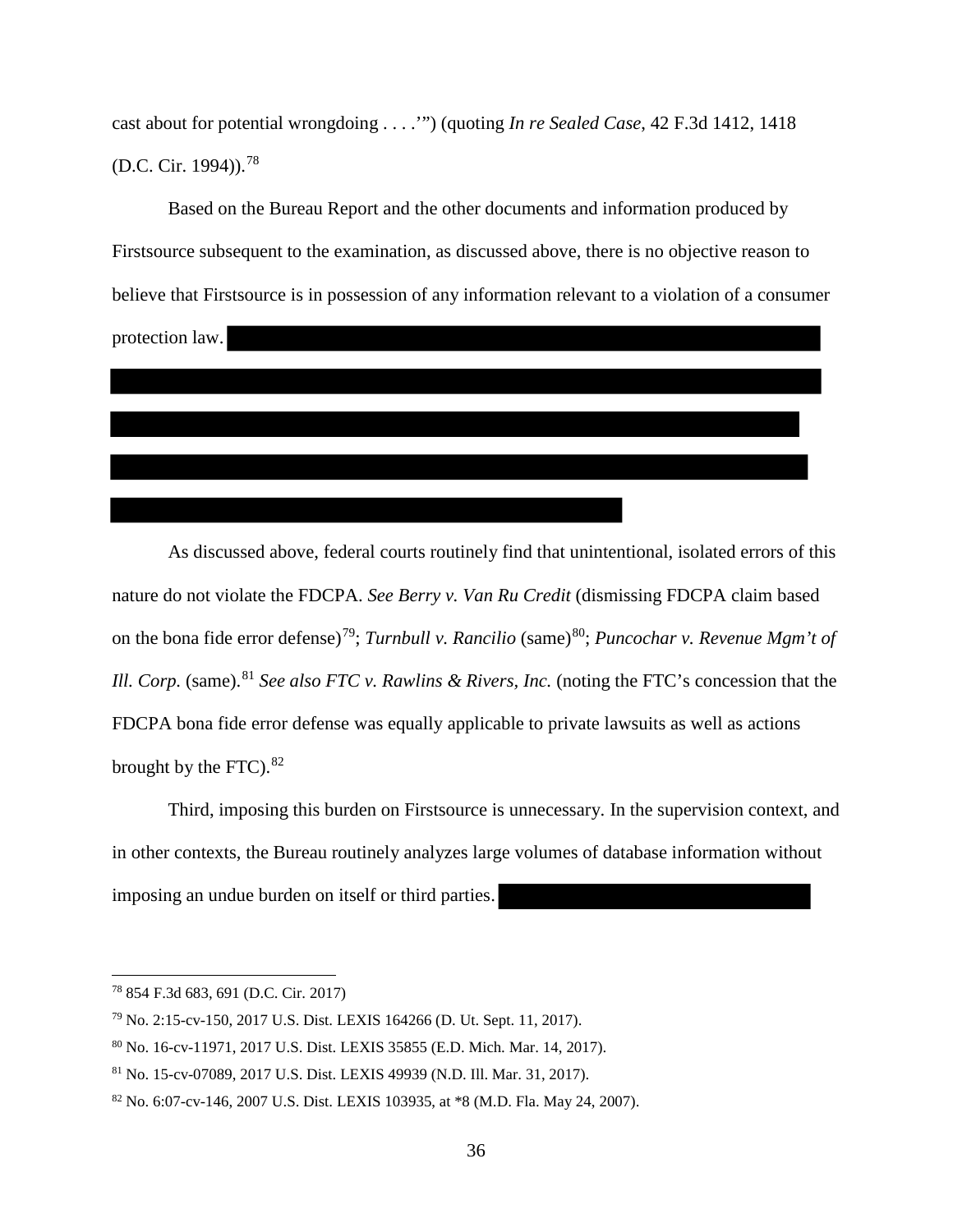Here, a similar approach should be used. The Bureau can provide Firstsource with criteria for assembling a manageable, statistically representative sample set of calls to [Client A] and [Client B] customers. If the Bureau provides a workable definition of the terms "settlement options" and "credit bureau disclosure," Firstsource can then apply those definitions to identify any calls within the sample set in which those topics arose.

At a minimum, the Bureau should attempt to work with Firstsource on designing a statistically sound sampling approach before requiring Firstsource to manually review audio files individually. Currently, because the viability of a sampling approach has not been explored, it is premature for the Bureau to require Firstsource to conduct a comprehensive review.

# **C. The Second CID Improperly Targets Time-Barred Accounts.**

The Second CID also is improper because any FDCPA claim asserted by the Bureau on the basis of the call recordings sought in the Second CID would be time-barred. The FDCPA is governed by a one-year statute of limitation. *See* 15 U.S.C. § 1692k(d) ("An action to enforce any liability created by this title may be brought in any appropriate United States district court without regard to the amount in controversy, or in any other court of competent jurisdiction, *within one year from the date on which the violation occurs*.") (emphasis added). Federal courts

<sup>83</sup> The Bureau used a similar sample-testing technique in its Arbitration Study and numerous other studies. *See* Arbitration Study, Mar. 2015, at 80 n. 82 ("Given the volume of credit card cases we identified, we coded the complaints for a random sample of the individual credit card cases that were not filed in or transferred to MDLs to obtain a 95% confidence level with a 5% margin of error."). *See also* Analysis of Differences between Consumer and Creditor-Purchased Credit Scores, Sept. 2012, at 7 ("Each of the three larger nationwide CRAs, Equifax, Experian, and TransUnion, provided the CFPB with a random sample of 200,000 consumer reports and credit scores calculated on such reports."); Report on the Use of Remittance Histories in Credit Scoring, Jul. 2014, at 6 ("To construct this dataset, the CFPB partnered with a large remittance transfer provider . . . that selected a random sample of 500,000 anonymous consumers.)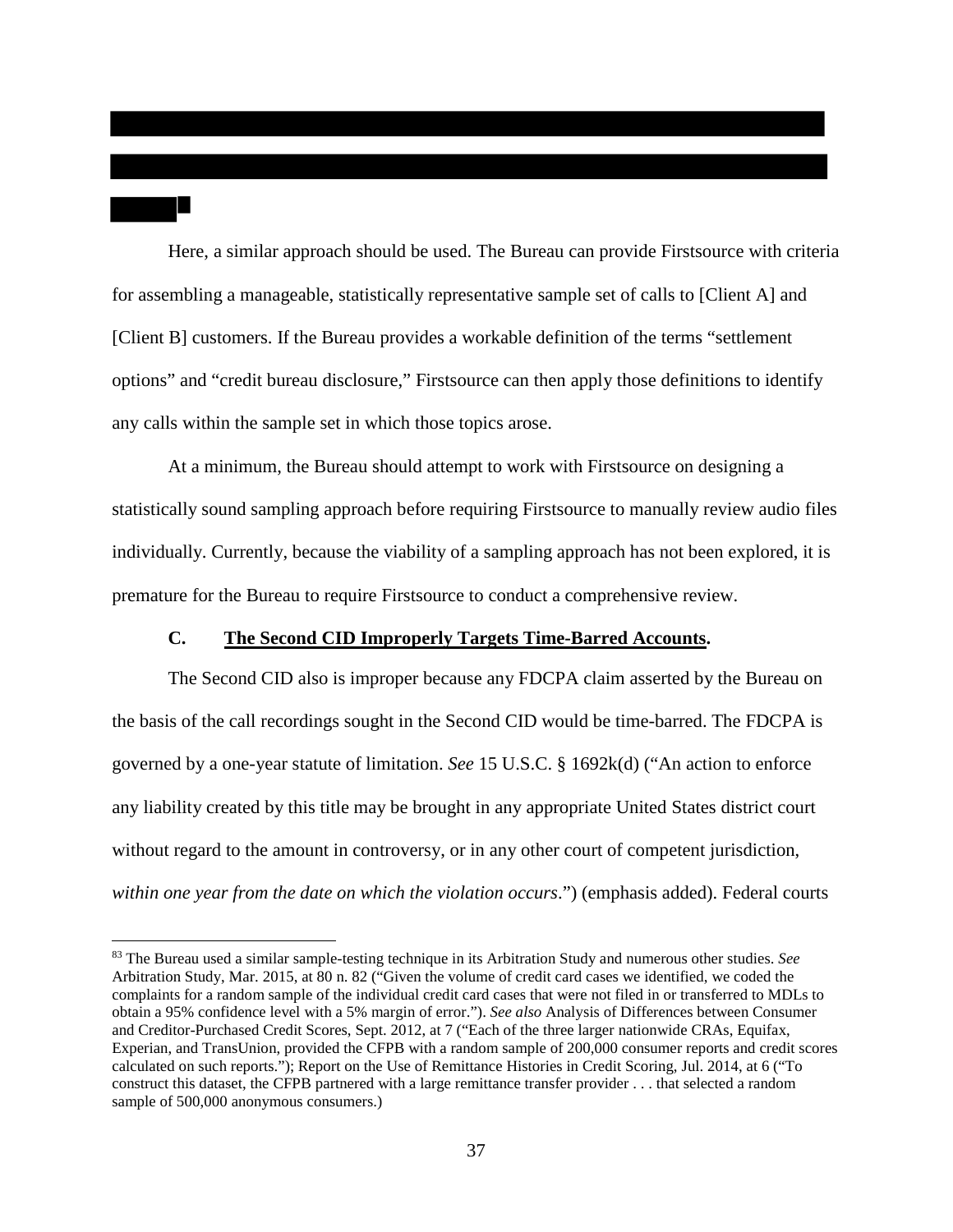routinely dismiss FDCPA claims that are brought more than one year after the alleged violation. *See, e.g., Shetiwy v. Midland Credit Mgm't* (dismissing FDCPA claims as time-barred).<sup>84</sup>

Here, under the FDCPA's one-year statute of limitation, any FDCPA claim brought by the Bureau as to Firstsource would be time-barred.

In addition, of the 32 specific consumer complaints listed in Request for Tangible Things No. 3, no fewer than 28 of those complaints were submitted over a year ago, according to the Second CID. The filing dates of these 28 complaints range from August 15, 2014 through September 23, 2016. Given that these complaints were filed (beginning in 2014) with the Bureau, the Bureau cannot credibly assert that it did not discover them until now.

Moreover, the Bureau provides no justification for why,

the Bureau belatedly seeks such

recordings now. The Bureau does not explain why they were not mentioned in the First CID. The previous eighteen months of probing has yielded no evidence of wrongdoing. The Bureau now appears to be pivoting to begin a new investigation of stale claims. Although Firstsource would be happy to discuss any consumer experience that is of interest to the Bureau, the Bureau should

<sup>84</sup> 980 F. Supp. 2d 461, 473-74 (S.D.N.Y. 2013).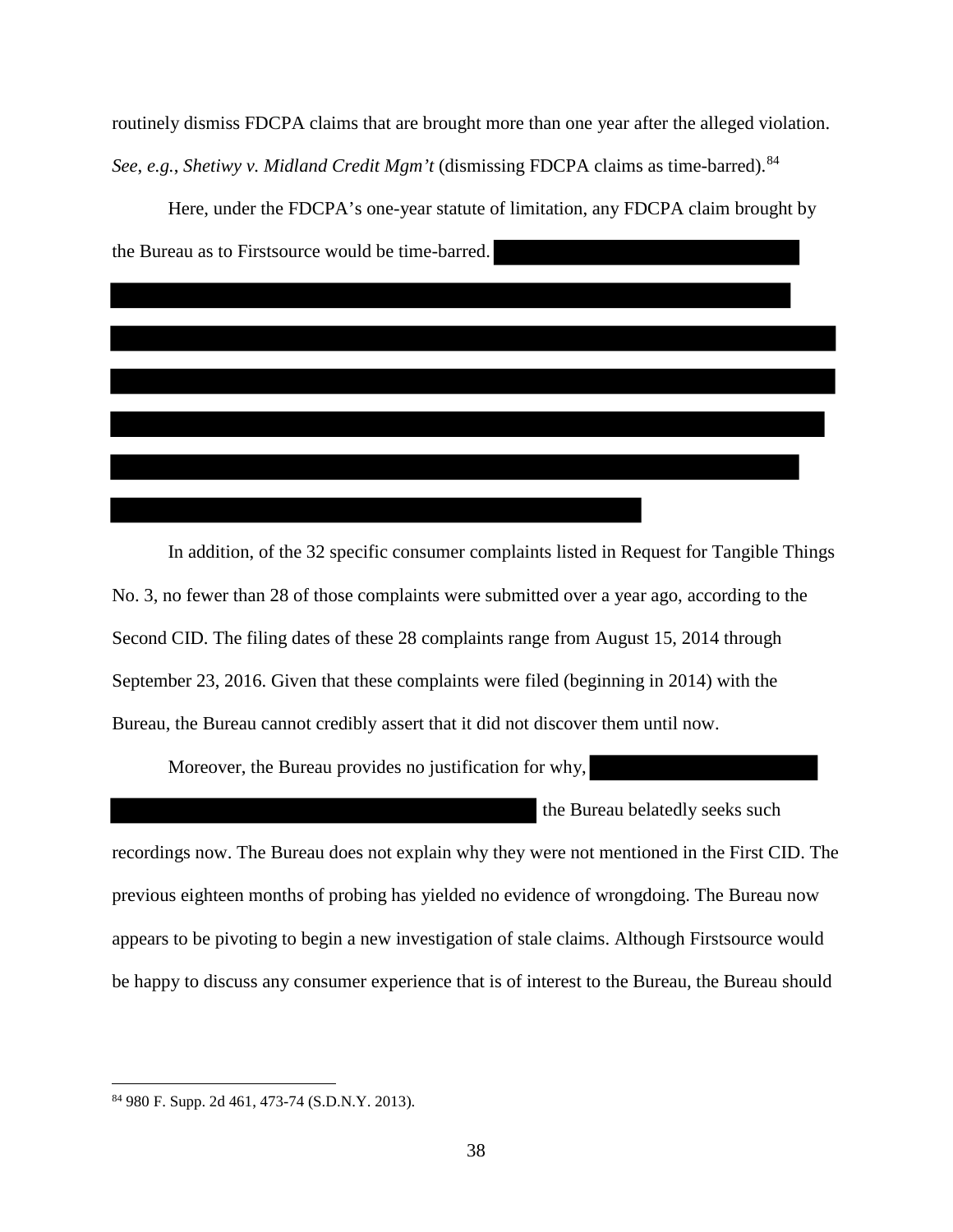not be permitted to suddenly launch a new fishing expedition in the hope of finding violations, where numerous productions show none exist.

### **D. The Second CID Should Be Modified.**

Federal courts often encourage parties to agree, at the outset of the discovery process, on reasonable criteria for sample testing large volumes of information when such information realistically does not lend itself to a comprehensive production or review. *See*, *e.g.*, *Smith v. Lowe's Home Ctrs.*, ("This Court agrees that limiting discovery to a statistically significant representative sampling, at this juncture, will both reasonably minimize the otherwise extraordinary burden imposed on the plaintiffs and their counsel and yet afford the defendant a reasonable opportunity to explore, discover and establish an evidentiary basis for its defenses.")85; *Res. Co., LLC v. Guaranty Bank*, ("There are significant benefits that can be derived from this early ruling on the use of the sampling protocol to identify the loan sample size and the method of identifying a breach rate for a defined population of loans sold by a defendant to RFC.").<sup>86</sup>

Analogously, the Bureau can confer with Firstsource to design a workable procedure for sample testing those categories of audio files that are of interest to the Bureau, in lieu of requiring Firstsource to undertake a manual review of tens of thousands of audio files. For the time being, if the Bureau decides not to set aside the Second CID in its entirety, then—in the alternative—the Bureau should modify the Second CID to delete the existing Request for Tangible Things Nos. 1, 2, and 3 and Interrogatory Nos. 3, 4, and 5. Once the Bureau and Firstsource have had an opportunity to agree on an appropriate sample testing protocol, however,

 <sup>85</sup> 236 F.R.D. 354, 357-8 (S.D.Oh. 2006).

<sup>86</sup> No. 13-cv-3451, 2015 U.S. Dist. LEXIS 50138, at \*8 (D. Minn. Apr. 16, 2015).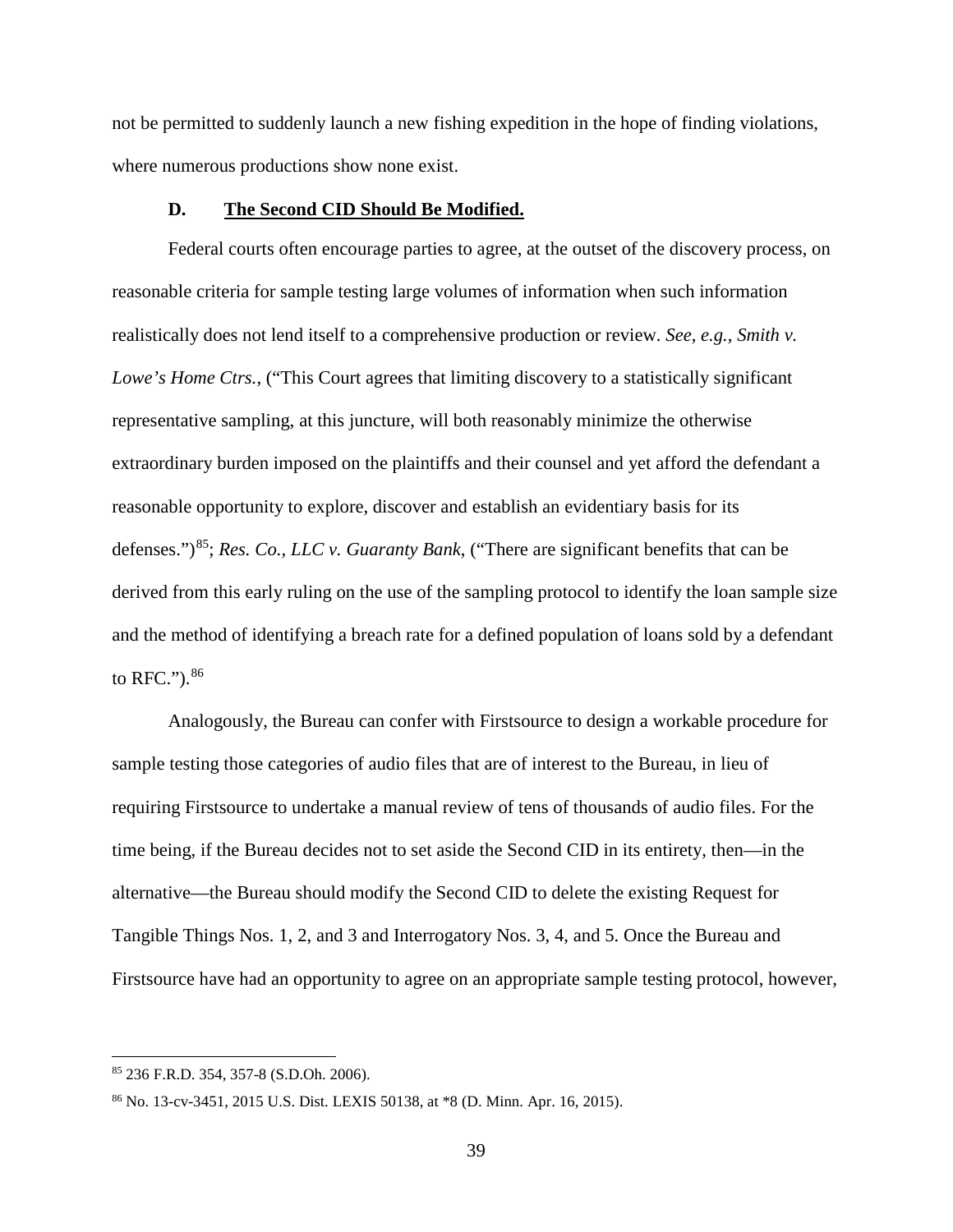the Bureau should issue a revised Second CID to reflect that agreed-upon approach, including a methodology that will ensure that the Bureau does not attempt to sweep time-barred accounts into the investigation to manufacture additional varieties of attenuated FDCPA theories.

The Bureau also should modify the Second CID to define the terms "settlement options" and "credit bureau disclosure." Currently, the Bureau has left the meaning of these terms ambiguous. As a result, it is unclear how Firstsource should go about determining whether a given audio file is responsive to the Second CID. In the alternative to defining those terms, the Bureau should provide different review criteria that do not use those undefined terms as review filters.

### **REQUEST FOR CONFIDENTIAL TREATMENT**

 Pursuant to 12 C.F.R. § 1080.6(g), Firstsource requests confidential treatment of this Petition, the Second CID, the First CID,

and the Bureau's response to this Petition ("Confidential Petition Information"). The Bureau should treat these matters as confidential for several reasons. First, the Petition reveals Confidential Supervisory Information ("CSI"). 87

Second, the

Petition reveals Confidential Investigative Information ("CII") related to the investigation of Firstsource and other supervised financial institutions. Third, the Second CID reveals sensitive personally identifiable information ("PII") regarding individual consumers, including consumers' names and complaint identification numbers.88 Fourth, the Confidential Petition

<sup>87</sup> *See* 12 C.F.R. § 1070.2.

<sup>88</sup> *See* Second CID at 2.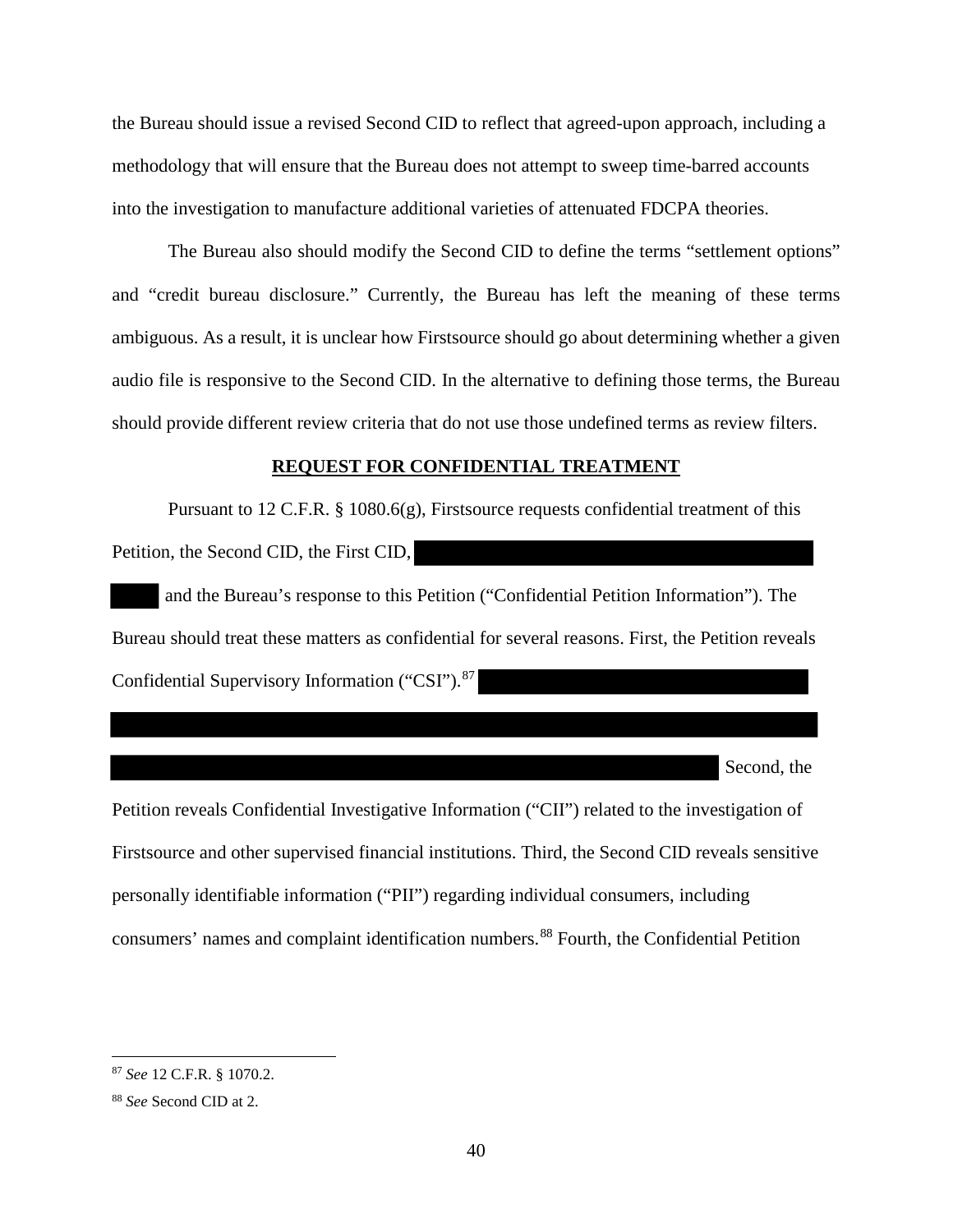Information reveals sensitive commercial information regarding the business relationships between Firstsource and other supervised financial institutions.<sup>89</sup>

The Bureau therefore should treat the Confidential Petition Information as confidential. In the alternative, if the Bureau decides to reject the Request for Confidentiality, the Bureau should (i) afford Firstsource a reasonable amount of time to inform

, consumers, and the other supervised financial institutions of the Bureau's intent to publish their information, including CSI, CII, PII, and sensitive business information, on the Bureau's website, and (ii) agree to at least refrain from posting the confidential information online until after each one has provided consent and input as to redactions.

## **CONCLUSION**

For the reasons set forth above, the Bureau should set aside the Second CID in its entirety. In the alternative, the Bureau should modify the due dates of the Second CID to allow time for candid discussions regarding the rationale for the investigation

, with further discussions to follow regarding the potential for producing a witness(es) for an investigational hearing, additional documents, and/or a sampling of call recordings thereafter, subject to reasonable parameters described above. This protocol would be the most efficient, sensible, and effective approach to serve the mutual interests of the parties.

<sup>89</sup> *See id*. at 1.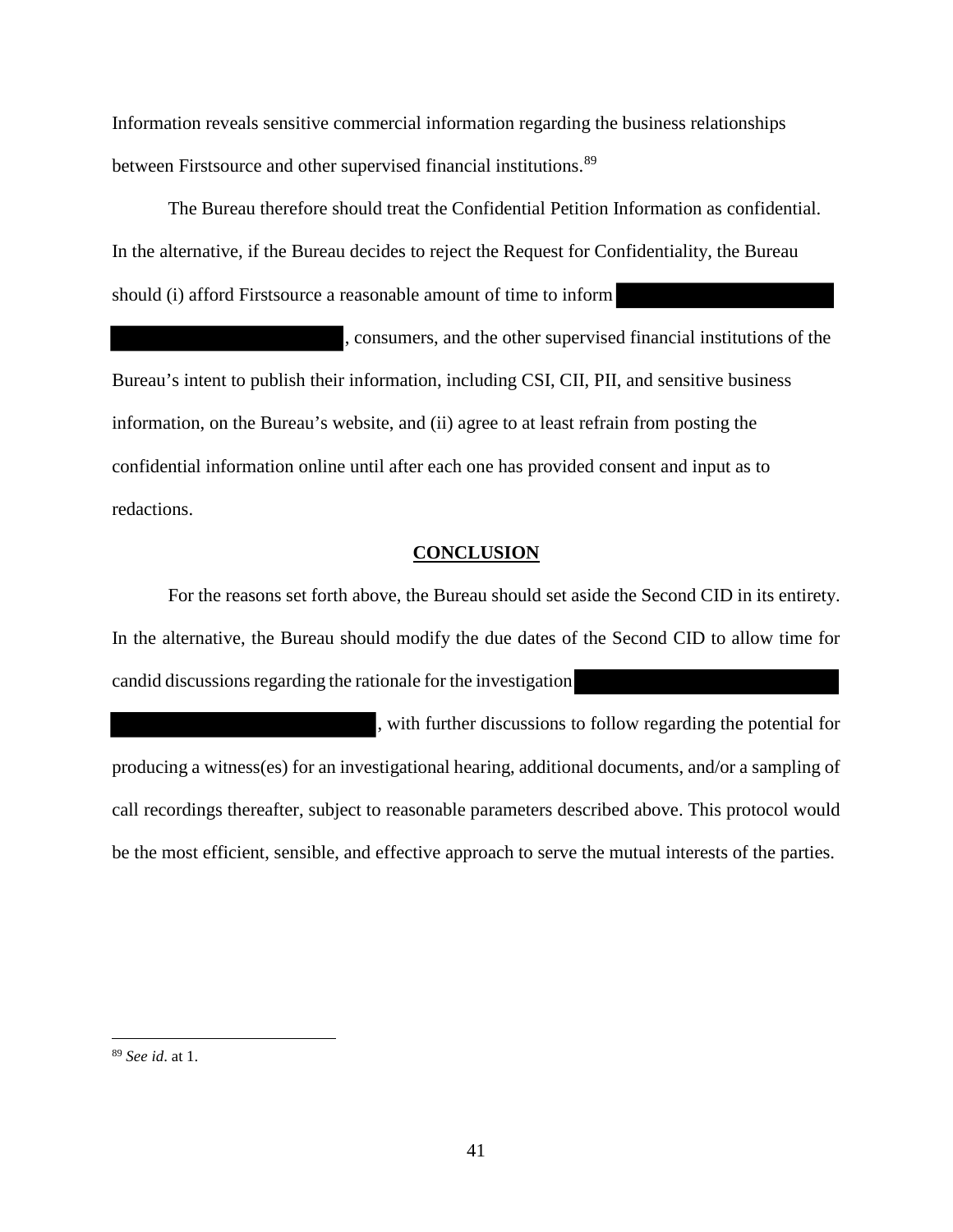Dated: October 18, 2017 Respectfully submitted,

By:  $\qquad \qquad \blacksquare$ 

J.H. Jennifer Lee DORSEY & WHITNEY LLP 1801 K Street, N.W., Suite 750 Washington, DC 20006 Telephone: (202) 442-3572 Fax: (202) 315-3682 lee.jenny@dorsey.com

Eric Epstein DORSEY & WHITNEY LLP 51 West 54nd Street New York, NY 10019-6119 Telephone: (212) 415-9309 Fax: (718) 877-3719 epstein.eric@dorsey.com

*Counsel for Firstsource Advantage, LLC*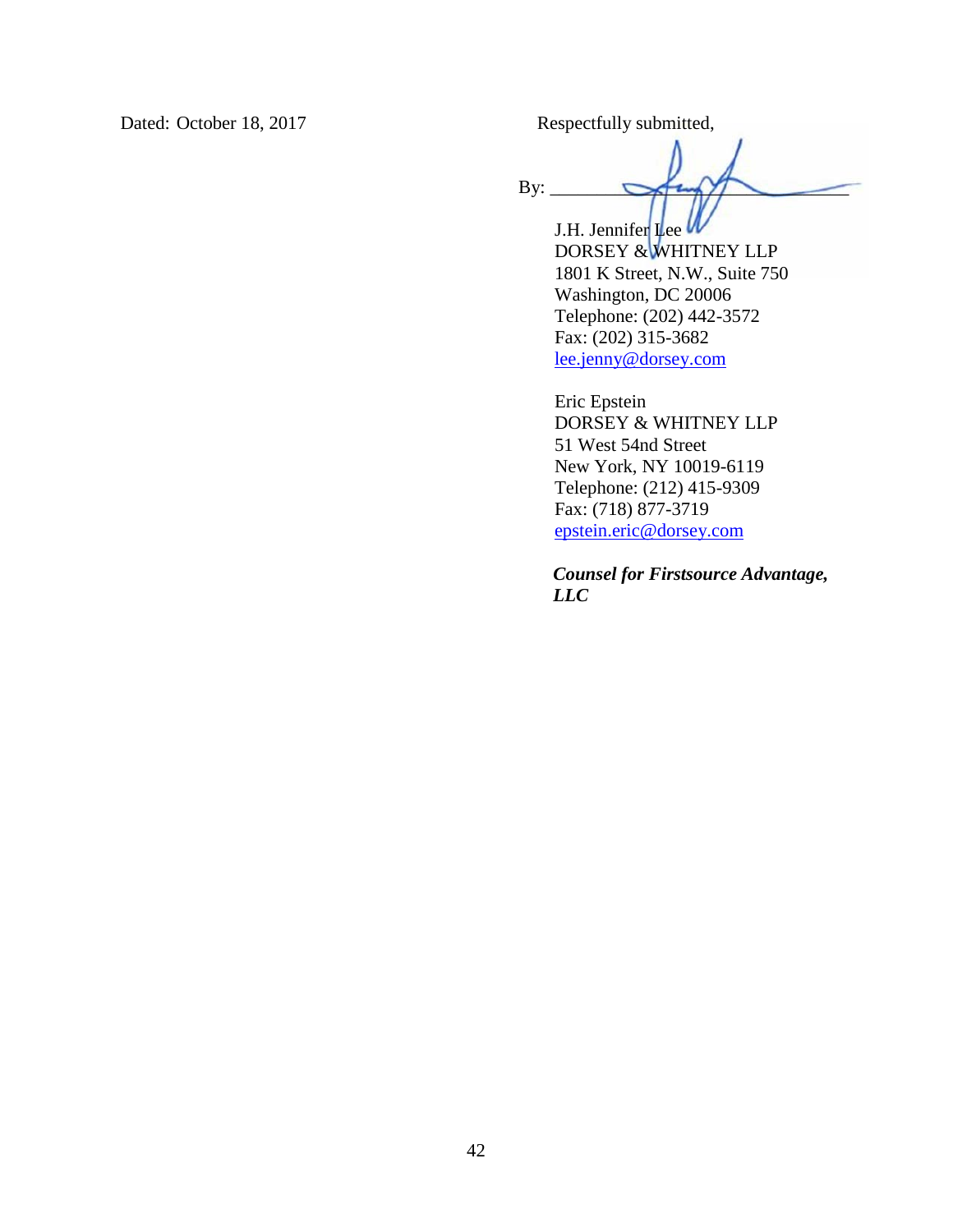### **EXHIBIT A: STATEMENT OF COUNSEL PURSUANT TO 12 C.F.R. § 1080.6(E)(1).**

Prior to filing this Petition, counsel for the petitioner, Firstsource Advantage, LLC, has conferred with counsel for the Consumer Financial Protection Bureau ("Bureau") regarding the CID at issue in this Petition (the "Second CID"). The parties met and conferred on October 10, 2017 by telephonic conference from 1:00 pm to 2:10 pm Eastern. Those in attendance on October 10, 2017 for Firstsource included: J.H. Jennifer Lee, Eric Epstein, and Kathryn Johnson and for the Bureau included: Eric Mothander, E. Vanessa Assae-Bille, Chelsea Peter, and Michael Williams. The same group of individuals met and conferred again through email and letter communications on October 10, 11, 12, 13, 16 and 17, 2017—each of which is in the Bureau record.

In addition, many substantive meet-and-confer discussions relevant to this Petition occurred earlier this year. On April 28, 2017, the Bureau issued the first Civil Investigative Demand to Firstsource ("First CID"). Counsel for Firstsource have participated in numerous meet-and-confer discussions arising out of the Bureau's First CID and Second CID. These goodfaith discussions are described, in pertinent part, below:

On May 11, 2017, Ms. Lee held a telephonic meet-and-confer discussion with multiple representatives of the Bureau, including Mr. Mothander, Ms. Assae-Bille, Mr. Williams, and Ms. Peter. During the course of this meet-and-confer,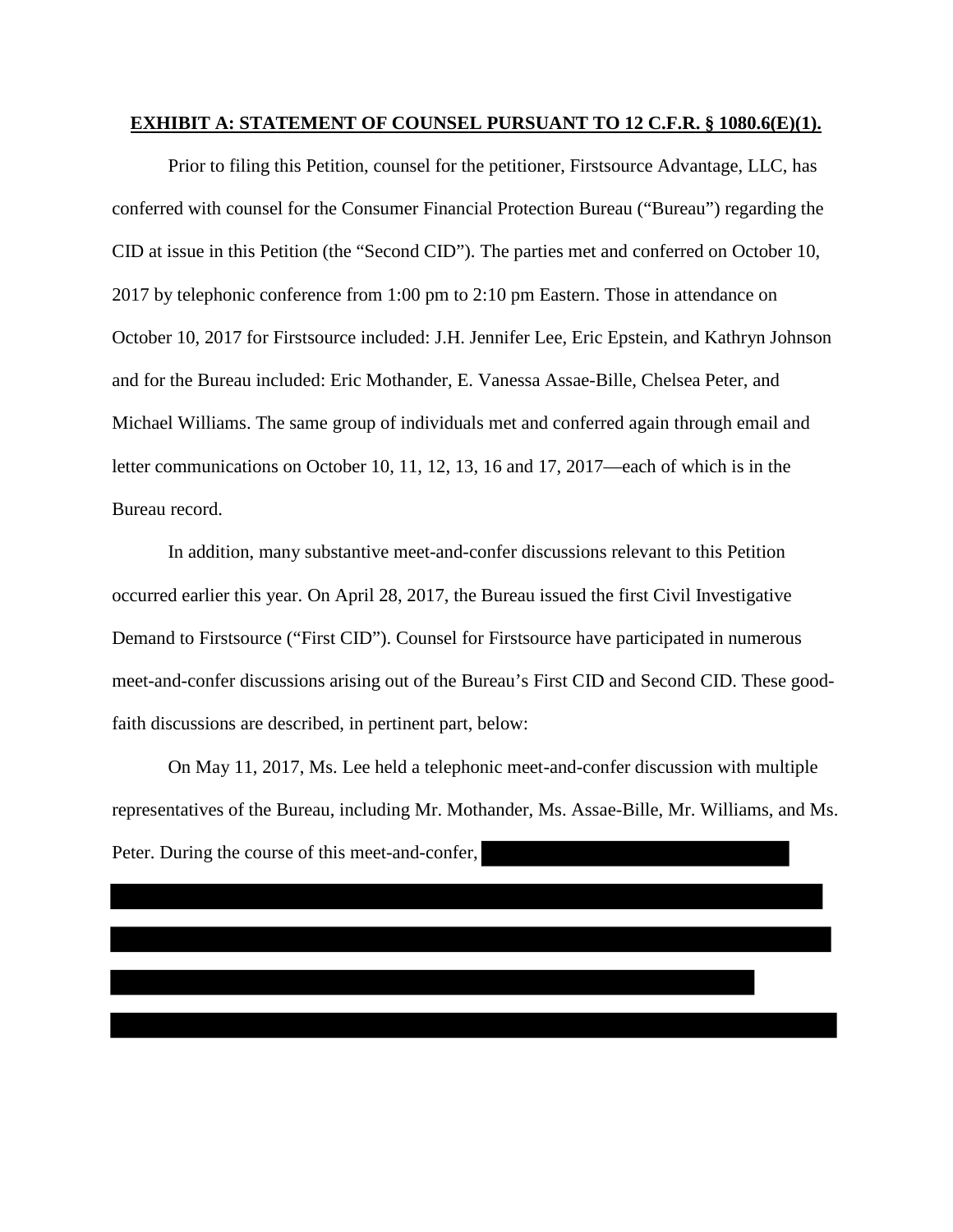Mr. Mothander indicated that the Bureau

welcomes any such submission, but that the investigation would continue regardless.

On May 25, 2017, as discussed during the May 11, 2017 meet-and-confer, Firstsource submitted two detailed letters to the Bureau regarding this matter. Firstsource raised a number of issues, including: (1) Firstsource's relative size in the debt-collection market;

and (6) the significant overlap between the records requested

by the First CID

 Firstsource concluded its letter by requesting that the First CID be set aside in favor of informal discussions and resolutions. Nonetheless, Firstsource agreed to respond to the First CID, in deference to the Bureau, if the Bureau so requires.

On June 16, 2017, Ms. Lee and Mr. Epstein held another telephonic meet-and-confer discussion with representatives of the Bureau, including Mr. Mothander and Ms. Assae-Bille. During the course of this meet-and-confer, counsel again expressed Firstsource's desire and willingness to discuss in good-faith

That day, Ms. Lee asked whether the Bureau would meet with Firstsource; in response, Mr. Mothander stated that he passed on Firstsource's May 25, 2017 letter and briefed his supervisors, but that at this point, the Bureau wanted to obtain full compliance with the First CID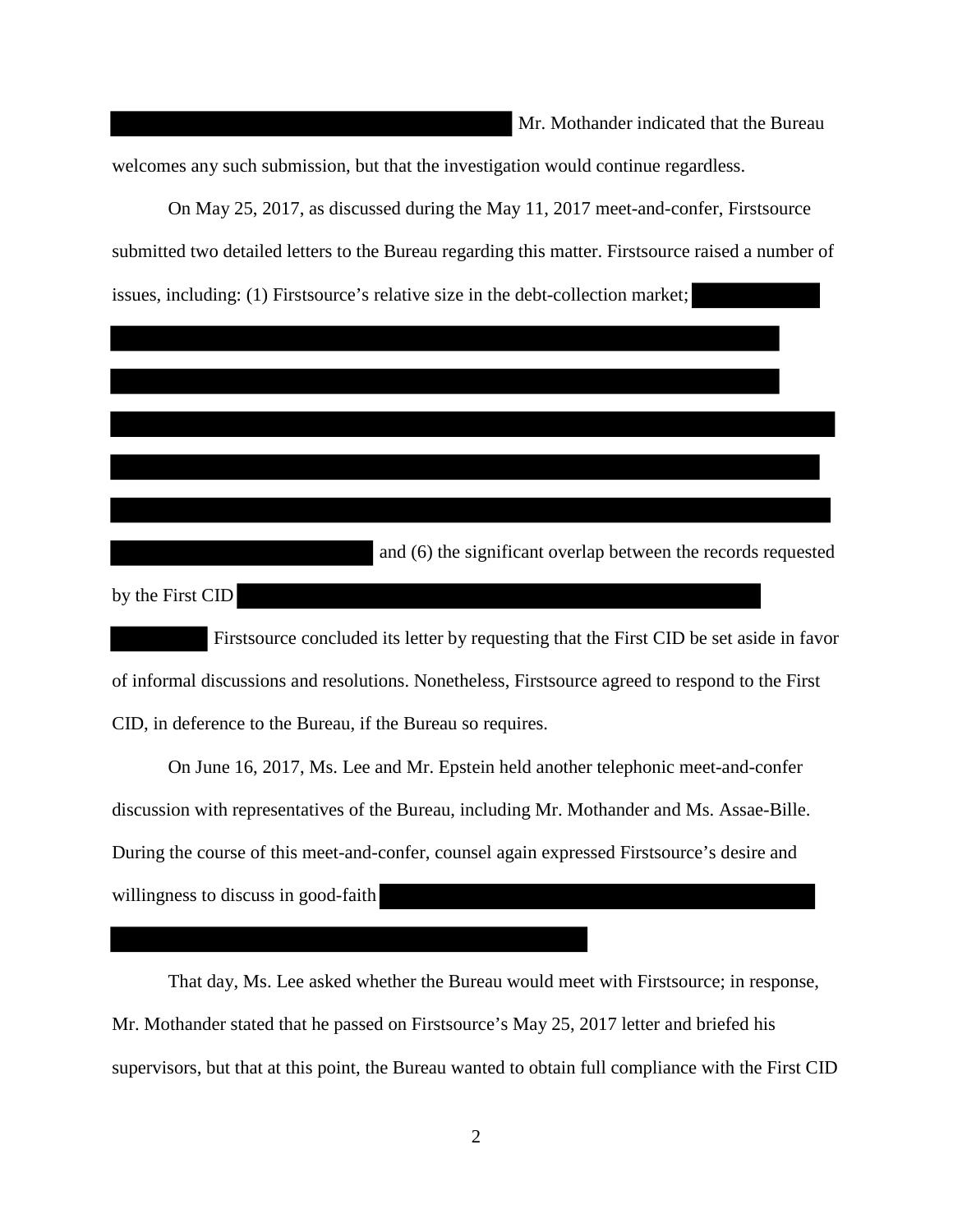and not engage in any discussions regarding the FDCPA. Ms. Lee then asked whether the Bureau would be amenable to such discussions after Firstsource fully complied with the First CID. Mr. Mothander indicated that the Bureau is always open to a meeting in concept, but that he could not commit either way.

In the months that followed, Firstsource timely submitted numerous document and data productions in response to the First CID's burdensome and duplicative requests, at great expense to Firstsource. Productions under the First CID were completed by July 2017.

On July 26, 2017, Ms. Lee and Ms. Johnson held another telephonic meet-and-confer discussion with Mr. Mothander. After the parties agreed that Firstsource had fully complied with the First CID, Ms. Lee asked whether Mr. Mothander could provide any response or other information from the Bureau regarding Firstsource's May 25, 2017 letter

. Mr. Mothander

stated that it was too early to convey any information

because the Bureau had not made any determinations about Firstsource, and that the letter had been considered by various individuals at the Bureau.

On October 10, 2017, following the issuance of the Second CID, Ms. Lee, Mr. Epstein and Ms. Johnson held a telephonic meet-and-confer discussion with Mr. Mothander, Ms. Assae-Bille, Mr. Williams, and Ms. Peter, as noted above. During this meet-and-confer, Ms. Lee again raised concerns regarding the basis for, and course of, the Bureau's investigation of Firstsource. Ms. Lee again requested that the Bureau meet to discuss these issues, including, among other things,

. However, the Bureau did not

commit to such a meeting and did not otherwise explain the basis or purpose of its investigation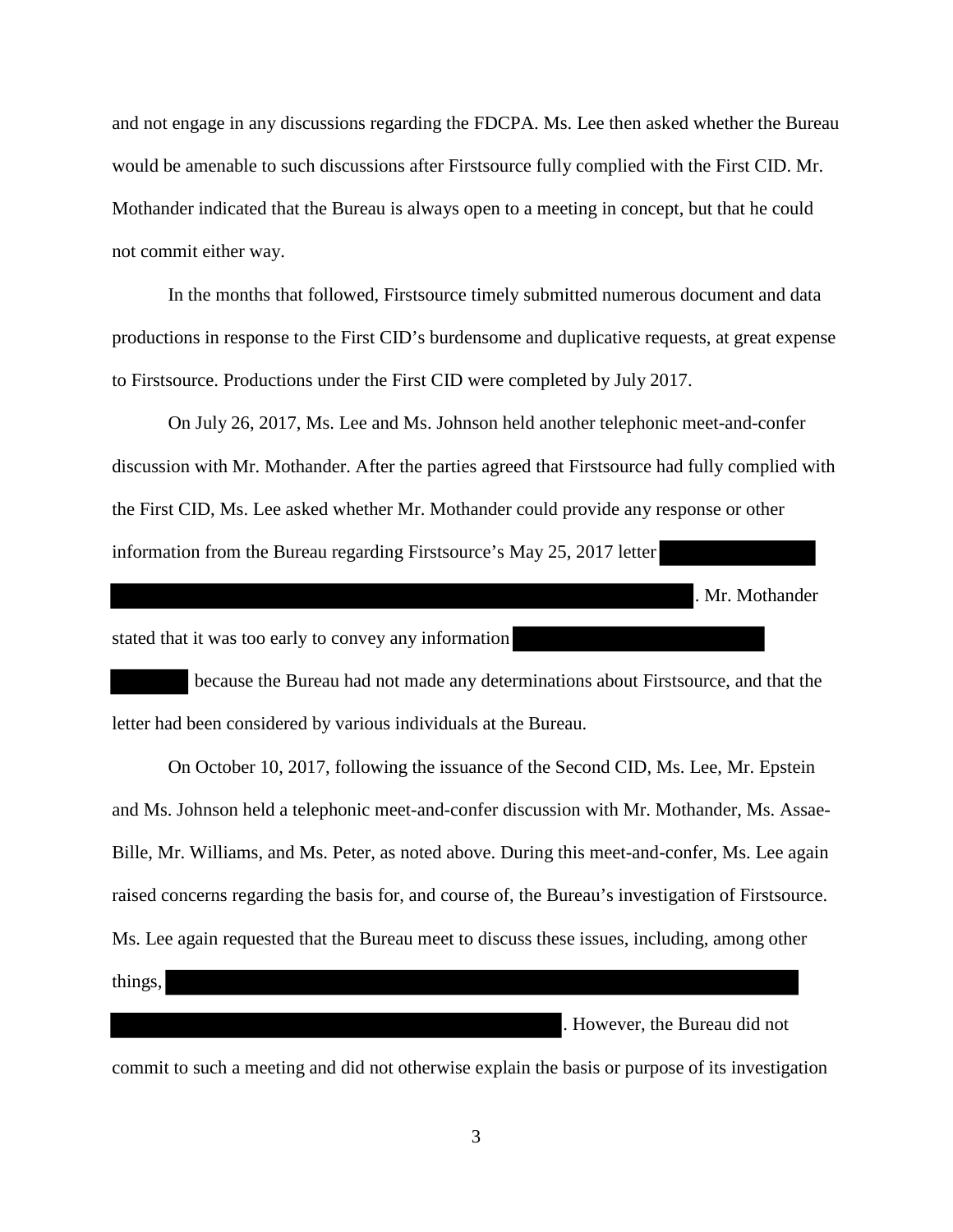as a whole or the Second CID in particular. Ms. Assae-Bille further stated that, even if the Bureau were to agree that

, ultimately the Bureau could identify or may have identified some other reason for the investigation. Ms. Assae-Bille did not specify any such reason or purpose.

To give the Bureau the benefit of the doubt, following the October 10, 2017 meet-andconfer, and at the Bureau's request, Firstsource's counsel prepared a letter. On October 11, 2017, Firstsource's counsel submitted this letter to the Bureau requesting an extension of the deadline to submit this Petition, and requesting that the Bureau articulate a cognizable legal and factual rationale for its investigation of Firstsource prior to Firstsource's compliance with the Second CID. This request was made within the context of the parties' meet-and-confer discussions and Firstsource's document productions, dating back to April 2016. During this period, Firstsource complied with all requests from the Bureau and remained open to collaboration with and instruction from the Bureau, despite Firstsource's position that the Bureau lacks a cognizable basis for asserting liability under the FDCPA or any other federal consumer-financial law.

On October 13, 2017, the Bureau responded to Firstsource's October 11, 2017 letter by declining to extend the deadline to submit this Petition and declining to describe the legal and factual basis for its investigation, asserting that the Bureau has "wide latitude to gather information."

On October 16, 2017, Firstsource responded to the Bureau's October 13, 2017 letter, providing, among other things, detailed, applicable case law explaining why the Bureau's legal position was incorrect and inviting the Bureau to provide a good-faith response that would obviate the need for this Petition. In its October 17, 2017 response, the Bureau opted not to

4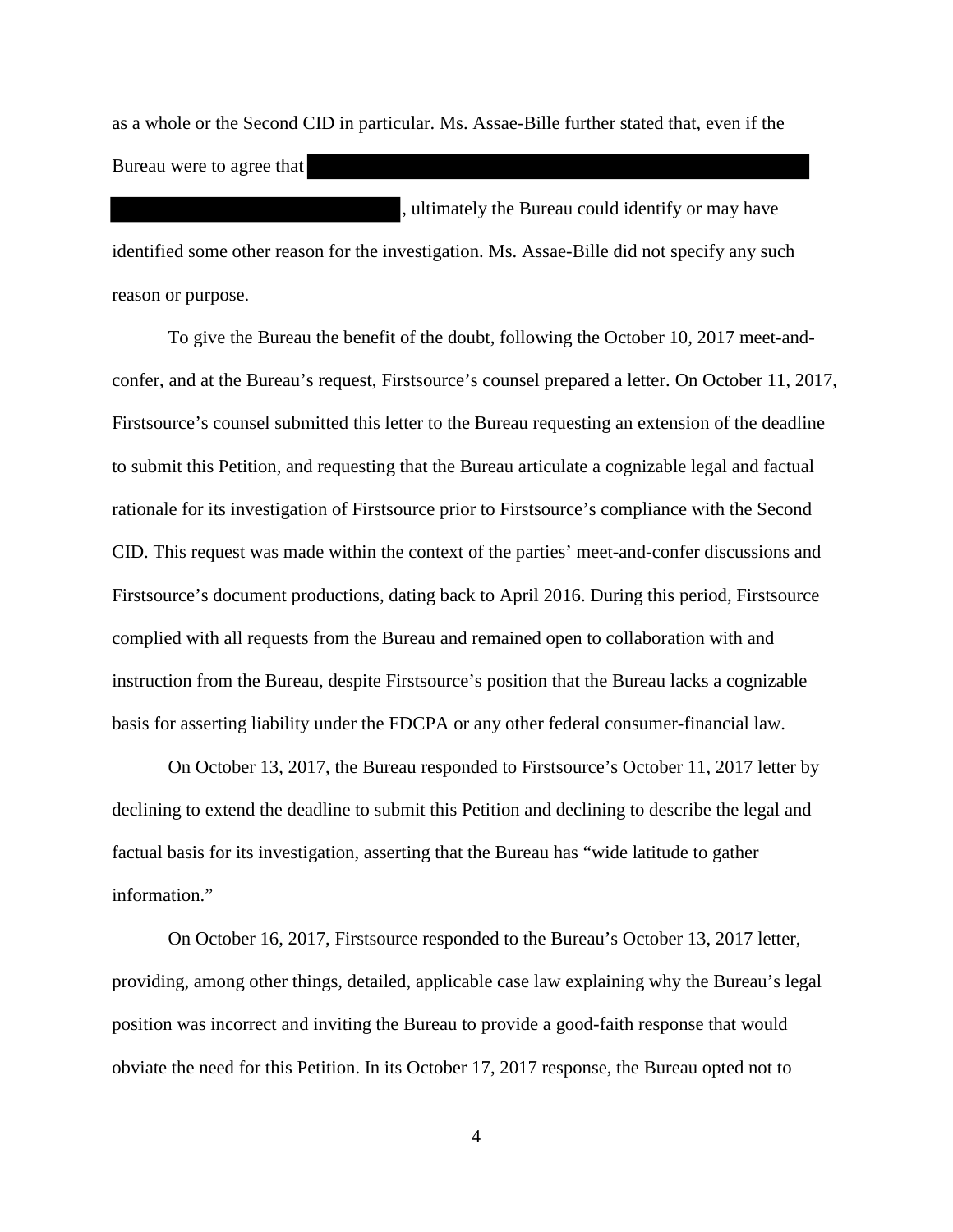provide the requested information regarding the basis for the investigation. In addition, while the Bureau provided additional explanation and demonstrated a willingness to work with Firstsource to obtain assistance from Firstsource in how to define the terms in the Second CID, the Bureau did not provide an extension of the due date for this Petition, foreclosing the opportunity to resolve these matters short of a Petition.

In sum, the parties met, pursuant to 12 C.F.R. § 1080.6(c), on the above-described occasions in a good-faith effort to resolve by agreement the issues raised by the Petition and have been unable to reach such an agreement.

Date: October 18, 2017

 $J.H.$  Jennifer Lee